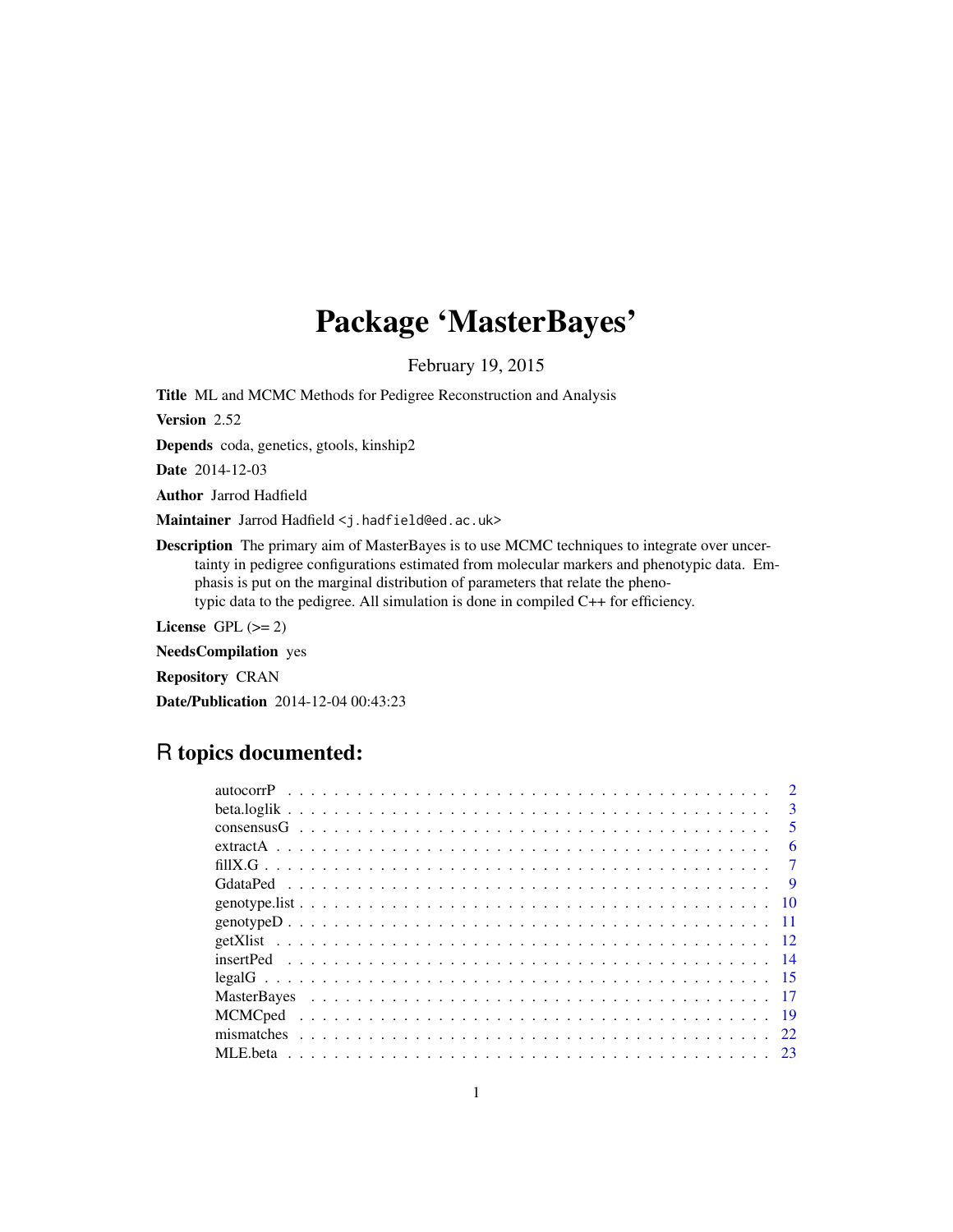#### <span id="page-1-0"></span>2 autocorrP

|                                                                                                                 | -25 |
|-----------------------------------------------------------------------------------------------------------------|-----|
|                                                                                                                 | 27  |
|                                                                                                                 | 28  |
|                                                                                                                 | 29  |
|                                                                                                                 | 31  |
|                                                                                                                 | 32  |
|                                                                                                                 | -34 |
|                                                                                                                 | -36 |
|                                                                                                                 | -37 |
|                                                                                                                 |     |
|                                                                                                                 | 41  |
|                                                                                                                 | 42  |
|                                                                                                                 | 43  |
| summary.genotype $D \ldots \ldots \ldots \ldots \ldots \ldots \ldots \ldots \ldots \ldots \ldots \ldots \ldots$ | 46  |
| tunePed                                                                                                         | 47  |
|                                                                                                                 | 48  |
| WarblerG                                                                                                        | -53 |
| WarblerP                                                                                                        | -54 |
|                                                                                                                 |     |

#### **Index** [55](#page-54-0)

autocorrP *Autocorrelation Function for Parenatge Assignment*

#### Description

Function for assessing mixing of the Markov chain with respect to parentage assignment.

#### Usage

autocorrP(postP)

## Arguments

postP JOINT posterior distribution of parentage

# Details

For each offspring the proportion of transitions is calculated at lags 1, 2, 5, 10, 50 and 100 (i.e. the proportion of times that the parentage assignment at time t is different from the parentage assignment at time t+lag). The difference between these proportions and the proportion at lag 1 is then calculated, and the mean over offspring given. When the parentage assignments in successive MCMC iterations are independent these autocorrelation metrics should be randomly distributed about zero and should not decrease with increasing lag.

## Value

matrix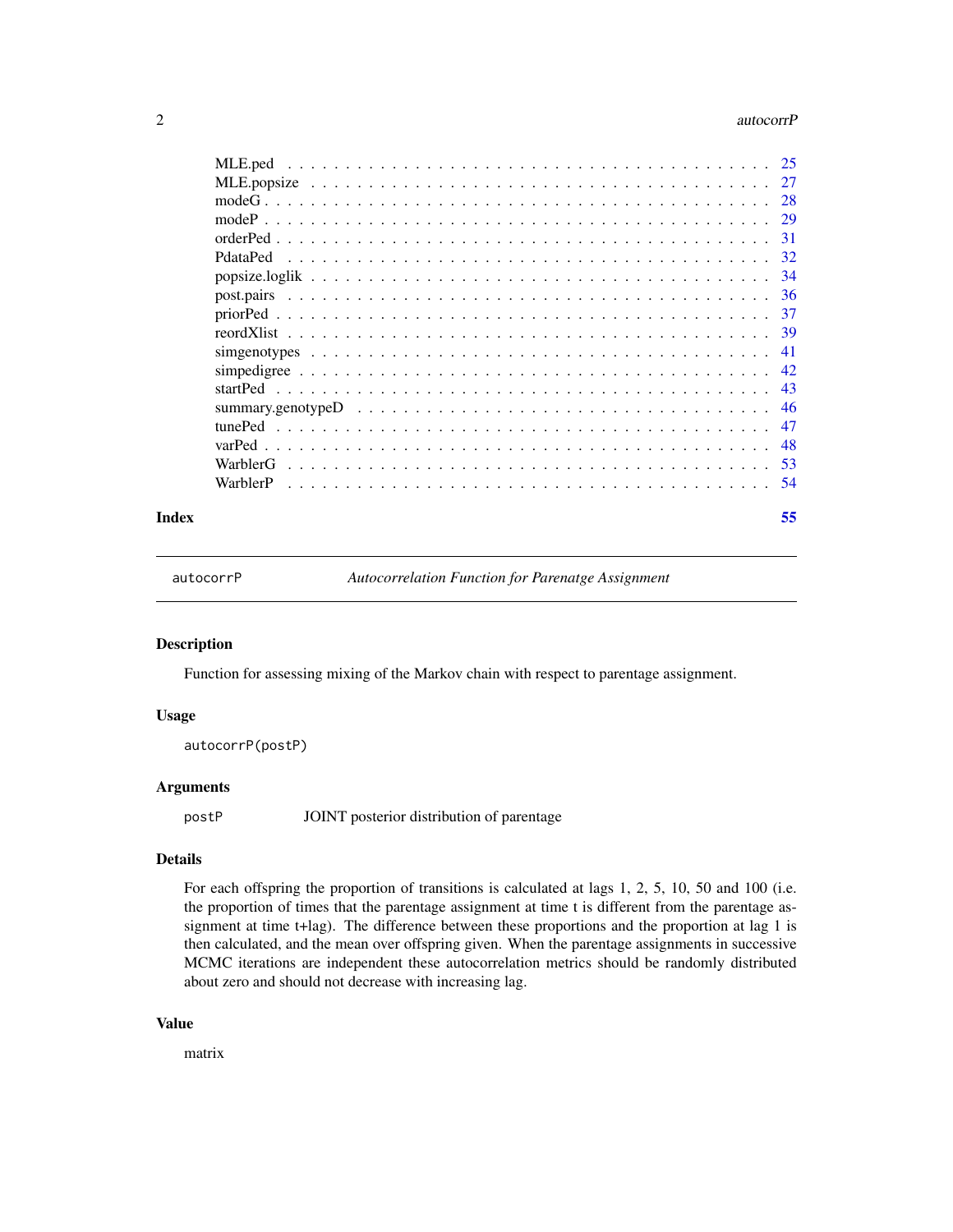#### <span id="page-2-0"></span>beta.loglik 3

## Author(s)

Jarrod Hadfield <j.hadfield@ed.ac.uk>

#### See Also

**[MCMCped](#page-18-1)** 

## Examples

```
## Not run:
data(WarblerP)
data(WarblerG)
GdP<-GdataPed(WarblerG)
var1<-expression(varPed(c("lat", "long"), gender="Male",
 relational="OFFSPRING"))
# paternity is to be modelled as a function of distance
# between offspring and male territories
res1<-expression(varPed("offspring", restrict=0))
# individuals from the offspring generation are excluded as parents
res2<-expression(varPed("terr", gender="Female", relational="OFFSPRING",
 restrict="=="))
# mothers not from the offspring territory are excluded
PdP<-PdataPed(formula=list(var1,res1,res2), data=WarblerP, USsire=FALSE)
tP<-tunePed(beta=30)
model1<-MCMCped(PdP=PdP, GdP=GdP, tP=tP, nitt=3000, thin=1, burnin=0, write_postP="JOINT")
autocorrP(model1$P)
## End(Not run)
```
<span id="page-2-1"></span>beta.loglik *Log-Likelihood of Beta*

## Description

Log-likelihood of beta given a pedigree and phenotypic data. Beta is the parameter vector for the multinomial log-linear model. Intended to be used within the function [MLE.beta](#page-22-1)

#### Usage

```
beta.loglik(X, dam_pos=NULL, sire_pos=NULL, par_pos=NULL, beta=NULL,
   beta_map=NULL, merge=NULL, mergeN=NULL, nUS=c(0,0))
```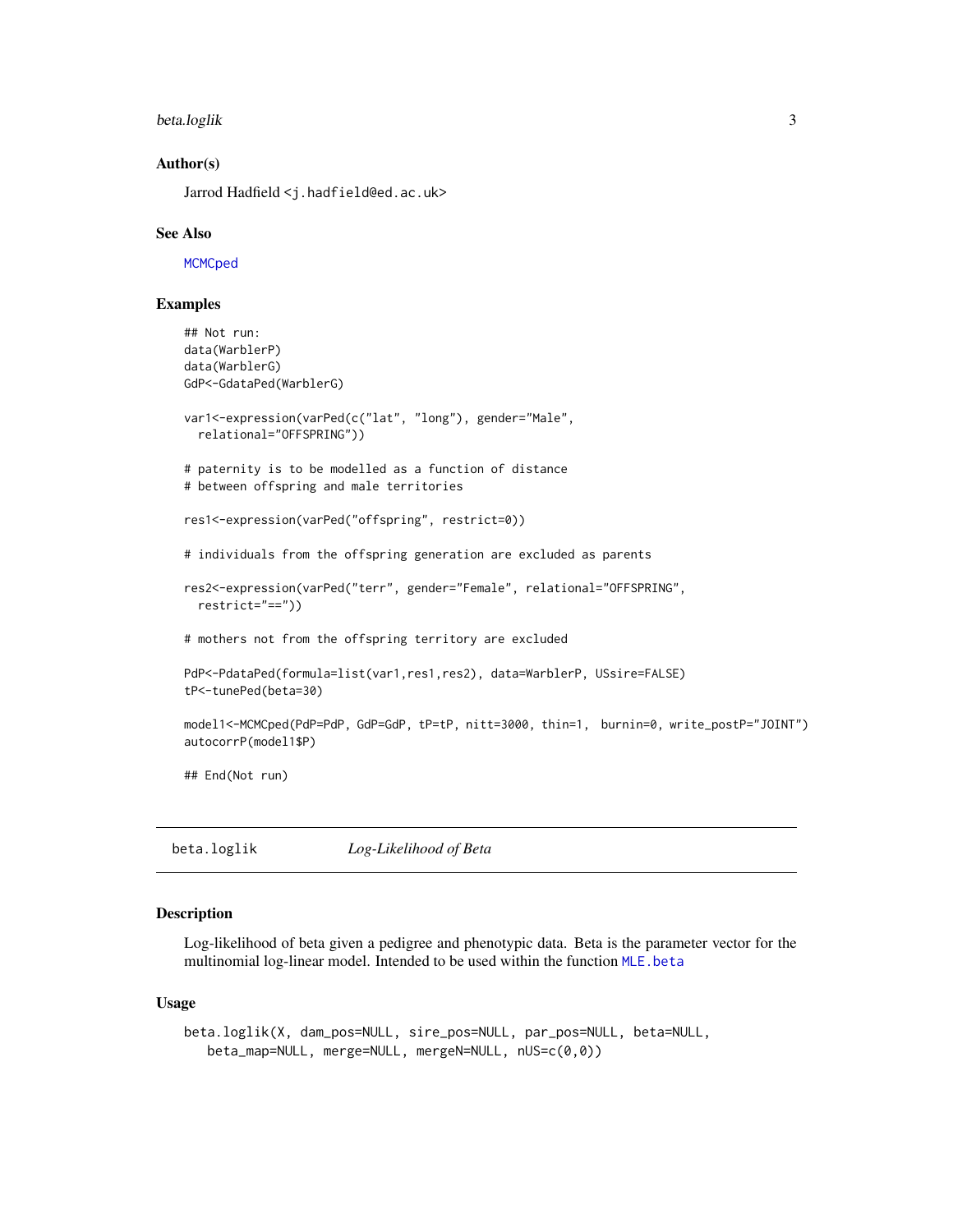## <span id="page-3-0"></span>Arguments

| X        | list of design matrices for each offspring. Each element should either have dam<br>(D) and/or sire (S) matrices, or a composite Dam/Sire (DS) matrix. See varPed<br>for model types        |
|----------|--------------------------------------------------------------------------------------------------------------------------------------------------------------------------------------------|
| dam_pos  | position of each offspring's mother in the dam design matrix                                                                                                                               |
| sire_pos | position of each offspring's mother in the sire design matrix                                                                                                                              |
| par_pos  | position of each offspring's parents in the composite dam/sire matrix                                                                                                                      |
| beta     | parameter vector                                                                                                                                                                           |
| beta_map | vector that maps beta onto the design matrices (see getXlist)                                                                                                                              |
| merge    | optional vector that indicates columns of for which the parameter is transformed<br>using the argument merge in varPed                                                                     |
| mergeN   | optional list of matrices for each offspring the columns of which refer to merged<br>variables and the rows to the number of individuals that fall into each category<br>defined by merge) |
| nUS      | vector of the number of unsampled females and males, respectively. Only re-<br>quired if unsampled individuals have known phenotype.                                                       |

## Value

log-likelihood of beta given the pedigree and X.

## Note

Intended to be used within [MLE.beta](#page-22-1)

## Author(s)

Jarrod Hadfield <j.hadfield@ed.ac.uk>

# References

Hadfield J.D. *et al* (2006) Molecular Ecology 15 3715-31 Smouse P.E. *et al* (1999) Journal of Evolutionary Biology 12 1069-1077

## See Also

[MLE.beta](#page-22-1), [MCMCped](#page-18-1), [varPed](#page-47-1), [getXlist](#page-11-1)

## Examples

## Not run: data(WarblerP) data(WarblerG)

GdP<-GdataPed(WarblerG)

res1<-expression(varPed("offspring", relational=FALSE, restrict=0))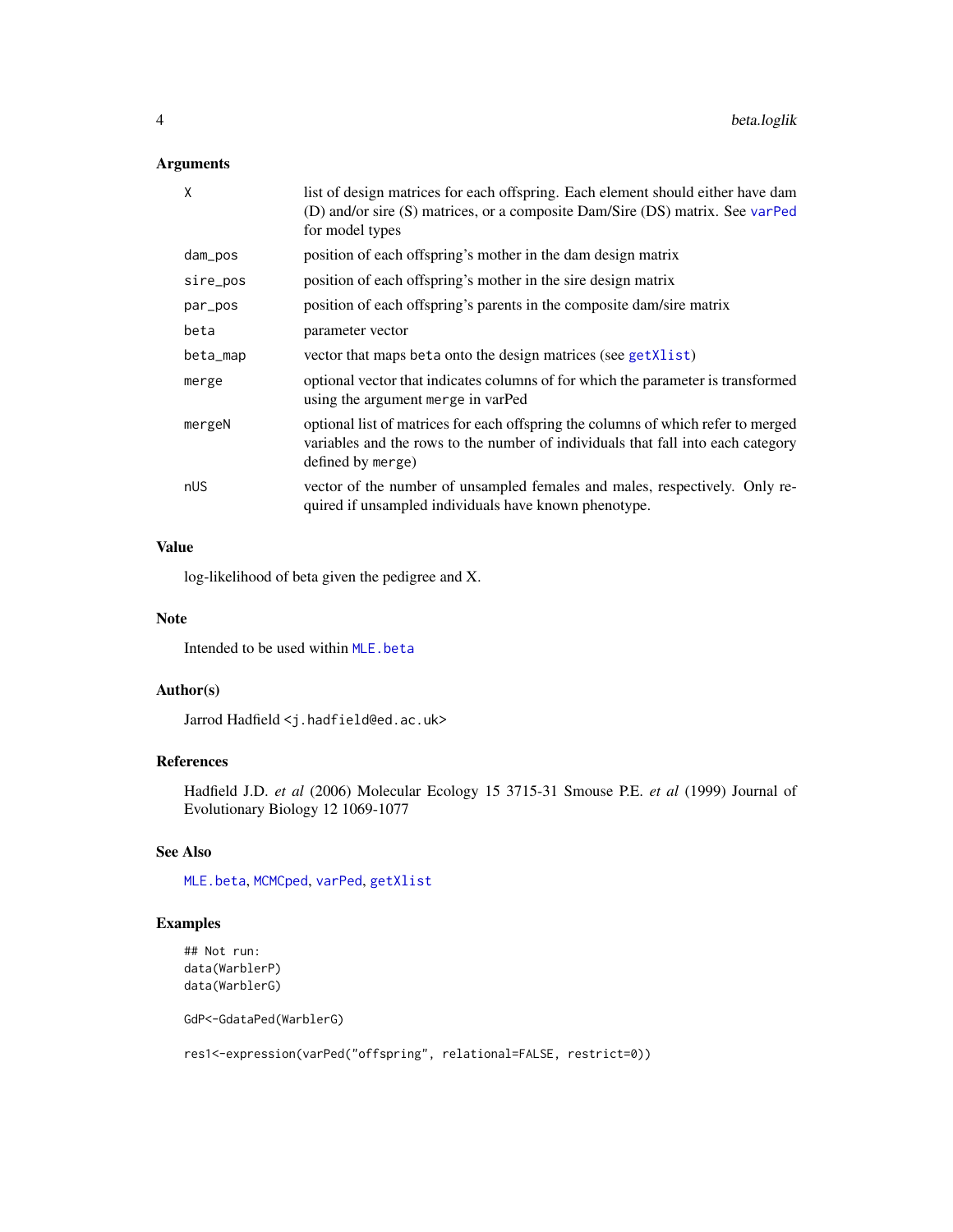#### <span id="page-4-0"></span> $\sim$  5

```
var1<-expression(varPed(c("lat", "long"), gender="Male",
  relational="OFFSPRING"))
res2<-expression(varPed("terr", gender="Female", relational="OFFSPRING",
  restrict="=="))
PdP<-PdataPed(formula=list(var1,res1,res2), data=WarblerP)
# probability of paternity is modelled as a function of distance
X.list<-getXlist(PdP=PdP, GdP=GdP)
ped<-MLE.ped(X.list)$P
# get ML pedigree from genetic data alone
X<-lapply(X.list$X, function(x){list(S=x$XSs)})
# Extract Design matrices for Sires
sire_pos<-match(ped[,3][as.numeric(names(X))], X.list$id)
sire_pos<-mapply(function(x,y){match(x, y$sire.id)}, sire_pos, X.list$X)
# row number of each design matrix corresponding to the ML sire.
beta<-seq(-0.065,-0.0325, length=100)
beta_Loglik<-1:100
  for(i in 1:100){
    beta_Loglik[i]<-beta.loglik(X, sire_pos=sire_pos, beta=beta[i],
     beta_map=X.list$beta_map)
  }
plot(beta_Loglik~beta, type="l", main="Profile Log-likelihood for beta")
## End(Not run)
```
consensusG *Obtains a consensus genotype from duplicate samples*

## Description

A function for obtaining a consensus genotype from duplicate samples. The amount of missing data is minimised, and preference is given to samples with lower genotyping error

#### Usage

```
consensusG(GdP, cat.levels=NULL, gmax=FALSE, het=FALSE)
```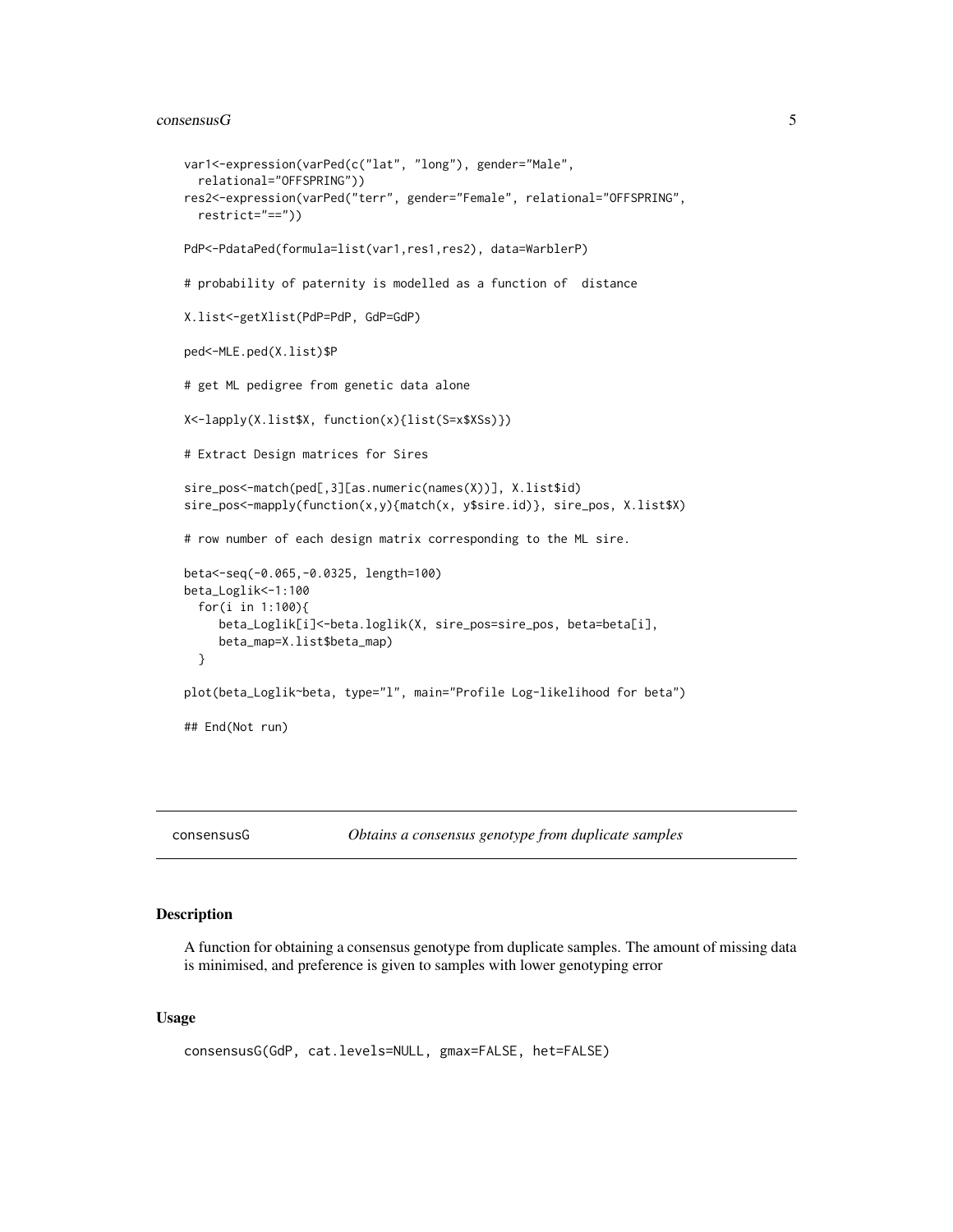<span id="page-5-0"></span> $6$  extractA

# Arguments

| GdP        | a GdataPed object                                                               |
|------------|---------------------------------------------------------------------------------|
| cat.levels | order of genotyping error rate categories, with most reliable category first    |
| gmax       | logical; if a most represented genotype exists should it be saved               |
| het        | logical; should heterozygotes be saved over homozygotes - overrides cat. levels |
|            |                                                                                 |

# Value

GdP a GdataPed object

# Author(s)

Jarrod Hadfield <j.hadfield@ed.ac.uk>

# See Also

[GdataPed](#page-8-1)

<span id="page-5-1"></span>extractA *Allele Frequencies*

# Description

extracts allele frequencies from genotype data

## Usage

```
extractA(G, marker.type="MSW")
```
## Arguments

| G.          | data frame or list of genotype objects                                                                                                                                             |
|-------------|------------------------------------------------------------------------------------------------------------------------------------------------------------------------------------|
| marker.type | "MSW" or "MSC" for co-dominant markers with Wang's (2004) model of genotyp-<br>ing error or CERVUS's model of genotyping error (Marshall, 1998) or "AFLP"<br>for dominant markers. |
|             |                                                                                                                                                                                    |

# Value

list of allele frequnecies at each loci

# Author(s)

Jarrod Hadfield <j.hadfield@ed.ac.uk>

# See Also

[genotype.list](#page-9-1), genotype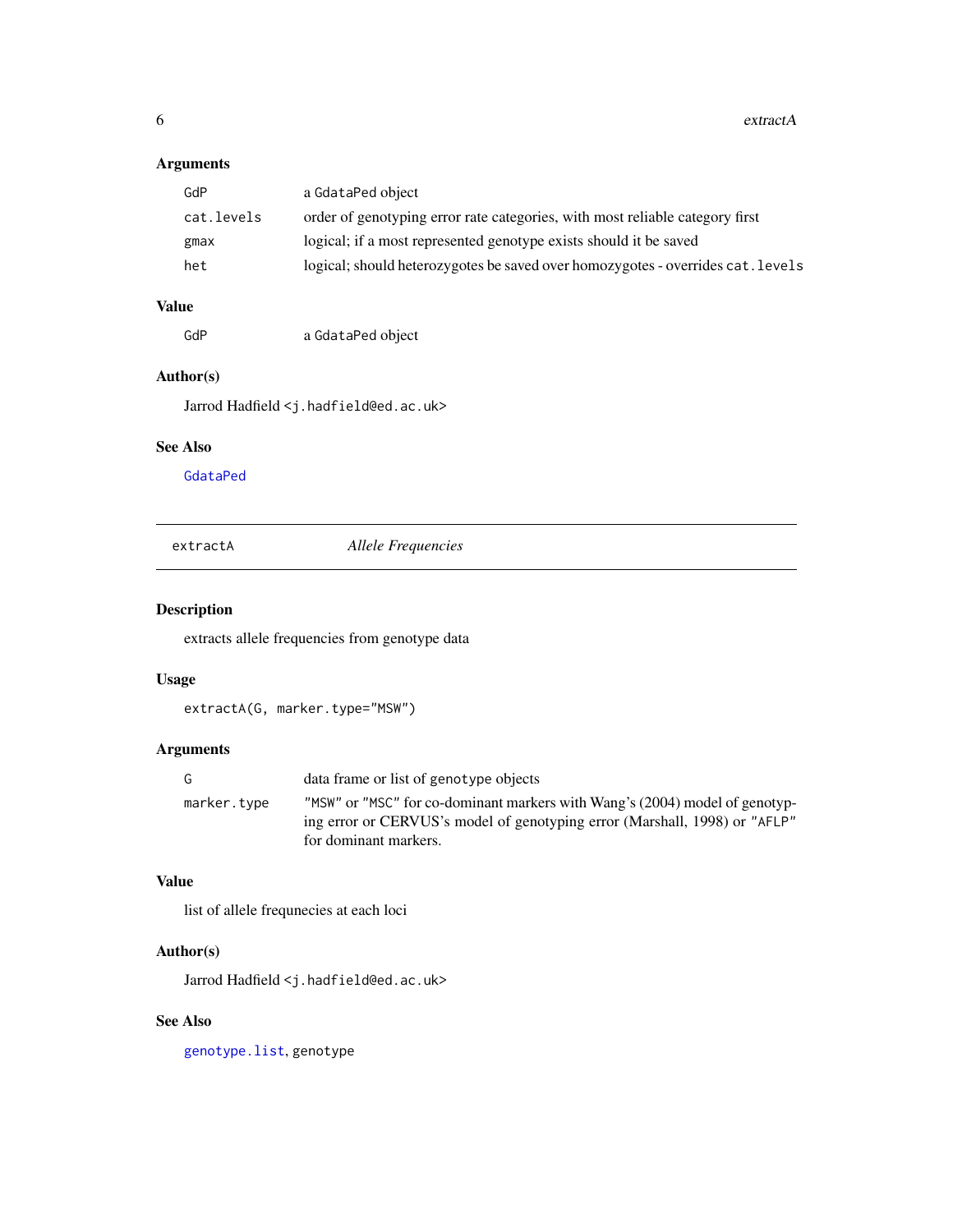#### <span id="page-6-0"></span> $\beta$  fill X.G  $\beta$  7

# Examples

## Not run: data(WarblerG) A<-extractA(WarblerG) A[[1]]

## End(Not run)

<span id="page-6-1"></span>fillX.G *Mendelian Transition Probabilities*

## Description

This function is primarily intended for use within [getXlist](#page-11-1), and fills in the design matrices of the model with the genetic likelihoods.

## Usage

fillX.G(X.list, A, G, E1=0.005, E2=0.005, marker.type="MSW")

# Arguments

| X.list         | list of design matrices for each offspring derived using getXlist                                                                                                                                                                                                                                                                                                                                                                                                                                                                                                                                                                                            |
|----------------|--------------------------------------------------------------------------------------------------------------------------------------------------------------------------------------------------------------------------------------------------------------------------------------------------------------------------------------------------------------------------------------------------------------------------------------------------------------------------------------------------------------------------------------------------------------------------------------------------------------------------------------------------------------|
| $\overline{A}$ | list of allele frequencies                                                                                                                                                                                                                                                                                                                                                                                                                                                                                                                                                                                                                                   |
| G              | list of genotype objects; rows must correspond to individuals in the vector X. list\$id                                                                                                                                                                                                                                                                                                                                                                                                                                                                                                                                                                      |
| E1             | if Wang's (2004) model of genotyping error for co-dominant markers is used<br>this is the probability of an allele dropping out. If CERVUS's (Kalinowski,<br>2006; Marshall, 1998) model of genotyping error for co-dominant markers is<br>used this parameter is not used. If Hadfield's (2009) model of genotyping error<br>for dominant markers is used this is the probability of a dominant allele being<br>scored as a recessive allele.                                                                                                                                                                                                               |
| E2             | if Wang's (2004) or CERVUS's (Kalinowski, 2006; Marshall, 1998) model of<br>genotyping error for co-dominant markers are used this is the probability of an<br>allele being miss-scored. In the CERVUS model errors are not independent for<br>the two alleles within a genotype and so if a genotyping error has occurred at<br>one allele then a genotyping error occurs at the other allele with probability<br>one. Accordingly, E2(2-E2) is the per-genotype rate defined in CERVUS. If<br>Hadfield's (2009) model of genotyping error for dominant markers is used this<br>is the probability of a recessive allele being scored as a dominant allele. |
| marker.type    | "MSW" or "MSC" for co-dominant markers with Wang's (2004) model of genotyp-<br>ing error or CERVUS's model of genotyping error (Kalinowski, 2006; Marshall,<br>1998) or "AFLP" for dominant markers (Hadfield, 2009).                                                                                                                                                                                                                                                                                                                                                                                                                                        |

## Value

list of design matrices of the form X.list containing genetic likelihoods for each offspring.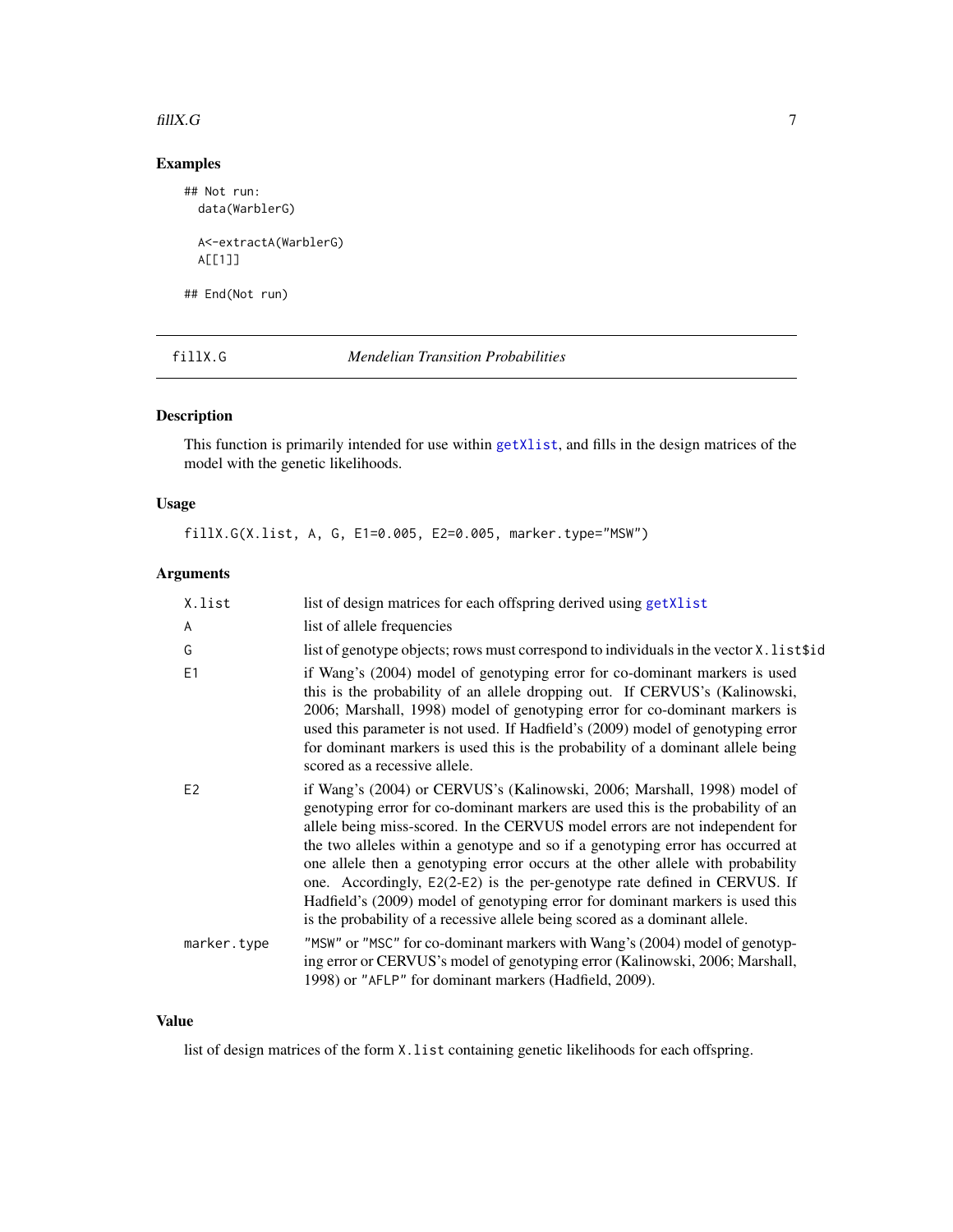## <span id="page-7-0"></span>Note

If a [GdataPed](#page-8-1) object is passed to [getXlist](#page-11-1) then the genetic likelihoods will be calculated by default.

#### Author(s)

Jarrod Hadfield <j.hadfield@ed.ac.uk>

## References

Marshall, T. C. *et al* (1998) Molecular Ecology 7 5 639-655 Kalinowski S.T. *et al* (2007) Molecular Ecology 16 5 1099-1106 Hadfield J. D. *et al* (2009) *in prep*

#### See Also

[getXlist](#page-11-1)

## Examples

```
## Not run:
data(WarblerG)
A<-extractA(WarblerG)
ped<-matrix(NA, 5,3)
ped[,1]<-1:5
ped[,2]<-c(rep(NA, 4), 1)
ped[,3]<-c(rep(NA, 4), 2)
genotypes<-simgenotypes(A, ped=ped)
sex<-c("Female", "Male", "Female", "Male","Female")
offspring<-c(0,0,0,0,1)
data<-data.frame(id=ped[,1], sex, offspring)
res1<-expression(varPed(x="offspring", restrict=0))
PdP<-PdataPed(formula=list(res1), data=data)
GdP<-GdataPed(G=genotypes$Gobs, id=genotypes$id)
X.list<-getXlist(PdP)
# creates design matrices for offspring (in this case indivdiual "5")
X.list.G<-fillX.G(X.list, A=A, G=genotypes$Gobs, E2=0.005)
# genetic likelihoods are arranged sires within dams
X.list.G$X$"5"$dam.id
X.list.G$X$"5"$sire.id
# so for this example we have parental combinations
# ("1","2"), ("1","4"), ("3","2"), ("2","4"):
```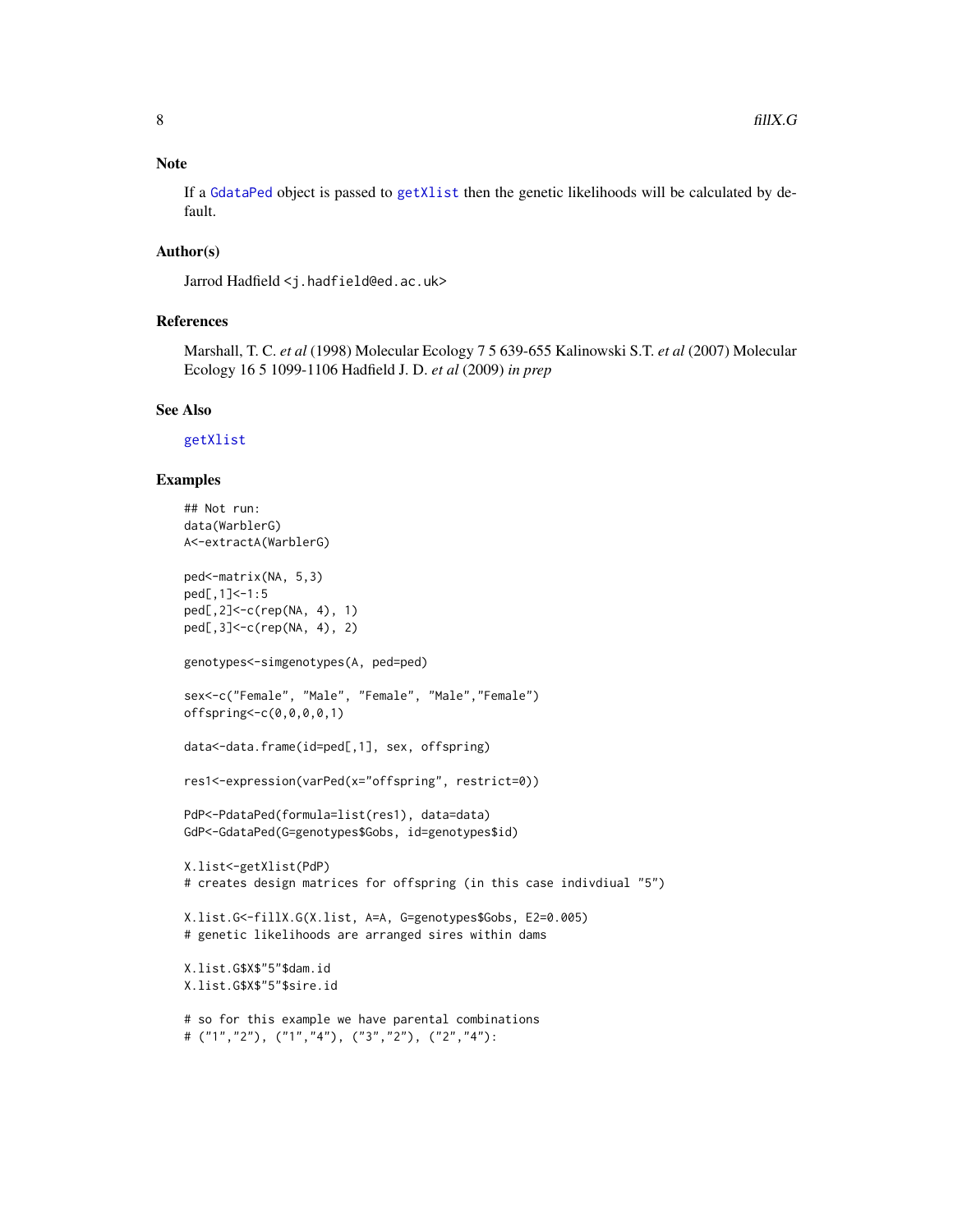#### <span id="page-8-0"></span>GdataPed 99

X.list.G\$X\$"5"\$G # The true parents have the highest likelihood in this case ## End(Not run)

## <span id="page-8-1"></span>GdataPed *GdataPed Object*

## Description

An object containing genotype data and the categories over which error rates may vary.

#### Usage

GdataPed(G, id = NULL, categories = NULL, perlocus=FALSE, marker.type="MSW")

## Arguments

| G           | a list of genotype objects for each locus, or a data. frame to be coerced using<br>genotype.list                                                                                                                      |
|-------------|-----------------------------------------------------------------------------------------------------------------------------------------------------------------------------------------------------------------------|
| id          | a vector of individual identifiers associated with each genotype, individuals can<br>have more than one observed genotype. If G is a data. frame to be coerced and<br>has a column name id, this will be used.        |
| categories  | an optional vector indicating subsets of genotypes that have different error rates.<br>If G is a data. frame to be coerced and has a column name categories, this<br>will be used.                                    |
| perlocus    | if TRUE different error rates are estimated for each locus                                                                                                                                                            |
| marker.type | "MSW" or "MSC" for co-dominant markers with Wang's (2004) model of genotyp-<br>ing error or CERVUS's model of genotyping error (Kalinowski, 2006; Marshall,<br>1998) or "AFLP" for dominant markers (Hadfield, 2009). |

## Author(s)

Jarrod Hadfield <j.hadfield@ed.ac.uk>

# References

Marshall, T. C. *et al* (1998) Molecular Ecology 7 5 639-655 Kalinowski S.T. *et al* (2007) Molecular Ecology 16 5 1099-1106 Hadfield J. D. *et al* (2009) *in prep*

## See Also

**[MCMCped](#page-18-1)**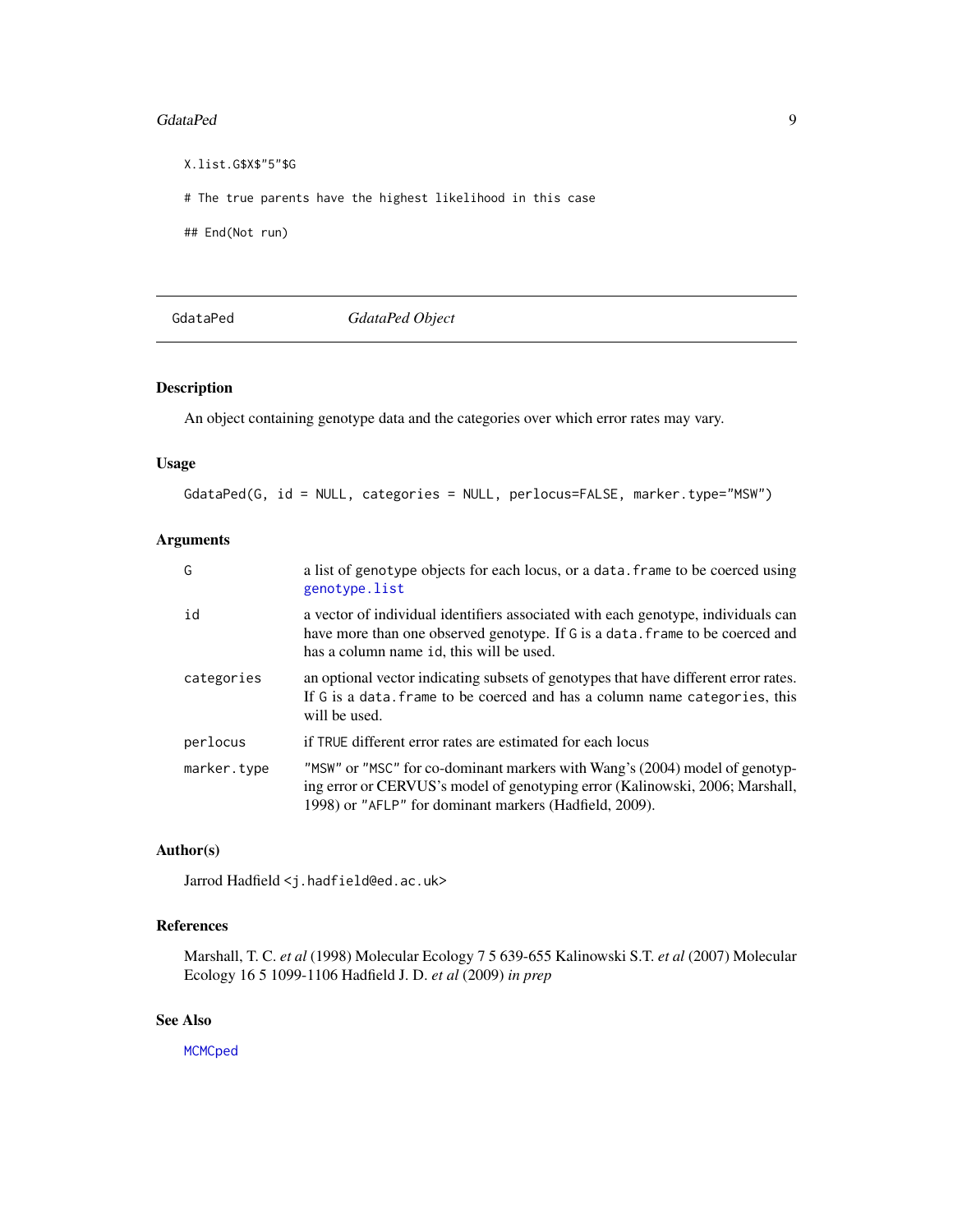## Examples

```
## Not run:
data(WarblerG)
GdP<-GdataPed(WarblerG)
```
## End(Not run)

<span id="page-9-1"></span>genotype.list *Genotype Objects for all Loci*

## Description

Creates a list of genotype objects from a matrix or data.frame of multilocus genotypes.

## Usage

```
genotype.list(G, marker.type="MSW")
```
## Arguments

| G           | matrix or data. frame of multilocus genotypes with individuals down the rows<br>and loci across columns. Adjacent columns are taken to be the same locus                                                              |
|-------------|-----------------------------------------------------------------------------------------------------------------------------------------------------------------------------------------------------------------------|
| marker.type | "MSW" or "MSC" for co-dominant markers with Wang's (2004) model of genotyp-<br>ing error or CERVUS's model of genotyping error (Kalinowski, 2006; Marshall,<br>1998) or "AFLP" for dominant markers (Hadfield, 2009). |

#### Value

list of genotype objects for all loci

## Author(s)

Jarrod Hadfield <j.hadfield@ed.ac.uk>

## References

Marshall, T. C. *et al* (1998) Molecular Ecology 7 5 639-655 Kalinowski S.T. *et al* (2007) Molecular Ecology 16 5 1099-1106 Hadfield J. D. *et al* (2009) *in prep*

## See Also

genotype

<span id="page-9-0"></span>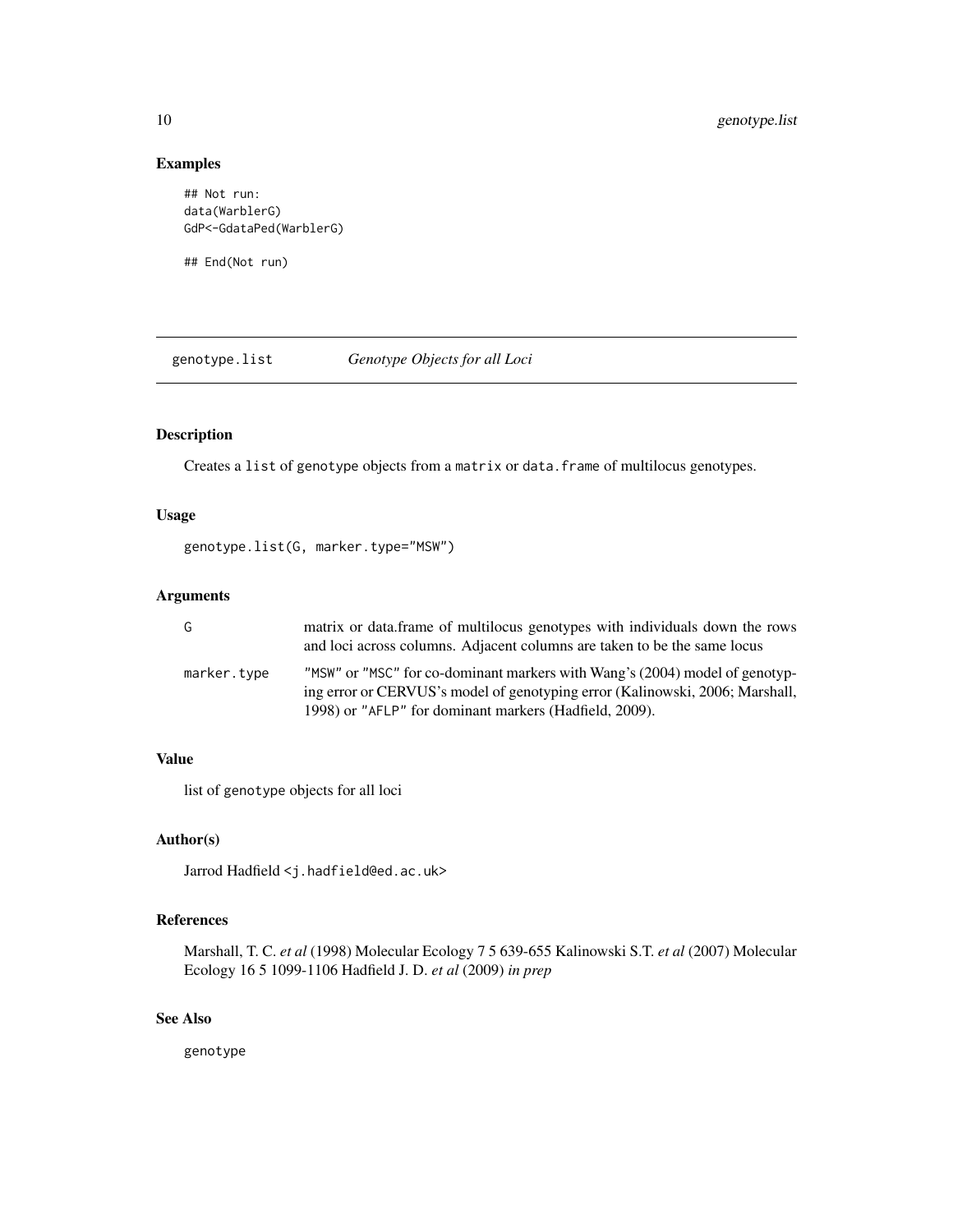## <span id="page-10-0"></span>genotypeD 11

# Examples

```
## Not run:
  data(WarblerG)
  G<-genotype.list(WarblerG[,-1])
  summary(G[[1]])
```
## End(Not run)

genotypeD *genotypeD Object*

## Description

Extends the genotype class for dominant marker data

## Usage

genotypeD(a1, locus=NULL)

## Arguments

| а1                      | vector of scored genotypes $(0 \text{ or } 1)$ for dominant markers                               |
|-------------------------|---------------------------------------------------------------------------------------------------|
| locus                   | object of class locus, gene, or marker, holding information about the source of<br>this genotype. |
| $\cdot$ $\cdot$ $\cdot$ | further arguments to be passed                                                                    |

# Author(s)

Jarrod Hadfield <j.hadfield@ed.ac.uk>

# See Also

genotype, summary.genotypeD

# Examples

```
## Not run:
l1<-rbinom(100,1,0.5)
l1<-genotypeD(l1)
```
## End(Not run)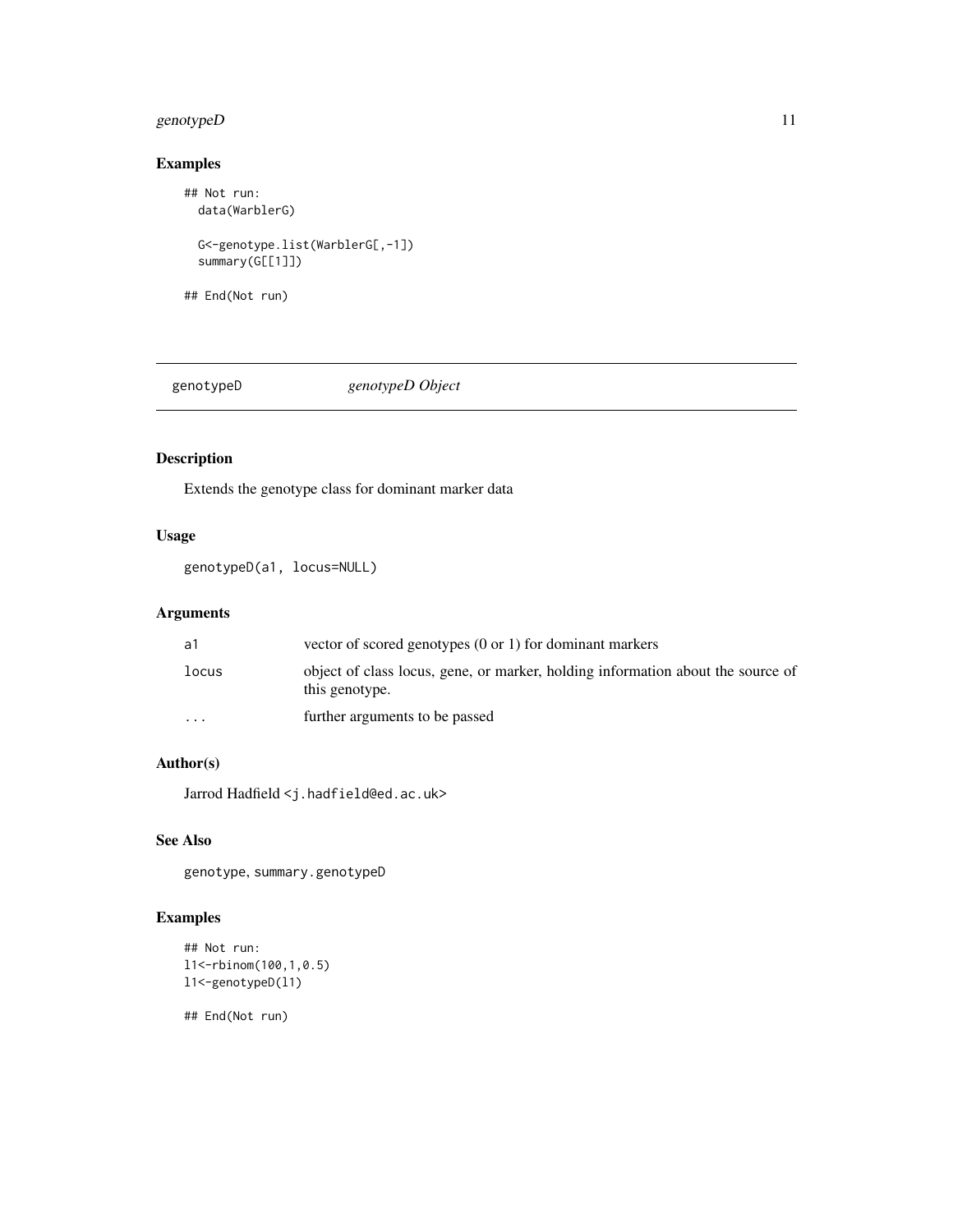<span id="page-11-1"></span><span id="page-11-0"></span>

#### Description

Forms design matrices for each offspring, and stores other relevant information.

## Usage

getXlist(PdP, GdP=NULL, A=NULL, E1=0.005, E2=0.005, mm.tol=999)

## Arguments

| <b>PdP</b>     | PdataPed object                                                                                                                                                                                                                                                                                                                                                                                                                                                                                                                                                                                                                                              |
|----------------|--------------------------------------------------------------------------------------------------------------------------------------------------------------------------------------------------------------------------------------------------------------------------------------------------------------------------------------------------------------------------------------------------------------------------------------------------------------------------------------------------------------------------------------------------------------------------------------------------------------------------------------------------------------|
| GdP            | optional GdataPed object                                                                                                                                                                                                                                                                                                                                                                                                                                                                                                                                                                                                                                     |
| $\overline{A}$ | optional list of allele frequencies. If not specified and GdP exists, allele frequen-<br>cies are taken from GdP\$G using extractA                                                                                                                                                                                                                                                                                                                                                                                                                                                                                                                           |
| E <sub>1</sub> | if Wang's (2004) model of genotyping error for co-dominant markers is used<br>this is the probability of an allele dropping out. If CERVUS's (Kalinowski,<br>2006; Marshall, 1998) model of genotyping error for co-dominant markers is<br>used this parameter is not used. If Hadfield's (2009) model of genotyping error<br>for dominant markers is used this is the probability of a dominant allele being<br>scored as a recessive allele.                                                                                                                                                                                                               |
| E <sub>2</sub> | if Wang's (2004) or CERVUS's (Kalinowski, 2006; Marshall, 1998) model of<br>genotyping error for co-dominant markers are used this is the probability of an<br>allele being miss-scored. In the CERVUS model errors are not independent for<br>the two alleles within a genotype and so if a genotyping error has occurred at<br>one allele then a genotyping error occurs at the other allele with probability<br>one. Accordingly, E2(2-E2) is the per-genotype rate defined in CERVUS. If<br>Hadfield's (2009) model of genotyping error for dominant markers is used this<br>is the probability of a recessive allele being scored as a dominant allele. |
| mm.tol         | maximum number of genotype mismatches tolerated for potential parents                                                                                                                                                                                                                                                                                                                                                                                                                                                                                                                                                                                        |

## Details

This is the main R routine for setting up design matrices for the various models that may be defined in the formula argument of [PdataPed](#page-31-1). If a [GdataPed](#page-8-1) object is passed to getXlist design matrices of genetic likelihoods are calculated (see [fillX.G](#page-6-1)), and the number of mismatches between offspring and parental genotypes are stored (see [mismatches](#page-21-1)). mm.tol specifies the maximum number of mismatches that are tolerated between an offspring and a parent. Parents that exceed this number of mismatches are excluded, and the design matrices for non-excluded parents are reordered by the number of mismatches. This increases the efficiency of sampling from the multinomial distribution of parents, because high probability parents appear first.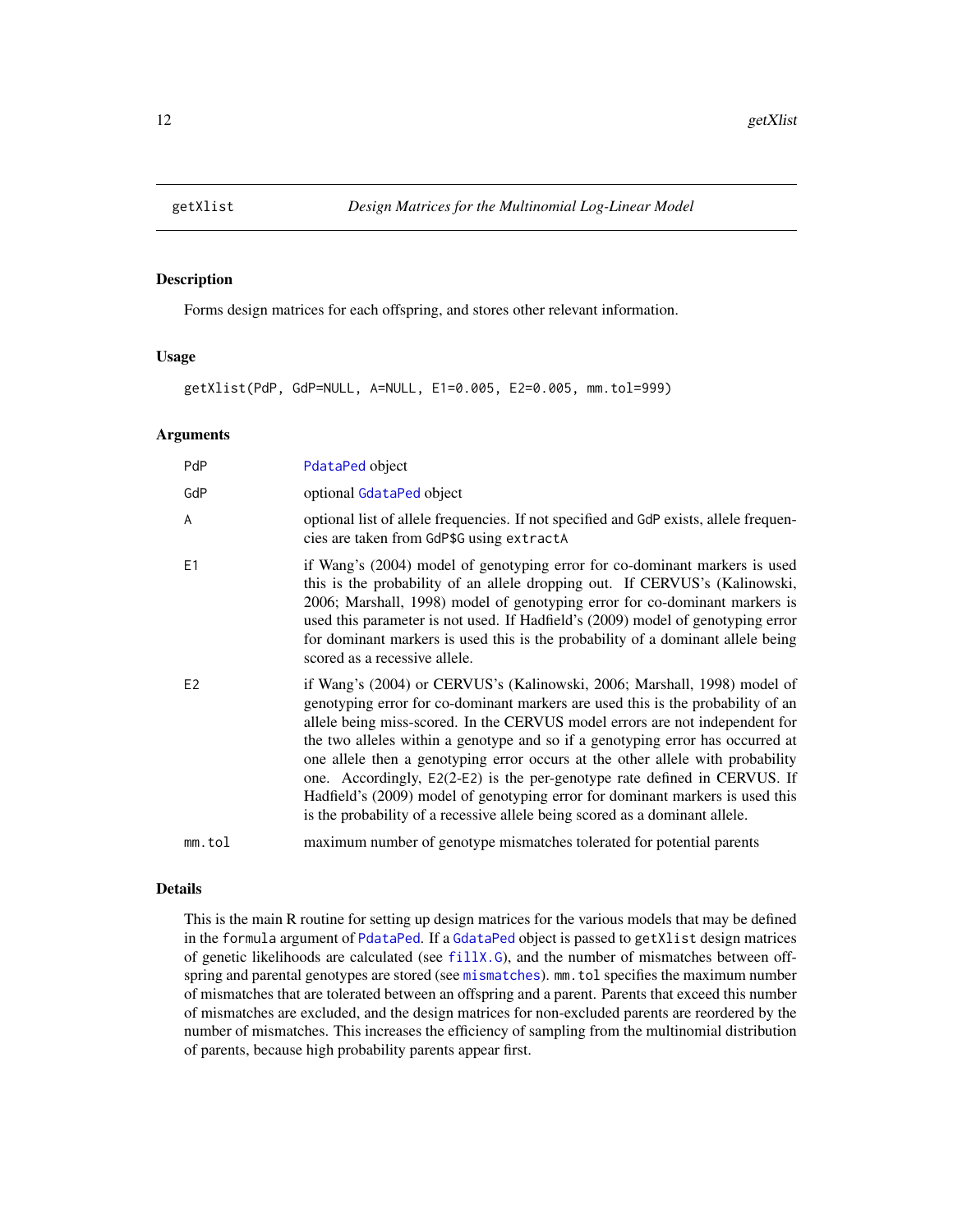#### <span id="page-12-0"></span>getXlist  $13$

#### Value

| id       | vector of unique identifiers taken from PdP                                               |
|----------|-------------------------------------------------------------------------------------------|
| beta_map | index relating the vector of unique parameters to the columns of the design ma-<br>trices |
| X        | list of design matrices and other information.                                            |

#### Note

Each element of X refers to an offspring (names  $(X)$ ) and contains vectors for the set of potential parents (restdam.id and restsire.id) of each offspring. Also included are the set of individuals that may have been parents but have been excluded for certain reasons (dam.id and sire.id). Exclusion may have been based on the number of genotype mismatches, or it may have been on biological grounds (See the keep argument of [varPed](#page-47-1)). Parental id's are stored as integers which correspond to the actual id's stored in id. Parental id's greater than the length of id refer to unsampled parents. Six types of design matrix are used (XDus, XDs, XSus, XSs, XDSus, XDSs). XD.. are the design matrices for dams, and XS.. are the design matrices for sires. The rows of each design matrix are associated with individuals in dam.id and sire.id, respectively. When interactions between dam and sire variables are modelled, or a [varPed](#page-47-1) variable is created using the argument relational="MATE", the design matrices vary over parental combinations. XDS.. are the design matrices for parental combinations with sire's varying the fastest. Each of these three types of design matrix have two subclasses: s and us. s are design matrices which are fully observed, either because unsampled parents do not exist or because unsampled parents have known phenotypes (see argument USvar in [varPed](#page-47-1)). us are for design matrices where the phenotypes of unsampled parents are unknown. The matrices XDus and Xsus have a row of NA's which correspond to the unsampled parent category. The design matrix XDSus will typically have many rows of NA's because each sampled parent may be paired to an unsampled individual.

When the argument gender=NULL is passed to [varPed](#page-47-1) the respective columns in the dam and sire design matrices are associated with a single parameter. Because of this the number of parameters to be estimated may be less than the total number of columns in the 6 design matrices. beta\_map relates a parameter vector to the columns of the design matrices. The columns of the design matrices are numbered in the order they are introduced in the preceding paragraph (i.e XDus through to XDSs). The parameter vector is ordered identically except parameters associated with genderless variables are omitted for males. par\_order is similar to beta\_map but relates the order of the parameters specified in the formula argument to [PdataPed](#page-31-1) to the respective columns of the design matrices.

If the argument relational="OFFSPRING" is specified in [varPed](#page-47-1), or the set of potential parents varies over offspring, the design matrices will vary across offspring. For this reason I create a design matrix for each offspring irrespective of whether the matrices vary or not. The design matrices for the genetic likelihoods will always vary over offspring.

## Author(s)

Jarrod Hadfield <j.hadfield@ed.ac.uk>

#### References

Hadfield J.D. *et al* (2006) Molecular Ecology 15 3715-31 Kalinowski S.T. *et al* (2006) Molecular Ecology *in press* Hadfield J. D. *et al* (2007) *in prep*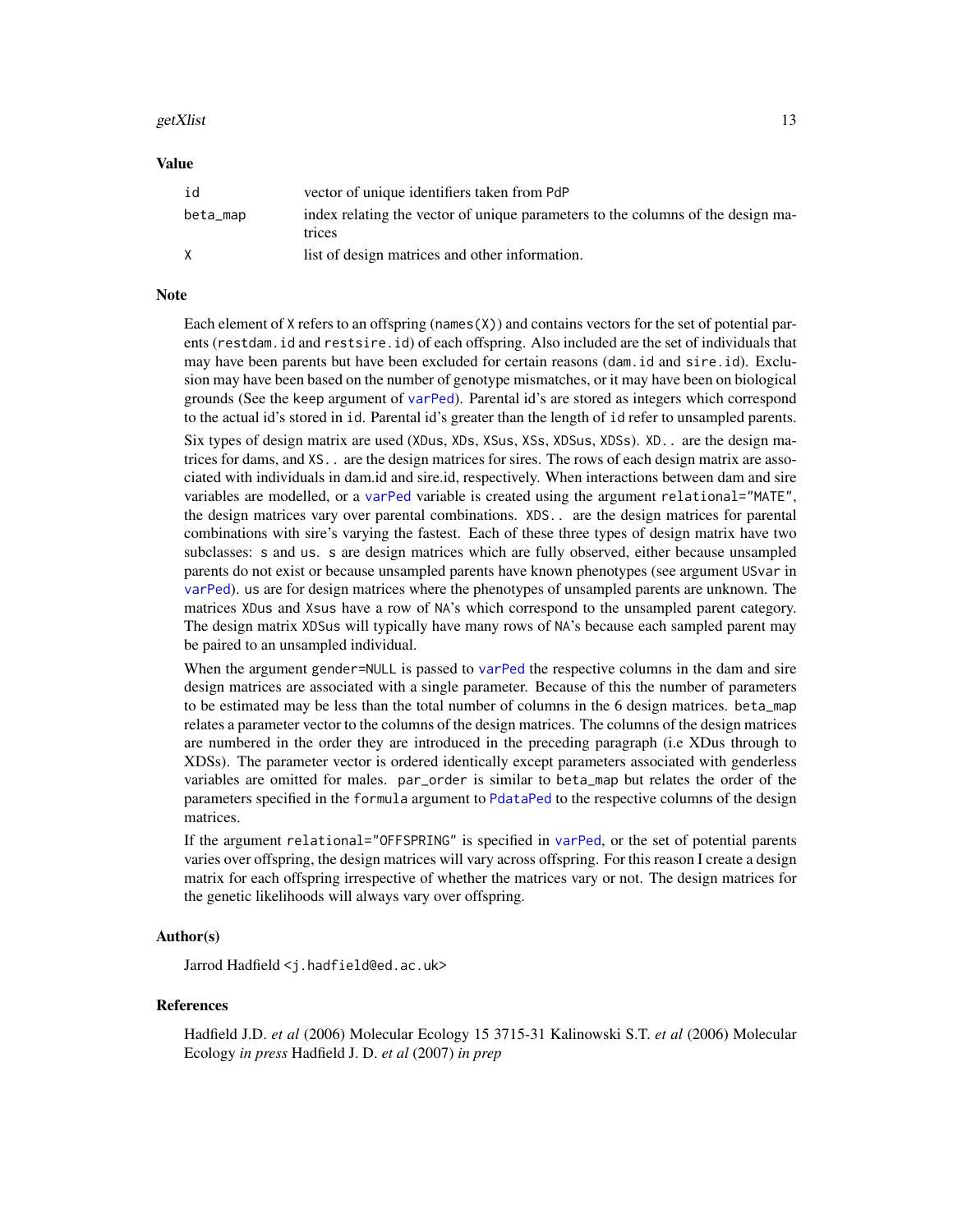#### See Also

[varPed](#page-47-1), [MCMCped](#page-18-1)

## Examples

```
## Not run:
id < -1:20sex<-sample(c("Male", "Female"),20, replace=TRUE)
offspring<-c(rep(0,18),1,1)
lat<-rnorm(20)
long<-rnorm(20)
mating_type<-gl(2,10, label=c("+", "-"))
test.data<-data.frame(id, offspring, lat, long, mating_type, sex)
res1<-expression(varPed("offspring", restrict=0))
var1<-expression(varPed(c("lat", "long"), gender="Male",
  relational="OFFSPRING"))
var2<-expression(varPed(c("mating_type"), gender="Female",
  relational="MATE"))
var3<-expression(varPed("mating_type", gender="Male"))
PdP<-PdataPed(formula=list(res1, var1, var2, var3), data=test.data)
X.list<-getXlist(PdP)
X.list$X$"19"$XSs
# For the first offspring we have the design matrix for sires
# The first column represents the distance between each male
# and each offspring. The second column indicates the male's
# mating type. Note that contrasts are set up with the first
# male so the indicator variables may be negative.
matrix(X.list$X$"19"$XDSs, ncol=length(X.list$X$"19"$dam.id),
   nrow=length(X.list$X$"19"$sire.id))
# incidence matrix indicating whether Females (columns) and Males (rows)
# are the same mating type. Again this is a contrast with the first
# parental combination (which is +/+) so 0 actually represents parents
# with the same mating type.
## End(Not run)
```
insertPed *Inserts Founders into a Pedigree*

#### Description

Inserts Founders into a Pedigree

<span id="page-13-0"></span>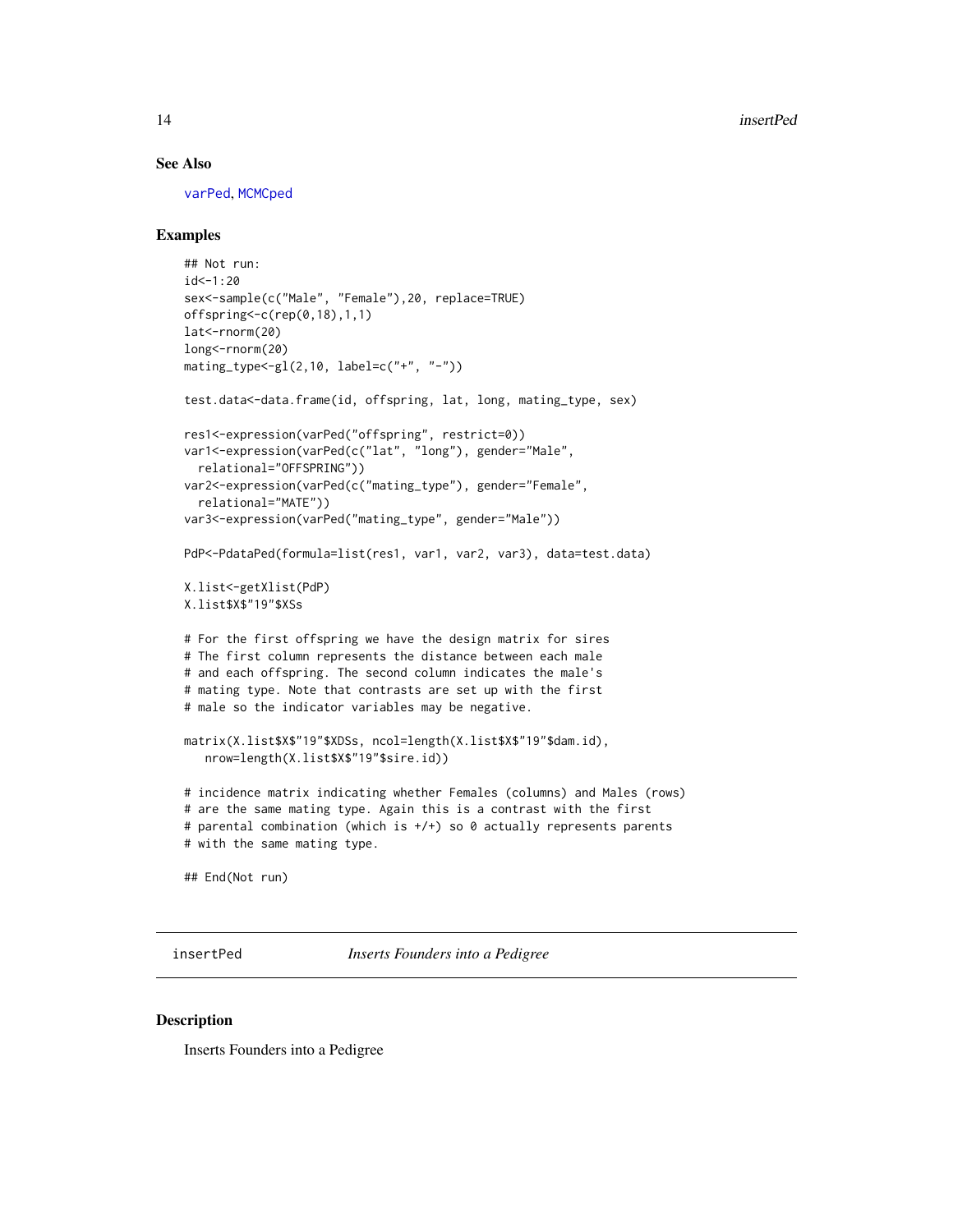#### <span id="page-14-0"></span> $\text{legalG}$  15

## Usage

insertPed(ped, founders=NULL)

## Arguments

| ped      | pedigree with id, dam and sire in ech column                                                                   |
|----------|----------------------------------------------------------------------------------------------------------------|
| founders | optional vector of founder id's. If not specified, then parents without their own<br>pedigree row are inserted |

# Value

a pedigree pedigree with id, dam and sire in each column

## Author(s)

Jarrod Hadfield <j.hadfield@ed.ac.uk>

# See Also

**[MCMCped](#page-18-1)** 

# Examples

```
## Not run:
pedigree<-matrix(NA, 7,3)
pedigree[,1]<-2:8
pedigree[,2][4:7]<-c(1,1,2,2)
pedigree[,3][4:7]<-c(3,3,4,4)
pedigree2<-insertPed(pedigree)
## End(Not run)
```
legalG *Legal Genotype Configurations*

## Description

A function for checking whether a set of genotypes have a positive probability given the pedigree. If not, a legal configuration is found using heuristic methods. Missing genotypes are also replaced with compatible genotypes.

## Usage

```
legalG(G, A, ped, time_born=NULL, marker.type="MSW")
```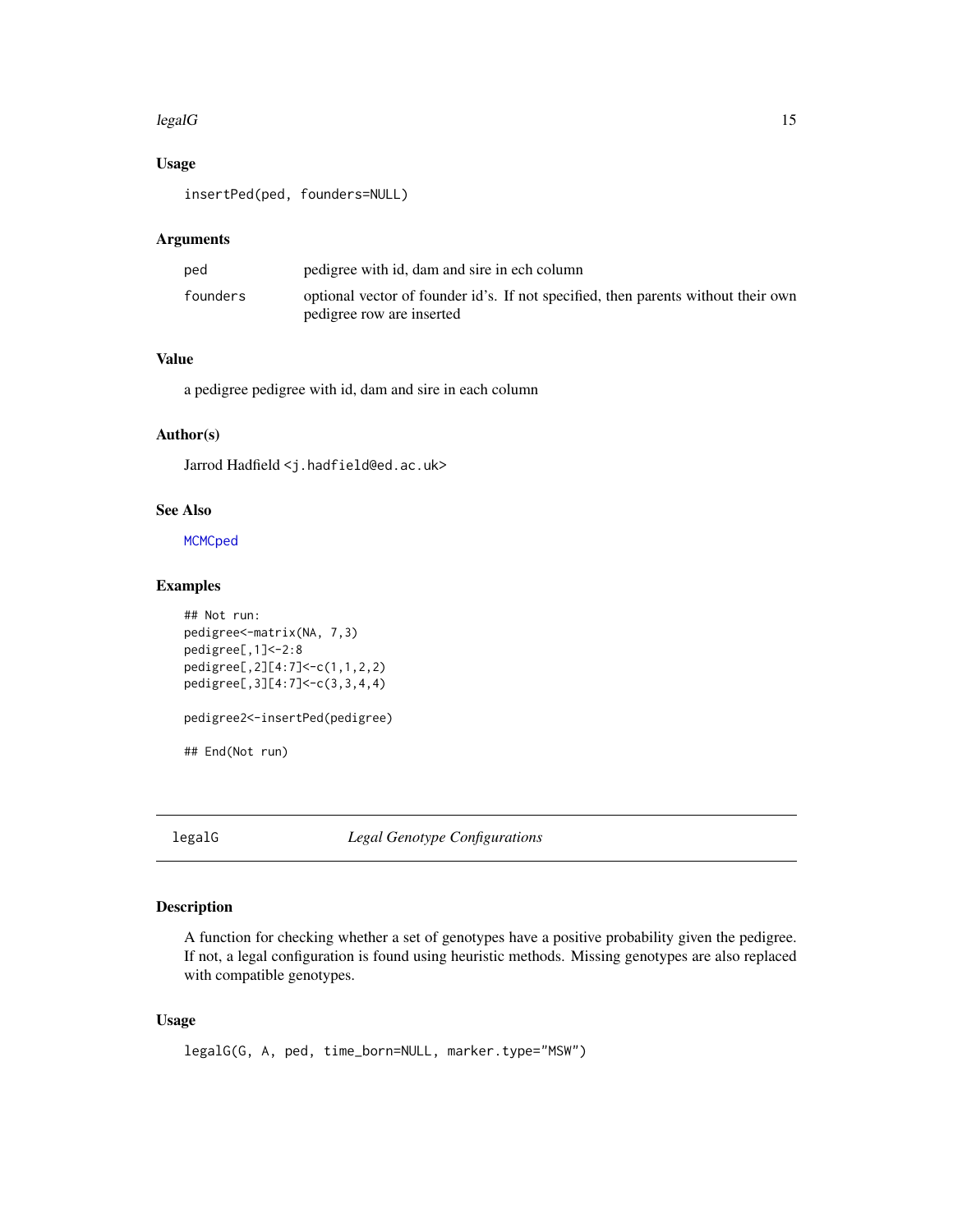## <span id="page-15-0"></span>Arguments

| G              | list of genotype objects                                                                                                                                                                                              |
|----------------|-----------------------------------------------------------------------------------------------------------------------------------------------------------------------------------------------------------------------|
| $\overline{A}$ | list of allele frequencies                                                                                                                                                                                            |
| ped            | pedigree with id in the first column, dam in the second, and sire in the third. The<br>genotypes must be in the same order as the id column                                                                           |
| time_born      | an optional vector for ordering a pedigree more efficiently (see order Ped)                                                                                                                                           |
| marker.type    | "MSW" or "MSC" for co-dominant markers with Wang's (2004) model of genotyp-<br>ing error or CERVUS's model of genotyping error (Kalinowski, 2006; Marshall,<br>1998) or "AFLP" for dominant markers (Hadfield, 2009). |

#### Value

| G     | a list of genotype objects with positive likelihood given the pedigree                         |
|-------|------------------------------------------------------------------------------------------------|
| legal | logical; TRUE if the the genotype configuration passed to legal a had a positive<br>likelihood |

## Author(s)

Jarrod Hadfield <j.hadfield@ed.ac.uk>

## References

Marshall, T. C. *et al* (1998) Molecular Ecology 7 5 639-655 Kalinowski S.T. *et al* (2007) Molecular Ecology 16 5 1099-1106 Hadfield J. D. *et al* (2009) *in prep*

#### See Also

#### **[MCMCped](#page-18-1)**

## Examples

```
## Not run:
data(WarblerG)
A<-extractA(WarblerG[,16:17])
pedigree<-matrix(NA, 8,3)
pedigree[,1]<-1:8
pedigree[,2][5:8]<-c(1,1,2,2)
pedigree[,3][5:8]<-c(3,3,4,4)
G<-simgenotypes(A, E1=0, E2=0.3, ped=pedigree, no_dup=1)
newG<-legalG(G=G$Gobs,A=A,ped=pedigree)
newG$valid
# The input genotypes had a zero probability given the pedigree
# (because of genotype error) but the output genotypes have
# positive probability
```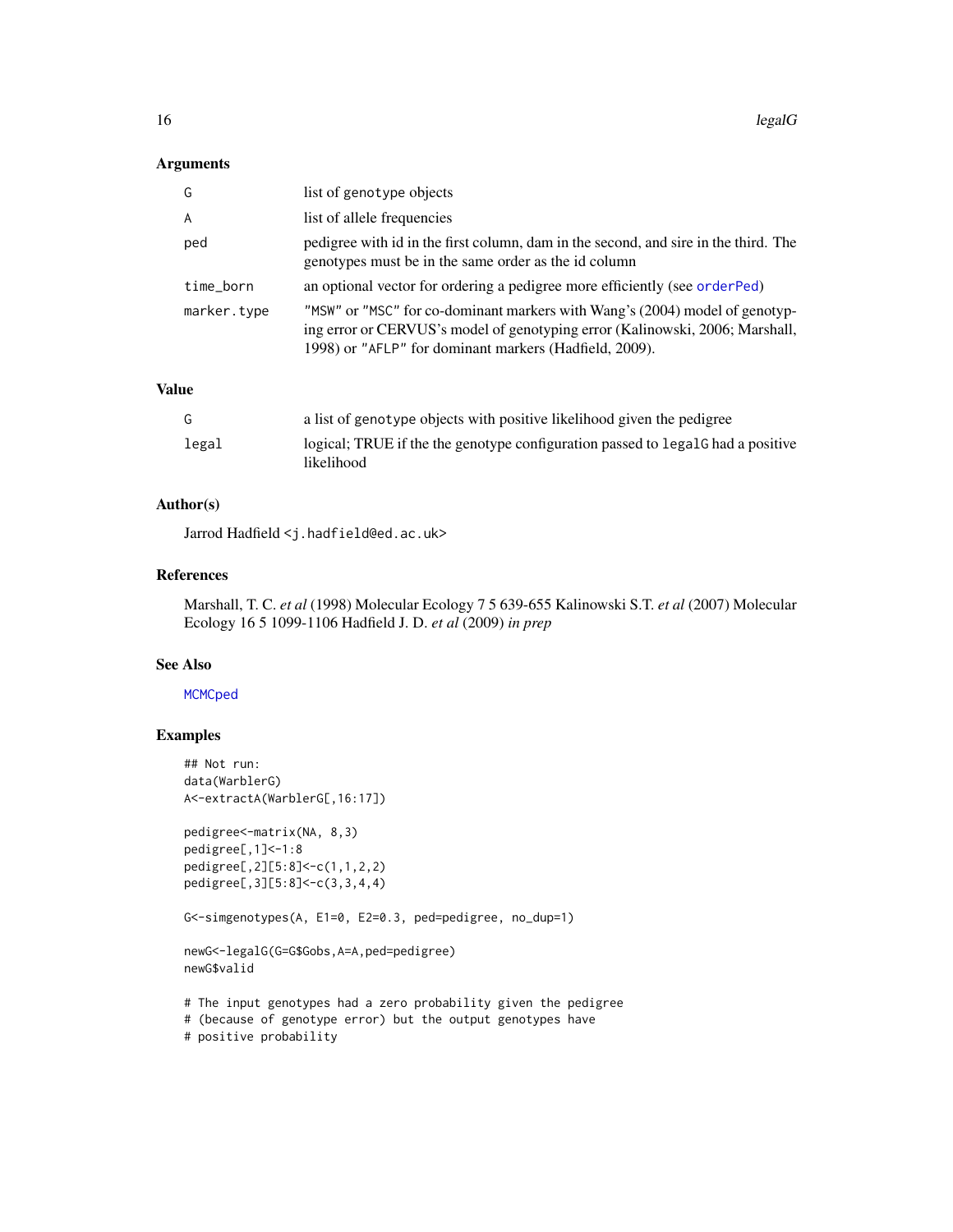#### <span id="page-16-0"></span>MasterBayes 17

legalG(newG\$G,A,pedigree)\$valid

## End(Not run)

MasterBayes *Maximum Likelihood and Markov chain Monte Carlo methods for Pedigree Reconstruction, Analysis and Simulation.*

#### Description

The primary aim of MasterBayes is to use MCMC techniques to integrate over uncertainty in pedigree configurations estimated from molecular markers and phenotypic data. Emphasis is put on the marginal distribution of parameters that relate the phenotypic data to the pedigree. All simulation is done in compiled C++ using the Scythe Statistical Library. More detailed information can be found in vignette("Tutorial", "MasterBayes").

#### Details

The motivation behind the package is to approximate the following probability distribution using Markov chain Monte Carlo techniques:

 $p(\beta|\mathbf{G}, \mathbf{y})$ 

where  $\beta$  is the vector of parameters of primary interest, G are the genetic data and y are phenotypic data. Generally, it is not possible to simulate from the posterior distribution of  $\beta$  when the problem is in this form and so I augment the parameter space with the pedigree, P:

$$
\int_{\mathbf{P}} p(\beta, \mathbf{P}|\mathbf{G}, \mathbf{y}) \mathbf{dP}
$$

This simplifies the problem because the likelihood can be expressed more simply:

$$
L(\mathbf{G}, \mathbf{y} | \beta, \mathbf{P}) = \mathbf{L}(\mathbf{G} | \mathbf{P}) \mathbf{L}(\mathbf{y} | \mathbf{P}, \beta)
$$

This simplification rests on the assumption that the genetic and non-genetic data are independent after conditioning on the pedigree. This will generally be true when markers are not linked to QTL's. The first likelihood,  $L(G|P)$ , is easily calculated for arbitrary pedigrees using the Elston-Stewart algorithm (Elston, 1971), and is based around the Mendelian transition probability. The second likelihood is obtained by fitting the multinomial log-linear model:

$$
L(\mathbf{y}|\beta, \mathbf{P}) \propto \mathbf{p}(\mathbf{P}|\beta, \mathbf{y})\mathbf{p}(\mathbf{P}).
$$

Assuming that the set of possible pedigrees have equal prior probability, and that offspring are independently distributed after conditioning on the predictor variables: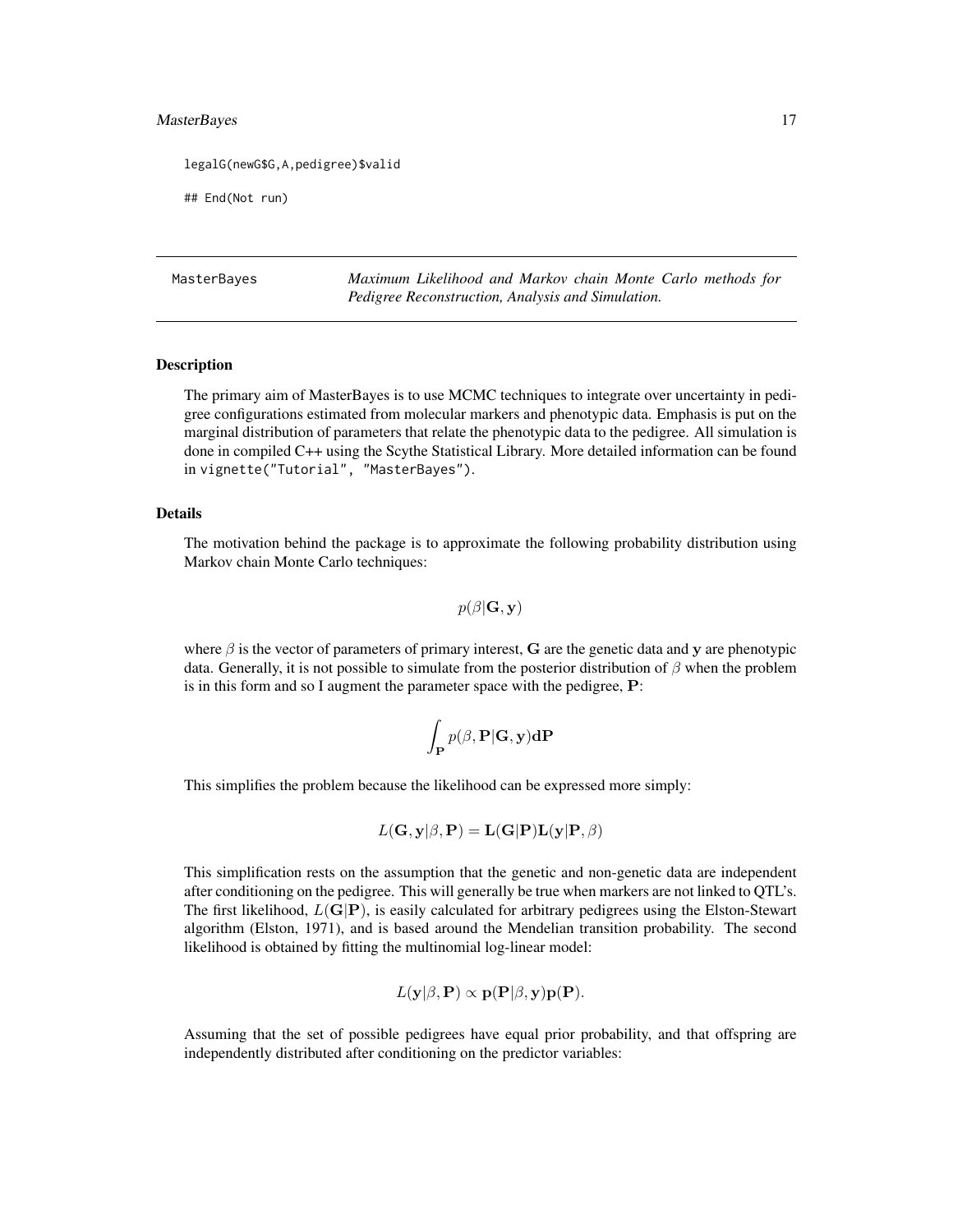$$
L(\mathbf{y}|\boldsymbol{\beta},\mathbf{P}) \propto \prod_{\mathbf{i}=1}^{\mathbf{n_o}} \frac{\mathbf{e}^{\mathbf{X^i_{p_i}}\boldsymbol{\beta}}}{\sum_{\mathbf{j}=1}^{\mathbf{n_p}} \mathbf{e}^{\mathbf{X^i_j}}\boldsymbol{\beta}}
$$

.

where  $X_j^i$  denotes the  $j^{th}$  row of offspring is design matrix formed from the phenotypic data y. Each row of the design matrix corresponds to a parental combination.  $n_o$  and  $n_p$  denote the number of offspring and the number of potential parental combinations, respectively.  $p_i$  denotes the actual parents of individual  $i$  (Smouse, 1999).

This likelihood is evaluated over the probability distribution of the pedigree, P:

$$
p(\mathbf{P}|\mathbf{G}, \mathbf{y}, \beta).
$$

Most other techniques approximate this distribution as  $p(P|G)$ , and even then tend to use the mode rather than the complete distribution, leading to inferential problems (See the information boxes in Hadfield et al. 2006).

Unfortunately, genotype data are rarely observed with out error and the parents of some offspring may not be sampled. If the genetic markers are co-dominant then genotyping errors can be handled following either the model of Wang (2004) or CERVUS (Marshall 1998). When the markers are dominant I model the probabilities of a dominant allele being miss-scored as a recessive and *vice versa*. Denoting the parameters associated with these two forms of genotyping error as  $\varepsilon_1$  and  $\varepsilon_2$ , and the vector of parental allele frequencies as  $\omega$ , two solutions are implemented.

An exact solution:

$$
\int_{\mathbf{P}}\int_{\mathbf{G}}\int_{\varepsilon_1}\int_{\varepsilon_2}\int_{\omega}p(\beta,\mathbf{P},\mathbf{G},\varepsilon_1,\varepsilon_2.\omega|\mathbf{G}^{(\mathbf{obs})},\mathbf{y})\mathbf{dPdGd}\varepsilon_1\mathbf{d}\varepsilon_2\mathbf{d}\omega
$$

where the posterior probability distribution of the error rates, the allele frequencies and the true unobserved genotypes, G, are estimated and integrated out. The conditional distribution of the true genotypes in the exact form is given by:

$$
p(\mathbf{G^{obs}} | \mathbf{G}, \varepsilon_1, \varepsilon_2) \mathbf{p}(\mathbf{G} | \mathbf{P}, \omega)
$$

The second solution is an approximation to the above equation, and uses point estimates for  $\omega$ ,  $\varepsilon_1$ and  $\varepsilon_2$ . The conditional distribution of G is derived ignoring the information present in P:

$$
p(\mathbf{G^{obs}}|\mathbf{G}, \varepsilon_1, \varepsilon_2)\mathbf{p}(\mathbf{G}|\omega)
$$

The approximation can be derived analytically, whereas the exact solution requires the Markov chain to be augmented with the true genotypes of all individuals. This becomes very computer intensive but the approximation breaks down for dominant markers, or models in which the number of unsampled males and/or females is to be estimated. Unsampled parents are dealt with, and their number estimated using an approximation originally due to Nielsen (2001). An exact solution to the problem has been proposed by Emery *et.al.* (2001) but becomes impractical as the number of unsampled parents gets large. Nielsen's approximation is based around the Mendelian transition probability when a parental genotype is unknown. This probability is derived using estimates of the allele frequencies at that locus and the assumption of Hardy-Weinberg equilibrium.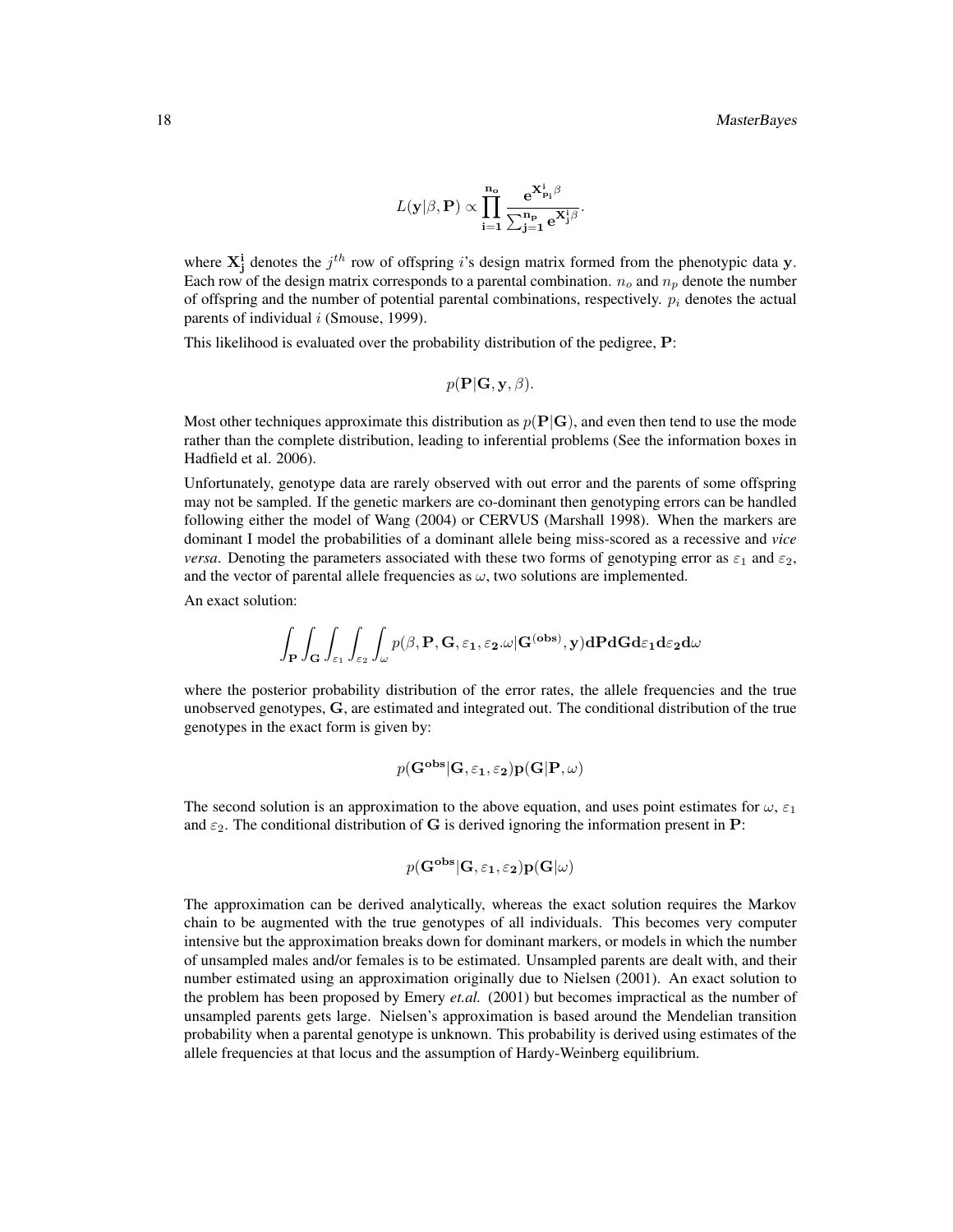<span id="page-18-0"></span>I deal with the fact that unsampled individuals have missing phenotype data by approximating the distribution of the sum of linear predictors across unsampled parents. This approximation relies on the assumption that the unsampled individuals come from the same statistical population as sampled individuals, and that population sizes are large enough so that the distribution for the sum tends to a normal distribution under the central limit theorem.

Taking n and N as the number of sampled individuals, and the total number of individuals in the population respectively:

$$
p(\sum\limits_{}}^{N-n} \hat{p}^{(\mathbf{miss})} | \hat{p}^{(\mathbf{obs})}) \approx N(\frac{N-n}{n}\sum\limits_{}}^{n} \hat{p}^{(\mathbf{obs})}, \frac{N(N-n)}{n} S_{\mathbf{obs}}^2)
$$

where  $\hat{\mathbf{p}}$  are vectors of linear predictors for the unsampled  $(miss)$  and sampled  $(obs)$  individuals, respectively (Gelman *et al.*, 2004).  $S_{obs}^2$  is the sample variance of the observed linear predictors.

#### Author(s)

Jarrod Hadfield <j.hadfield@ed.ac.uk>

# References

Elston, R. C. \& Stewart, J. Human Heredity (1971) 21 523-542 Emery, A. M. *et.al* Molecular Ecology (2001) 10 1265-1278 Gelman, A. *et.al* Bayesian Data Analysis *Edition II* (2004) Chapman and Hall Hadfield J.D. *et al* (2006) Molecular Ecology 15 3715-31 Marshall, T. C. *et al* (1998) Molecular Ecology 7 5 639-655 Nielsen. R. *et.al* Genetics (2001) 157 4 1673-1682 Smouse P.E. *et al* (1999) Journal of Evolutionary Biology 12 1069-1077 Wang J.L. Genetics (2004) 166 4 1963- 1979

## See Also

**[MCMCped](#page-18-1)** 

<span id="page-18-1"></span>MCMCped *Markov chain Monte Carlo Methods for Pedigree Reconstruction and Analysis*

#### **Description**

Markov chain Monte Carlo methods for estimating the joint posterior distribution of a pedigree and the parameters that predict its structure using genetic and non-genetic data. These parameters can be associated with covariates of fecundity such as a sexually selected trait or age, or can be associated with spatial or heritable traits that relate parents to specific offspring. Population size, allele frequencies, allelic dropout rates, and stochastic genotyping error rates can also be simultaneously estimated.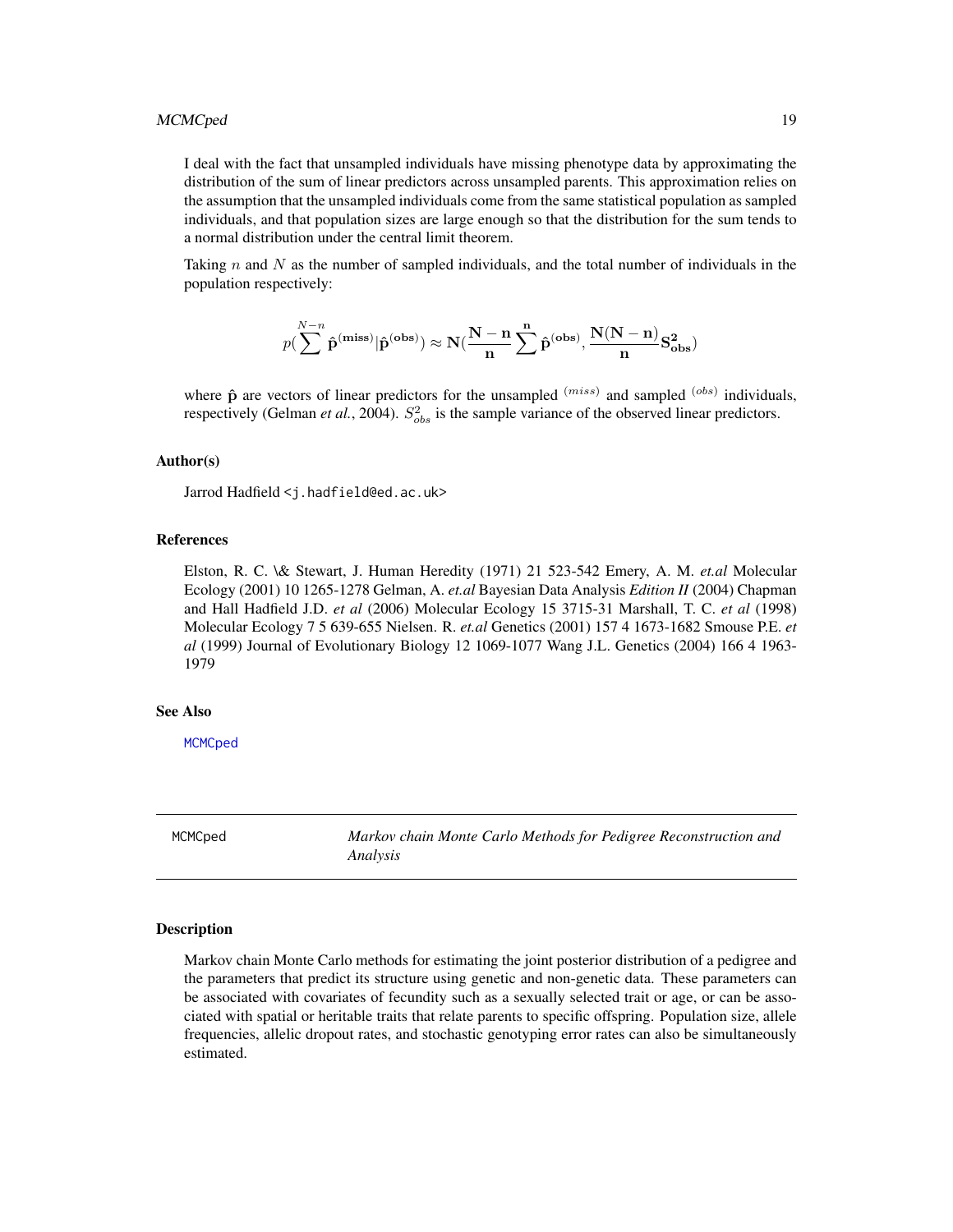# Usage

```
MCMCped(PdP=PdataPed(), GdP=GdataPed(), sP=startPed(), tP=tunePed(),
   pP=priorPed(), mm.tol=999, nitt = 13000, thin = 10, burnin =
   3000, write_postG = FALSE, write_postA=FALSE, write_postP =
   "MARGINAL", checkP = FALSE, jointP = TRUE, DSapprox=FALSE, verbose=TRUE)
```
# Arguments

| PdP         | optional PdataPed object containing phenotypic data                                                                                                                                                                                                                                                                        |
|-------------|----------------------------------------------------------------------------------------------------------------------------------------------------------------------------------------------------------------------------------------------------------------------------------------------------------------------------|
| GdP         | optional GdataPed object containing genetic data                                                                                                                                                                                                                                                                           |
| sP          | optional startPed object containing starting parameterisation                                                                                                                                                                                                                                                              |
| tP          | optional tunePed object containg tuning parameters for Metropolis Hastings<br>updates                                                                                                                                                                                                                                      |
| pP          | optional priorPed object containg prior specifications                                                                                                                                                                                                                                                                     |
| mm.tol      | maximum number of mismatches tollerated                                                                                                                                                                                                                                                                                    |
| nitt        | number of MCMC iterations                                                                                                                                                                                                                                                                                                  |
| thin        | thinning interval of the Markov chain                                                                                                                                                                                                                                                                                      |
| burnin      | the number of initial iterations to be discarded                                                                                                                                                                                                                                                                           |
| write_postG | if TRUE the marignal posterior distribution of true genotypes is stored                                                                                                                                                                                                                                                    |
| write_postA | if TRUE the joint posterior distribution of allele frequencies is stored                                                                                                                                                                                                                                                   |
| write_postP | if "MARGINAL" the marginal distribution of parents is stored. If "JOINT" the joint<br>distribution of parents (the pedigree) is stored.                                                                                                                                                                                    |
| checkP      | if TRUE the pedigree is checked for legality, and illegal pedigrees rejected. If<br>FALSE it is assumed that any potential parent would produce a legal pedigree, i.e<br>one without circuits, in the terminology of graph theory.                                                                                         |
| jointP      | if TRUE both parents are sampled simultaneously, if FALSE each parent is sam-<br>pled conditional on the other. TRUE should mix faster, but FALSE should iterate<br>faster, especially when relational="MATE" is passed to varPed                                                                                          |
| DSapprox    | if TRUE the likelihood for models in which a relational="MATE" variable is<br>passed is approximated. This can be much more efficient because the denom-<br>inator of the multinomial is the summed linear pedictors for combinations in<br>which $i=m$ or $j=m$ where $m$ referes to the "MATE" at the current iteration. |
| verbose     | if TRUE posterior samples and the Metropolis Hastings accpetance rates of beta,<br>USdam, USsire, E1, E2 are printed to the screen every 1000 iterations.                                                                                                                                                                  |
|             |                                                                                                                                                                                                                                                                                                                            |

# Value

| beta   | an mome object containing samples from the posterior distribution of the popula-<br>tion level parameters |
|--------|-----------------------------------------------------------------------------------------------------------|
| USdam  | an mome object containing samples from the posterior distribution of the number<br>of unsampled females   |
| USsire | an meme object containing samples from the posterior distribution of the number<br>of unsampled males     |

<span id="page-19-0"></span>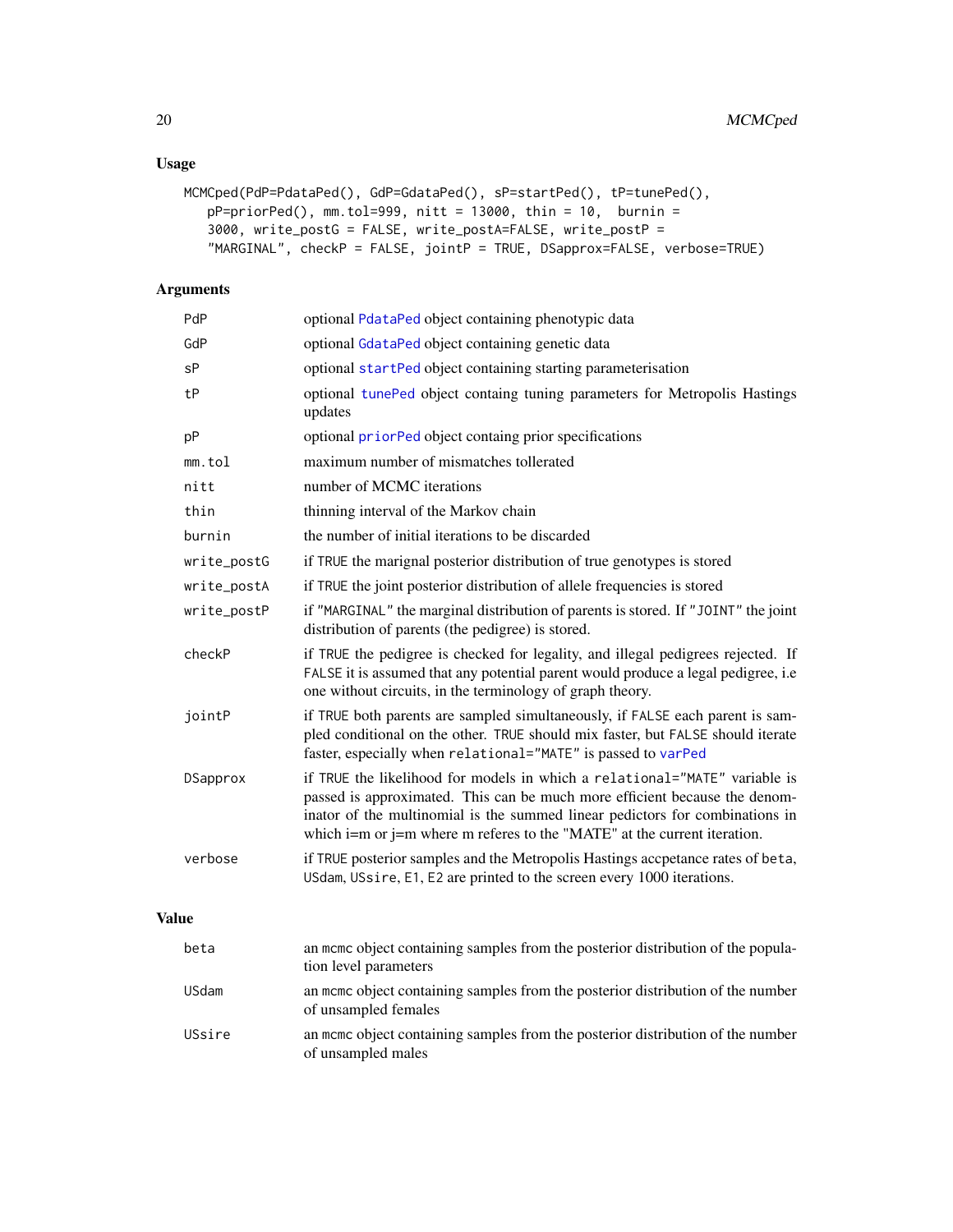<span id="page-20-0"></span>

| F <sub>1</sub> | an mcmc object containing samples from the posterior distribution of allelic<br>dropout rates for codominant markers or the probability of mis-scoring a domi-<br>nant allele as recessive for dominant markers            |
|----------------|----------------------------------------------------------------------------------------------------------------------------------------------------------------------------------------------------------------------------|
| F <sub>2</sub> | an mome object containing samples from the posterior distribution of stochasting<br>genotyping error rates for codominant markers or the probability of mis-scoring<br>a recessive allele as dominant for dominant markers |
| G              | list of marginal distributions of true genotypes at each locus                                                                                                                                                             |
| $\overline{A}$ | list of meme objects containing samples from the posterior distribution of the<br>base population allele frequencies at each locus                                                                                         |
| P              | either samples from the posterior distribution of the pedigree, or the marginal<br>distribution of parents                                                                                                                 |

## Author(s)

Jarrod Hadfield <j.hadfield@ed.ac.uk>

## References

Hadfield J.D. *et al* (2006) Molecular Ecology 15 3715-31

## See Also

#### [getXlist](#page-11-1)

## Examples

```
data(WarblerP)
data(WarblerG)
GdP<-GdataPed(WarblerG)
var1<-expression(varPed(c("lat", "long"), gender="Male",
  relational="OFFSPRING"))
# paternity is to be modelled as a function of distance
# between offspring and male territories
res1<-expression(varPed("offspring", restrict=0))
# indivdiuals from the offspring generation are excluded as parents
res2<-expression(varPed("terr", gender="Female", relational="OFFSPRING",
  restrict="=="))
# mothers not from the offspring territory are excluded
PdP<-PdataPed(formula=list(var1,res1,res2), data=WarblerP, USsire=FALSE)
tP<-tunePed(beta=30)
```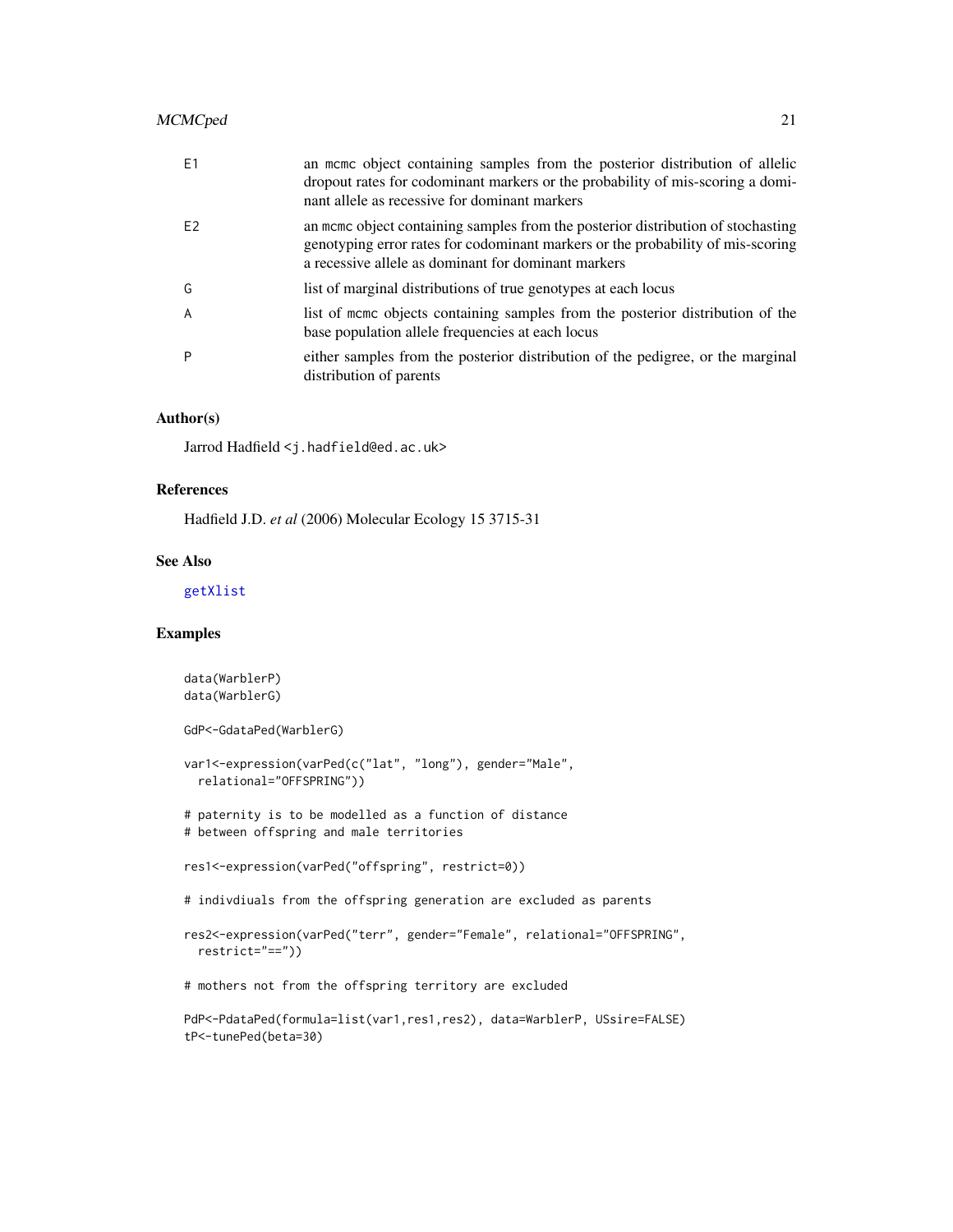```
model1<-MCMCped(PdP=PdP, GdP=GdP, tP=tP, nitt=300, thin=1, burnin=0)
```

```
plot(model1$beta)
```
<span id="page-21-1"></span>mismatches *Parent-Offspring Genotype Mismatches*

## Description

Calculates the number of mismatches between parental and offspring genotypes, assuming the genotypes of spouses are unknown. Primarily intended to be used inside the function [getXlist](#page-11-1) where potential parents can be excluded based on the number of mismatches. Dominant markers do not produce mismatches.

#### Usage

mismatches(X.list, G, mm.tol=999)

#### Arguments

| X.list | list of design matrices for each offspring derived using getXlist                   |
|--------|-------------------------------------------------------------------------------------|
| G.     | list of genotype objects, the rows of which must refer to the id vector X. list\$id |
| mm.tol | maximum number of mismatches that are tolerated before exclusion                    |

## Value

list of design matrices of the form X.list, but containing the number of mismatches between parents and offspring. Potential parents that exceed the number of mismatches specified by mm.tol are removed from the vectors of potential parents: restdam.id and restsire.id.

#### Note

If a [GdataPed](#page-8-1) object is passed to [getXlist](#page-11-1) then the number of mismatches will be calculated by default.

## Author(s)

Jarrod Hadfield <j.hadfield@ed.ac.uk>

## See Also

**[MCMCped](#page-18-1)** 

<span id="page-21-0"></span>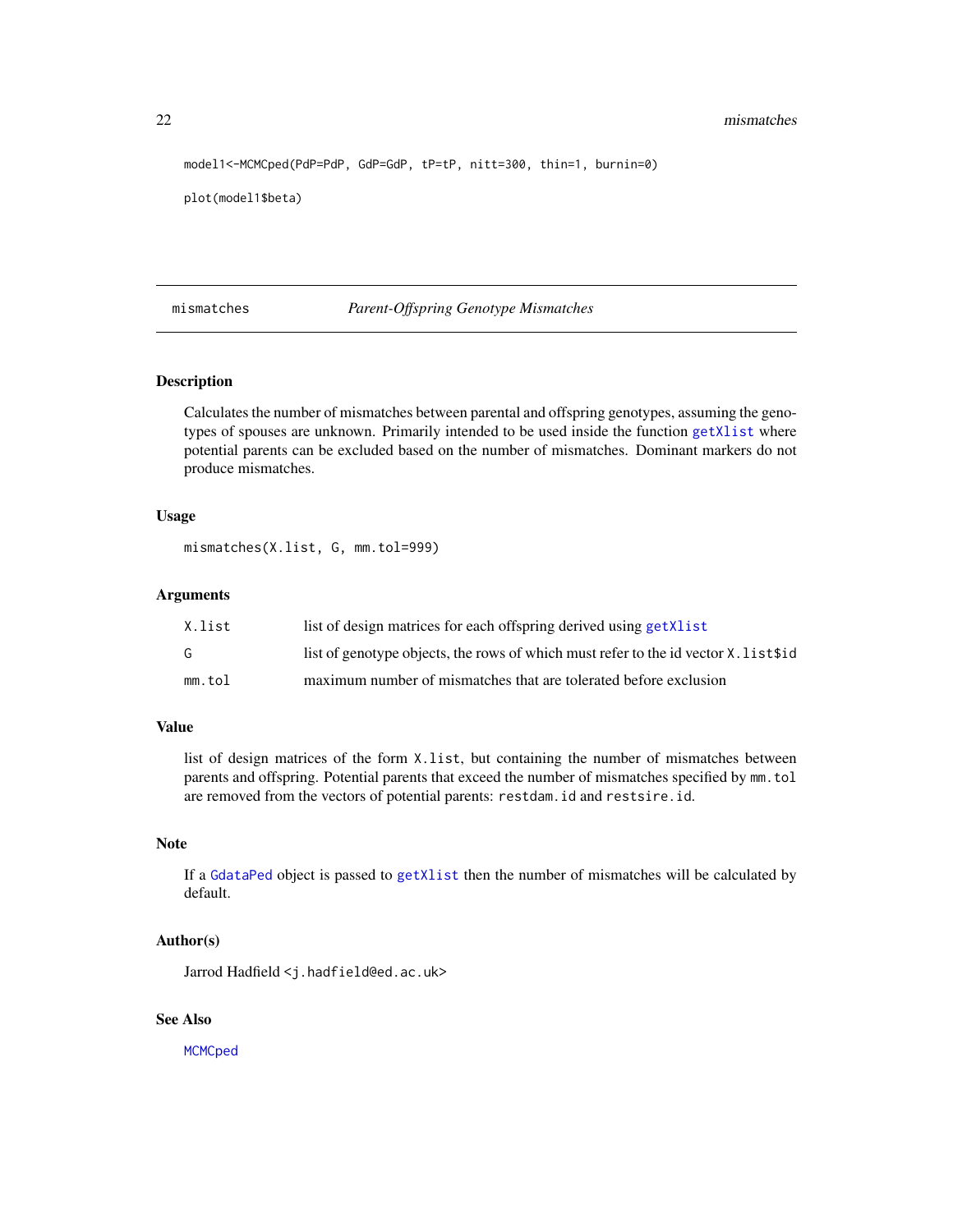#### <span id="page-22-0"></span>MLE.beta 23

#### Examples

```
## Not run:
data(WarblerG)
A<-extractA(WarblerG)
ped<-matrix(NA, 5,3)
ped[,1]<-1:5
ped[,2]<-c(rep(NA, 4), 1)
ped[,3]<-c(rep(NA, 4), 2)
genotypes<-simgenotypes(A, ped=ped)
sex<-c("Female", "Male", "Female", "Male","Female")
offspring<-c(0,0,0,0,1)
data<-data.frame(id=ped[,1], sex, offspring)
res1<-expression(varPed(x="offspring", restrict=0))
PdP<-PdataPed(formula=list(res1), data=data)
X.list<-getXlist(PdP)
# creates design matrices for offspring (in this case indivdiual "5")
X.list.MM<-mismatches(X.list, G=genotypes$Gobs, mm.tol=0)
# genetic likelihoods are arranged sires within dams
X.list.MM$X$"5"$mmD
# number of mismatches between offspring "5" and dams "1" and "3"
X.list.MM$X$"5"$mmS
# number of mismatches between offspring "5" and sires "4" and "5"
X.list.MM$X$"5"$restdam.id
X.list.MM$X$"5"$dam.id
# dams with mismatches are excluded mismatch (mm.tol=0)
X.list.MM$X$"5"$restsire.id
X.list.MM$X$"5"$sire.id
# sires with mismatches are excluded mismatch (mm.tol=0)
## End(Not run)
```
<span id="page-22-1"></span>MLE.beta *Maximum Likelihood Estimation of Beta*

#### Description

Finds MLE for beta given a pedigree, via a call to optim. Beta is the paramater vector of a multinomial log-linear model.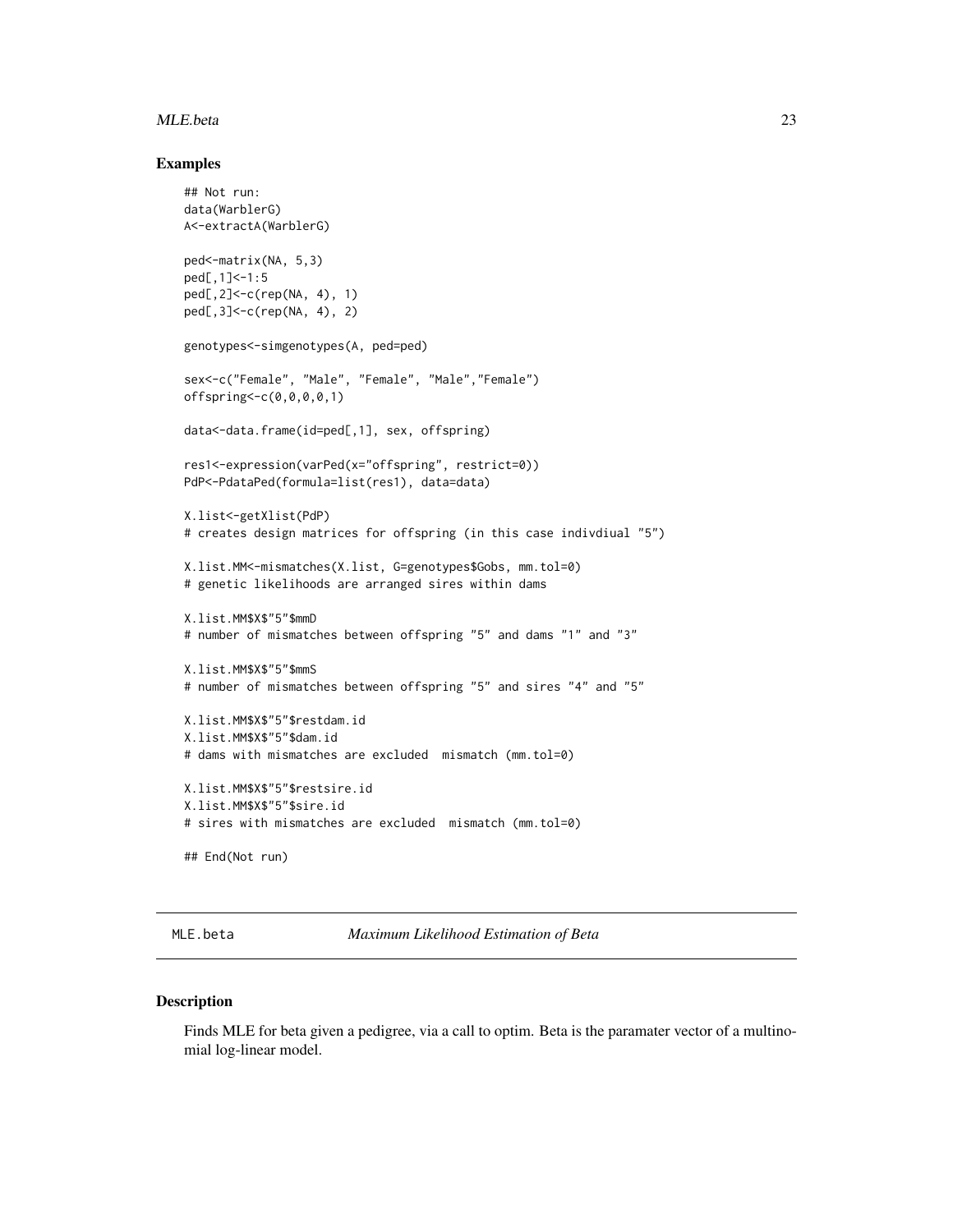## <span id="page-23-0"></span>Usage

MLE.beta(X.list, ped, beta=NULL, nUSdam=NULL, nUSsire=NULL)

#### Arguments

| X.list  | list of design matrices for each offspring derived using get Xlist                                |
|---------|---------------------------------------------------------------------------------------------------|
| ped     | pedigree with id, dam and sire in ech column                                                      |
| beta    | optional starting vector for beta                                                                 |
| nUSdam  | optional number of unsampled females. Only required if unsampled females<br>have known phenotype. |
| nUSsire | optional number of unsampled males. Only required if unsampled males have<br>known phenotype.     |

## Value

| beta | vector of MLE's for beta                              |
|------|-------------------------------------------------------|
| ⌒    | large sample variance-covariance matrix of beta MLE's |

## Author(s)

Jarrod Hadfield <j.hadfield@ed.ac.uk>

## References

Hadfield J.D. *et al* (2006) Molecular Ecology 15 3715-31 Smouse P.E. *et al* (1999) Journal of Evolutionary Biology 12 1069-1077

#### See Also

[MCMCped](#page-18-1), [beta.loglik](#page-2-1)

## Examples

```
## Not run:
data(WarblerP)
data(WarblerG)
```
GdP<-GdataPed(WarblerG)

```
res1<-expression(varPed("offspring", restrict=0))
var1<-expression(varPed(c("lat", "long"), gender="Male",
  relational="OFFSPRING"))
res2<-expression(varPed("terr", gender="Female", relational="OFFSPRING",
  restrict="=="))
PdP<-PdataPed(formula=list(var1,res1,res2), data=WarblerP, USsire=FALSE)
X.list<-getXlist(PdP=PdP, GdP=GdP, E2=0.005)
```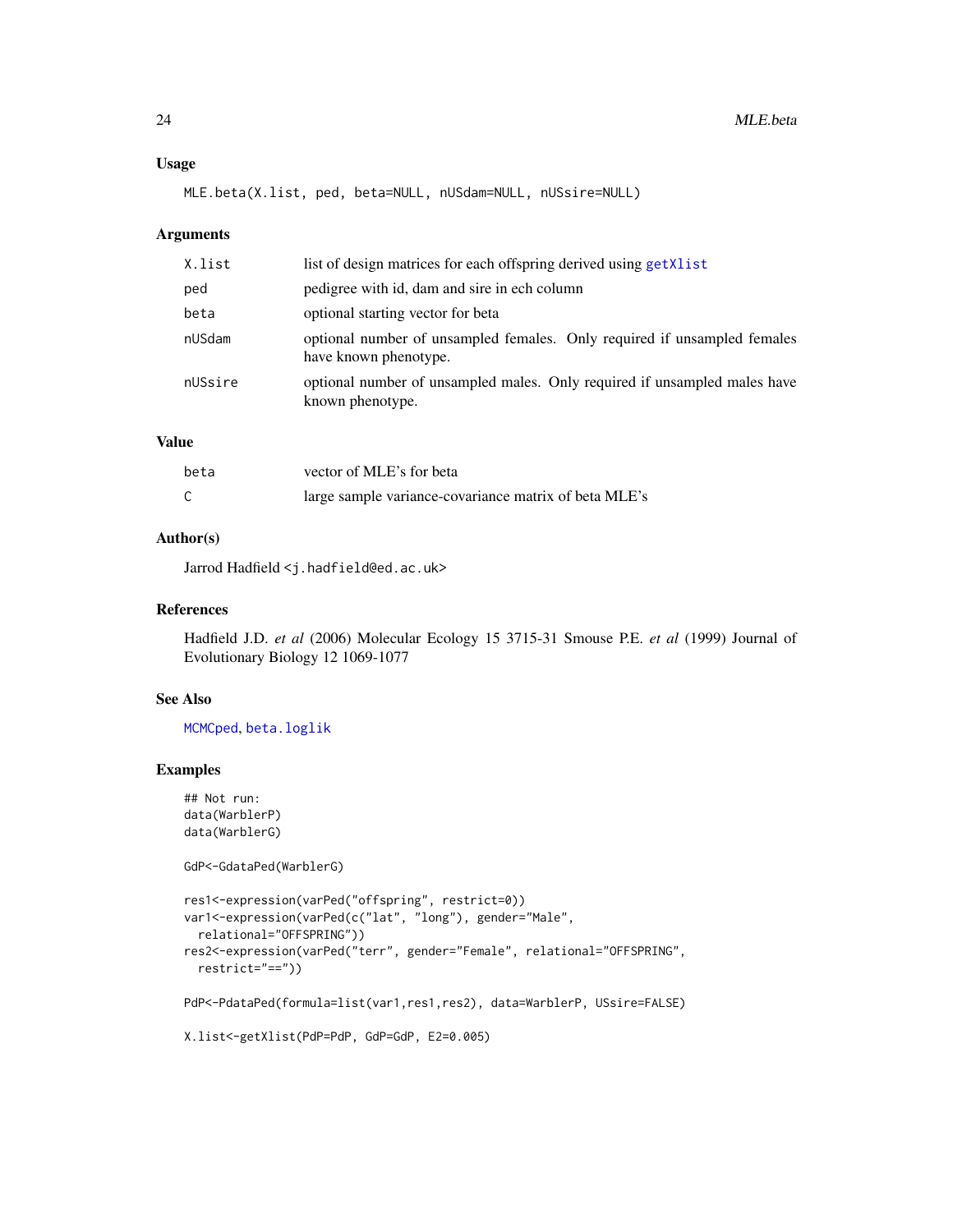#### <span id="page-24-0"></span>MLE.ped 25

```
ped<-MLE.ped(X.list)$P
beta<-MLE.beta(X.list, ped)
beta
## End(Not run)
```
<span id="page-24-1"></span>MLE.ped *Maximum Likelihood Estimation of the Pedigree*

#### Description

Finds the MLE pedigree using the genetic data only. An approximation is used for genotyping error.

#### Usage

```
MLE.ped(X.list, ped=NULL, USdam=FALSE, nUSdam=NULL, USsire=FALSE,
   nUSsire=NULL, threshold=0, checkP)
```
#### **Arguments**

| X.list       | list of design matrices for each offspring derived using getXlist                                                                                                                                                                                                                             |
|--------------|-----------------------------------------------------------------------------------------------------------------------------------------------------------------------------------------------------------------------------------------------------------------------------------------------|
| ped          | optional pedigree with id, dam and sire in ech column                                                                                                                                                                                                                                         |
| <b>USdam</b> | logical or character; if TRUE a single undiferentiated population of unsampled<br>females exists. If USdam is a character vector it must have the same length as<br>id with factor levels representing sub-populations (in time or space) over which<br>the number of unsampled females vary. |
| nUSdam       | numeric vector for number of unsampled females                                                                                                                                                                                                                                                |
| USsire       | logical or character; if TRUE a single undiferentiated population of unsampled<br>males exists. If USsire is a character vector it must have the same length as id<br>with factor levels representing sub-populations (in time or space) over which the<br>number of unsampled males vary.    |
| nUSsire      | numeric vector for number of unsampled males                                                                                                                                                                                                                                                  |
| threshold    | threshold probability under which ML parents are replaced by NA                                                                                                                                                                                                                               |
| checkP       | if TRUE the pedigree is checked for legality, and illegal pedigrees rejected. If<br>FALSE it is assumed that any potential parent would produce a legal pedigree, i.e.<br>one without circuits, in the terminology of graph theory. Legality is checked                                       |

#### Details

ML estimation of the pedigree is based on the Mendelian transition probabilities in the presence of genotyping error as outlined in Kalinwoski (2006). The probability that the ML parents are the true parents is simply the Mendelian transition probability for those parents divided by the sum of the transition probabilities for the remaining potential parents, both sampled and unsampled. If ped exists and the dam column contains known dam assignemnts and the sire column contains only NA's, then the ML sires will be returned conditional on the dam assignements being true. ML dam estimation with known sires can be performed in the same way. Individuals whose parents cannot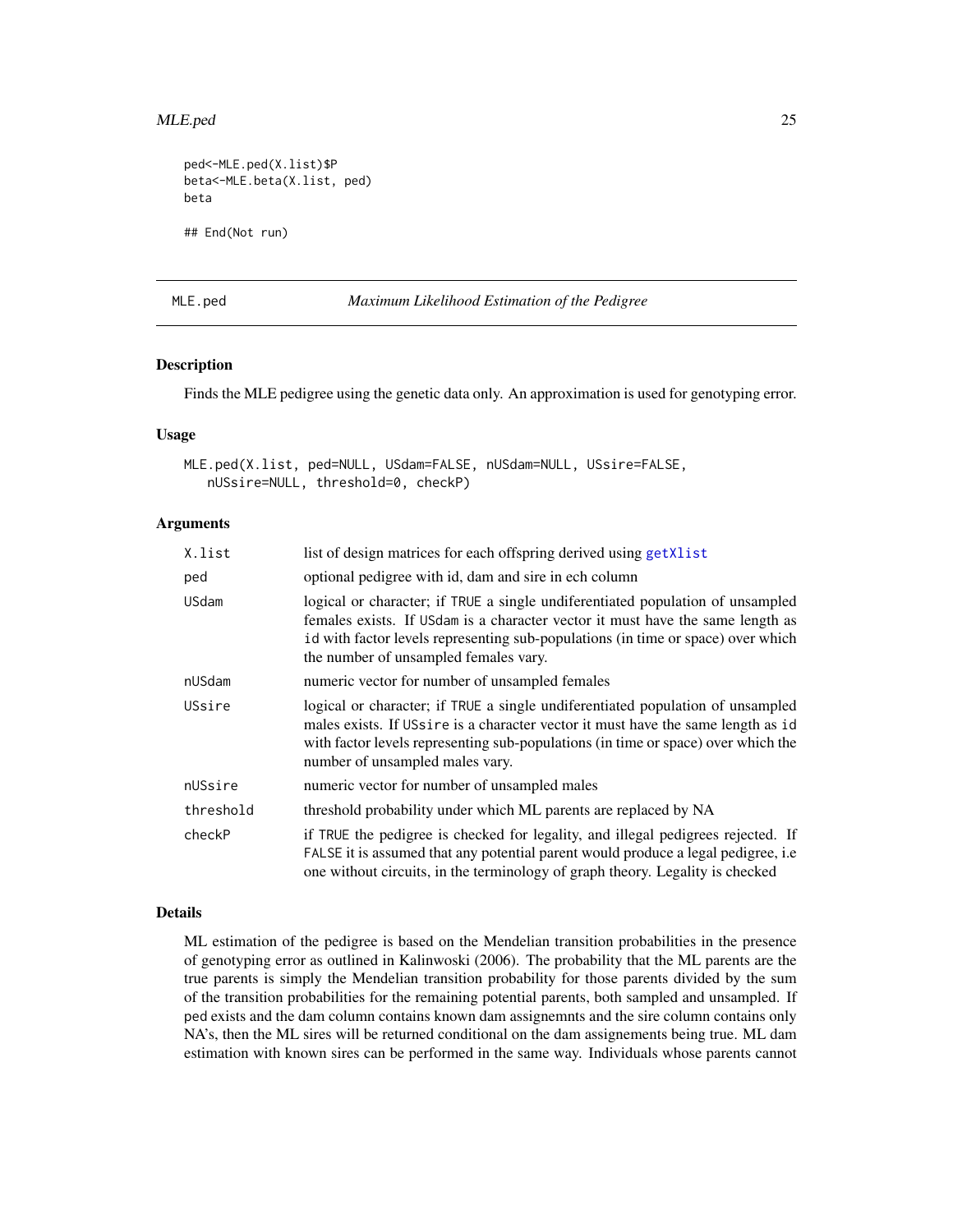<span id="page-25-0"></span>be assigned with the required level of certainty (threshold), or whose parents belong to the base or unsampled population, have NA in the dam and sire columns. If each indiviual's potential parents are such that an illegal pedigree could be sampled then checkP=TRUE can be used to ensure legality. This is recommended if the pedigree is to be passed as a starting pedigree to MCMCped. It should be noted that under these circumstances it is possible that multiple pedigrees max exist with the same likelihood and this may not be obvious from the MLE.ped output since assignments are made conditional on earlier assignement being true. As an example, if there are two indiviuals both of which could potentially be each others parents then assigning both to be each others parent is illegal (since each indiviual would be its own grandparent). In simple situations, the parent-offspring and offspring-parent assignements have equal probability, but when checkP=TRUE the first indiviual would have zero probability of being the second individual's parent if the second individual was already assigned as the first individual's parent.

#### Value

|      | pedigree with id in the first column, and dam and sire in the second and third<br>columns |
|------|-------------------------------------------------------------------------------------------|
| prob | probability of the most likely parental combination                                       |

## Author(s)

Jarrod Hadfield <j.hadfield@ed.ac.uk>

#### References

Hadfield J.D. *et al* (2006) Molecular Ecology 15 3715-31 Marshall J.D. *et al* (1998) Molecular Ecology 7 639-655 Kalinowski S.T. *et al*, Molecular Ecology *in press*

#### See Also

#### **[MCMCped](#page-18-1)**

#### Examples

```
## Not run:
data(WarblerP)
data(WarblerG)
```
GdP<-GdataPed(WarblerG)

```
res1<-expression(varPed("offspring", restrict=0))
res2<-expression(varPed("terr", gender="Female", relational="OFFSPRING",
 restrict="=="))
```
PdP<-PdataPed(formula=list(res1,res2), data=WarblerP, USsire=TRUE)

```
X.list<-getXlist(PdP=PdP, GdP=GdP, E2=0.005)
```
ped<-MLE.ped(X.list, USsire=TRUE, nUSsire=10, threshold=0.75)

## End(Not run)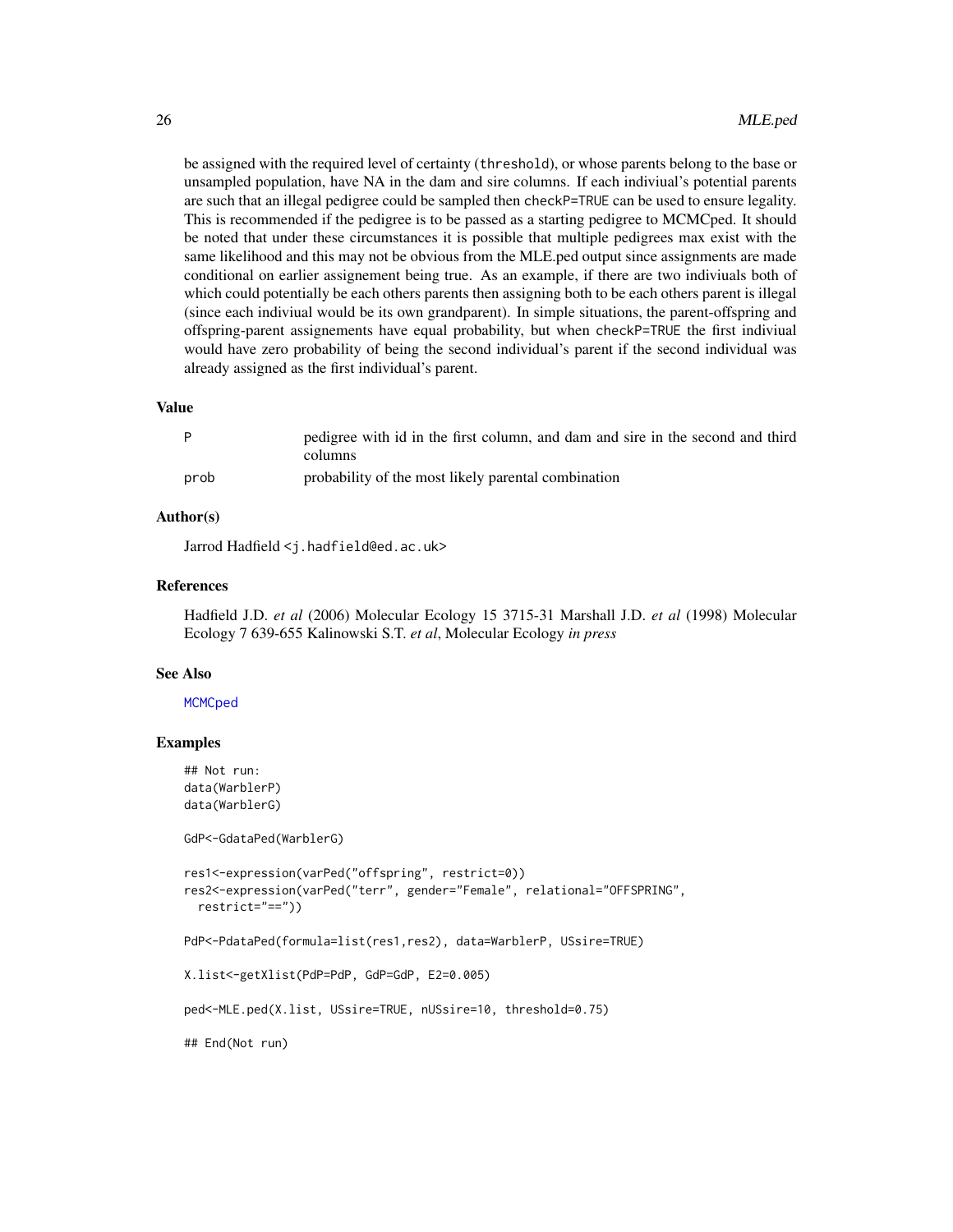<span id="page-26-1"></span><span id="page-26-0"></span>

## Description

Finds the MLE for the number of unsampled males and/or females following Nielsen *et al.* (2001). The size of the unsampled population can vary over time and space, and genotyping error is accomodated using the CERVUS model of genotyping error (Kalinwoski *et al.* 2006).

#### Usage

```
MLE.popsize(X.list, USdam=FALSE, USsire=FALSE, nUS=NULL,
   ped=NULL)
```
#### Arguments

| X.list       | list of design matrices for each offspring derived using get Xlist                                                                                                                                                                                                                                                                                                                                                                                              |
|--------------|-----------------------------------------------------------------------------------------------------------------------------------------------------------------------------------------------------------------------------------------------------------------------------------------------------------------------------------------------------------------------------------------------------------------------------------------------------------------|
| <b>USdam</b> | logical or character; if TRUE a single undiferentiated population of unsampled<br>females exists. If USdam is a character vector it must have the same length as the<br>number of offspring (length(X.list\$X)) with factor levels representing sub-<br>populations (in time or space) over which the number of unsampled females<br>vary.                                                                                                                      |
| USsire       | logical or character; if TRUE a single undiferentiated population of unsampled<br>males exists. if USsire is a character vector it must either have the same length<br>as the number of offspring (length(X.list\$X)) with factor levels representing<br>sub-populations (in time or space) over which the number of unsampled males<br>vary, or alternatively "USdam", in which case the unsampled male and female<br>populations are constrained to be equal. |
| nUS          | optional starting vector for the size of the unsampled population. Parmeters for<br>the unsampled female population come before the male population.                                                                                                                                                                                                                                                                                                            |
| ped          | optional pedigree with id, dam and sire in ech column                                                                                                                                                                                                                                                                                                                                                                                                           |
| <b>Value</b> |                                                                                                                                                                                                                                                                                                                                                                                                                                                                 |
| nUS          | vector of MLE's for the size of the unsampled population. Lower bound is 1e-5<br>for numerical stability.                                                                                                                                                                                                                                                                                                                                                       |
|              | large sample variance-covariance matrix of nUS MLE's                                                                                                                                                                                                                                                                                                                                                                                                            |

# Note

Nielsen's original model does not account for genotyping error, and estimation of the unsampled population size is VERY sensitive to the level of genotyping error. This function implements a commonly used approxiamtion for genotyping error that ignores pedigree information. For many problems this approximation seems valid, but appears to break down when estimating the size of the unsampled population size. Bayesian estimation of the unsampled population size (see [MCMCped](#page-18-1)) that uses an exact solution for genotyping error is more robust.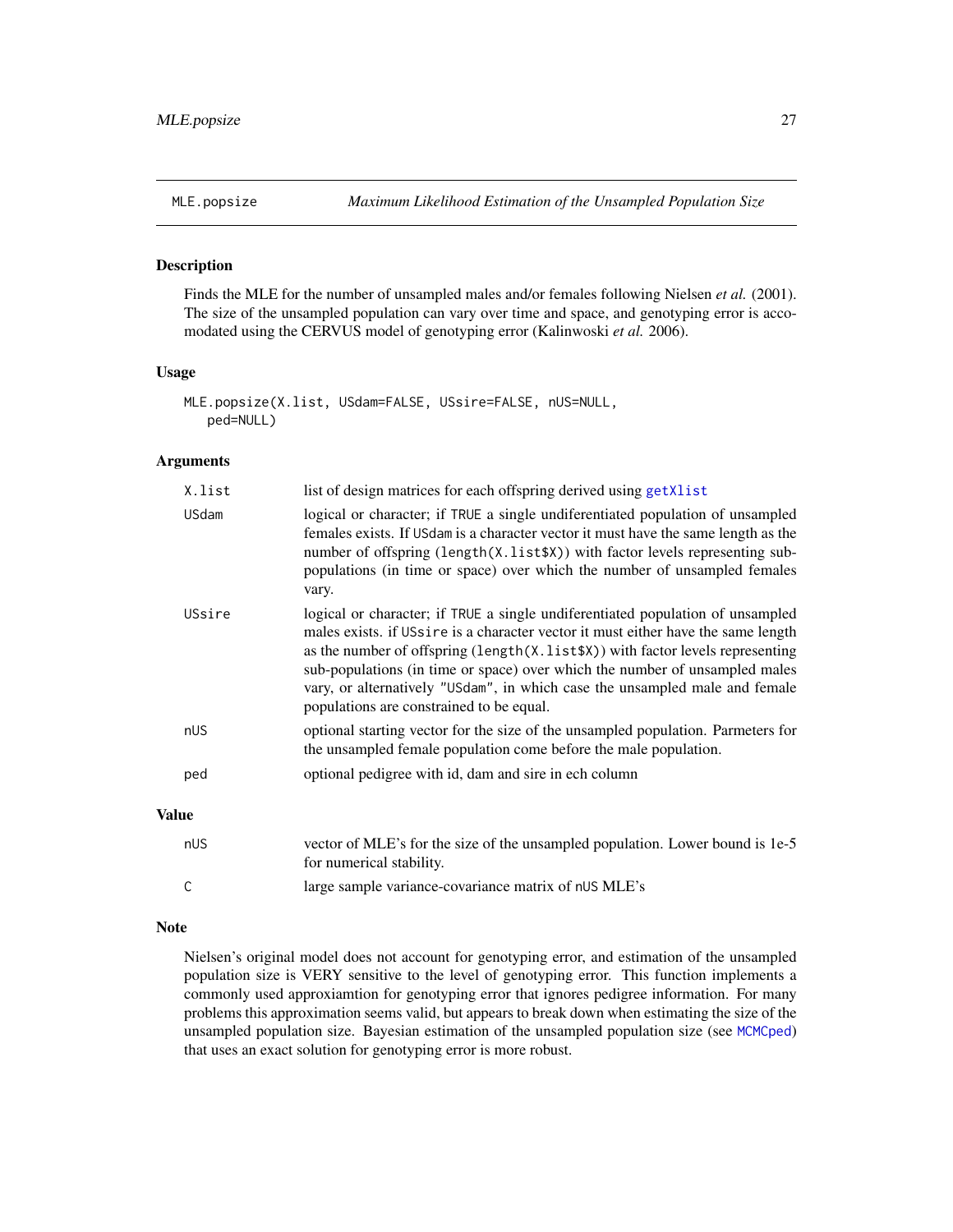#### $28$  mode G

## Author(s)

Jarrod Hadfield <j.hadfield@ed.ac.uk>

## References

Nielsen. R. *et.al* Genetics (2001) 157 4 1673-1682

# See Also

[MCMCped](#page-18-1), [popsize.loglik](#page-33-1)

## Examples

```
## Not run:
data(WarblerP)
data(WarblerG)
GdP<-GdataPed(WarblerG)
res1<-expression(varPed("offspring", restrict=0))
PdP<-PdataPed(formula=list(res1), data=WarblerP, USsire=TRUE, USdam=TRUE)
X.list<-getXlist(PdP=PdP, GdP=GdP, E2=0.02)
nUS<-MLE.popsize(X.list, USsire=TRUE, USdam=TRUE)
nUS
## End(Not run)
```
modeG *Posterior Mode of Genotypes*

## Description

Finds the mode of the posterior marginal distribution of genotypes

## Usage

```
modeG(postG, threshold=0)
```
## Arguments

| postG     | posterior distribution of genotypes from an MCMCped model with argument write_postG=TRUE |
|-----------|------------------------------------------------------------------------------------------|
| threshold | threshold probability under which ML genotypes are replaced by NA                        |

#### Value

| G  | list of genotype objects |
|----|--------------------------|
| id | id vector                |

<span id="page-27-0"></span>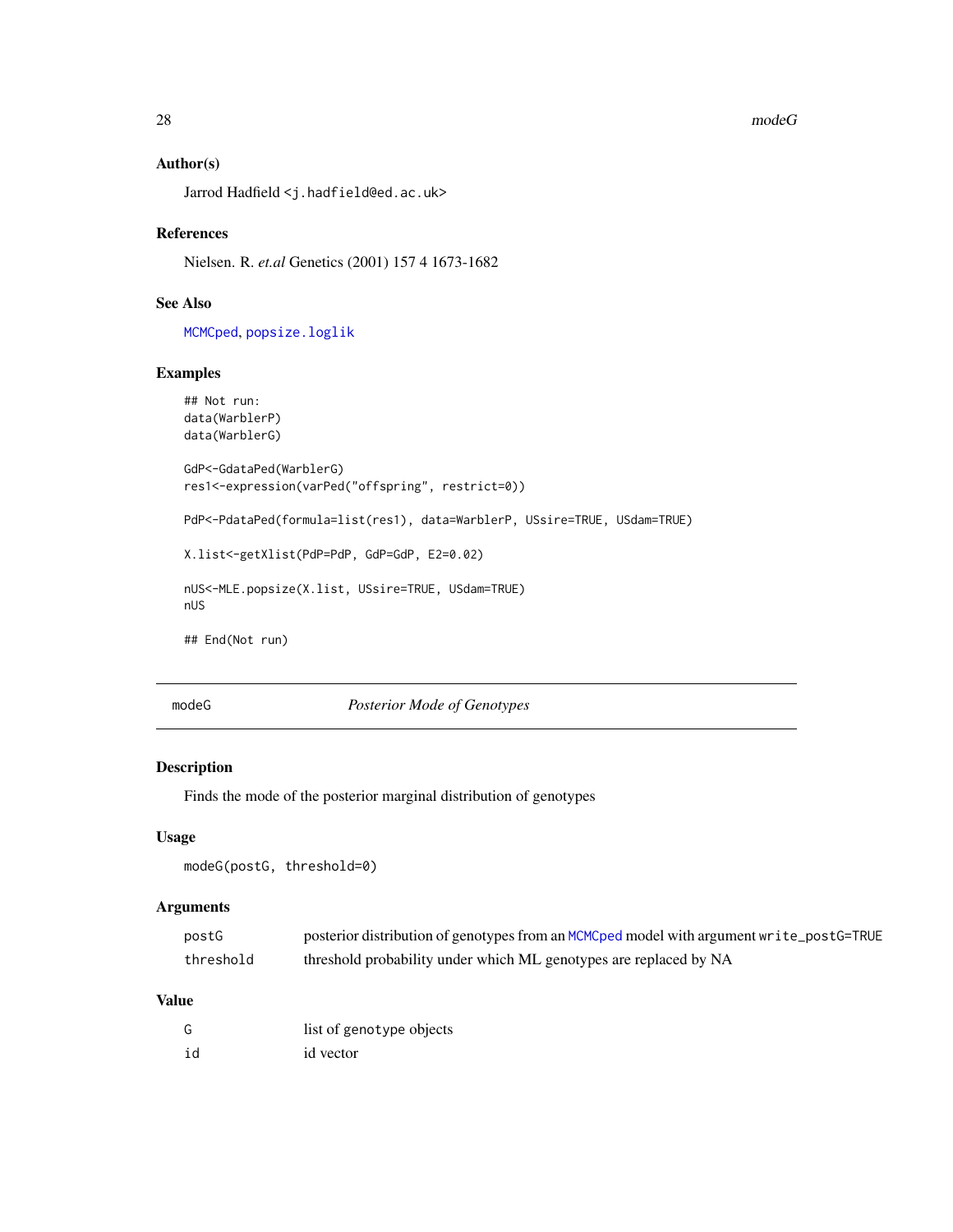#### <span id="page-28-0"></span>modeP 29

## Author(s)

Jarrod Hadfield <j.hadfield@ed.ac.uk>

#### References

Hadfield J.D. *et al*, Molecular Ecology

## See Also

[MCMCped](#page-18-1), genotype

#### Examples

```
## Not run:
data(WarblerP)
data(WarblerG)
GdP<-GdataPed(WarblerG)
var1<-expression(varPed(c("lat", "long"), gender="Male",
  relational="OFFSPRING"))
# paternity is to be modelled as a function of distance
# between offspring and male territories
res1<-expression(varPed("offspring", restrict=0))
# indivdiuals from the offspring generation are excluded as parents
res2<-expression(varPed("terr", gender="Female", relational="OFFSPRING",
  restrict="=="))
# mothers not from the offspring territory are excluded
PdP<-PdataPed(formula=list(var1,res1,res2), data=WarblerP, USsire=FALSE)
tP<-tunePed(beta=30)
model1<-MCMCped(PdP=PdP, GdP=GdP, tP=tP, nitt=3000, thin=2, burnin=1000, write_postG=TRUE)
G<-modeG(model1$G)$G
summary(G[[1]])
## End(Not run)
```
<span id="page-28-1"></span>modeP *Posterior Mode of Parents*

#### Description

Finds the mode of the posterior marginal distribution of parents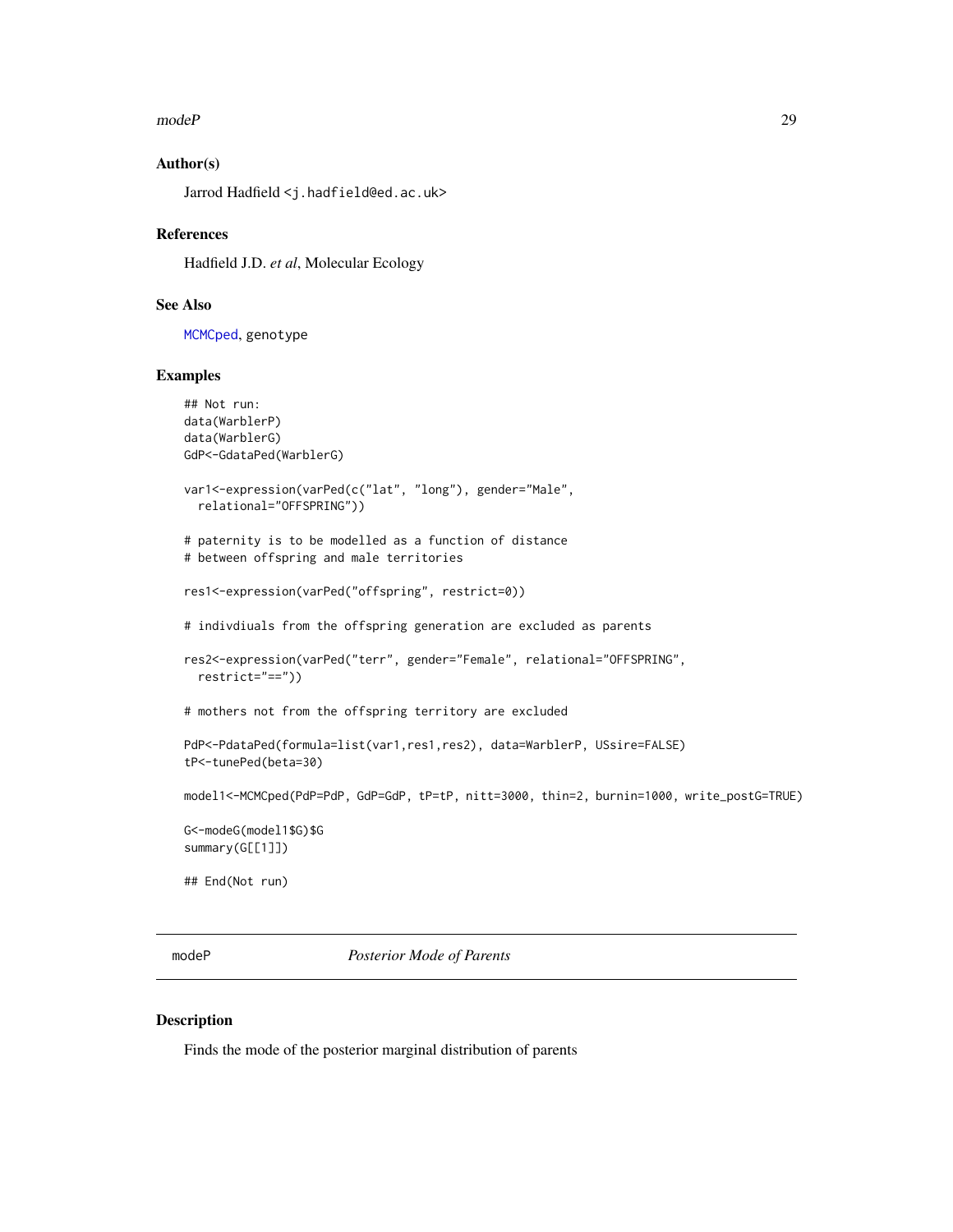<span id="page-29-0"></span>30 modeP

#### Usage

```
modeP(postP, threshold=0, marginal=FALSE, USasNA=TRUE)
```
#### Arguments

| postP     | posterior distribution of parentage                                          |
|-----------|------------------------------------------------------------------------------|
| threshold | threshold probability under which ML parents are replaced by NA              |
| marginal  | logical; should the marginal mode be calculated from the joint distribution? |
| USasNA    | logical; should usampled parents be replaced by NA?                          |

#### Details

Individuals that do not have a parent assignment with a posterior probability exceeding the threshold, or whose parents belong to the base or unsampled population (if USasNA=TRUE), have NA as their parents. Please bear in mind that the mode of the marginal distribution (returned by [MCMCped](#page-18-1) if write\_postP="MARGINAL") may be different from the mode of the joint distribution (write\_postP="JOINT"). For example the male that has the highest marginal probability (marginal with respect to potential mothers) may not be the male that is in the parental category (i.e. dam/sire combination) with the highest probability. If write\_postP="JOINT" was sepcified, then the mode of the marginal distribution can be obtained by specifying marginal=TRUE. The modes are marginal with respect to other offspring and with multigenerational pedigrees may not coincide with the mode of the distribution of pedigrees.

## Value

| P         | pedigree with id in the first column, and dam and sire in the second and third<br>columns                              |
|-----------|------------------------------------------------------------------------------------------------------------------------|
| prob      | marginal posterior probability of the most likely parental combination (joint) or<br>the most likely mother (marginal) |
| prob.male | marginal posterior probability of the most likely father (marginal)                                                    |

#### Author(s)

Jarrod Hadfield <j.hadfield@ed.ac.uk>

#### See Also

**[MCMCped](#page-18-1)** 

## Examples

```
## Not run:
data(WarblerP)
data(WarblerG)
GdP<-GdataPed(WarblerG)
var1<-expression(varPed(c("lat", "long"), gender="Male",
 relational="OFFSPRING"))
```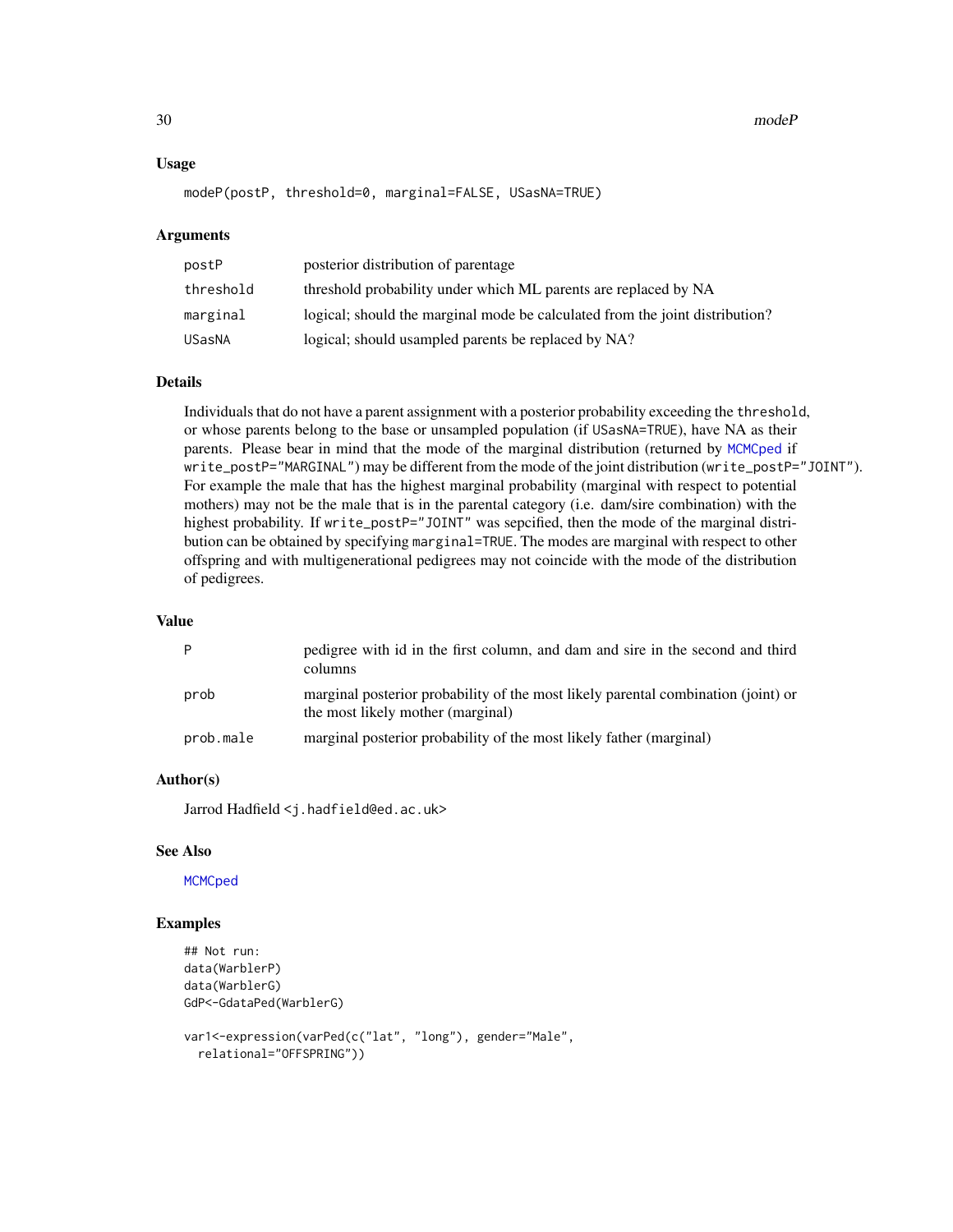#### <span id="page-30-0"></span>orderPed 31

```
# paternity is to be modelled as a function of distance
# between offspring and male territories
res1<-expression(varPed("offspring", restrict=0))
# indivdiuals from the offspring generation are excluded as parents
res2<-expression(varPed("terr", gender="Female", relational="OFFSPRING",
 restrict="=="))
# mothers not from the offspring territory are excluded
PdP<-PdataPed(formula=list(var1,res1,res2), data=WarblerP, USsire=FALSE)
tP<-tunePed(beta=30)
model1<-MCMCped(PdP=PdP, GdP=GdP, tP=tP, nitt=3000, thin=2, burnin=1000)
ped<-modeP(model1$P, threshol=0.9)
ped
## End(Not run)
```
<span id="page-30-1"></span>orderPed *Orders a Pedigree*

## Description

Orders a pedigree so parents come before offspring

## Usage

```
orderPed(ped, time_born=NULL)
```
#### Arguments

| ped       | pedigree with id, dam and sire in ech column                            |
|-----------|-------------------------------------------------------------------------|
| time_born | an optional vector of birth dates by which the pedigree can be ordered) |

#### Value

an ordered pedigree pedigree with id, dam and sire in each column

## Note

This function has changed name from order.ped in earler versions <2.42. order.ped did not always (rarely) ordered the pedigree correctly. This new function uses the kindepth function from the kinship2 package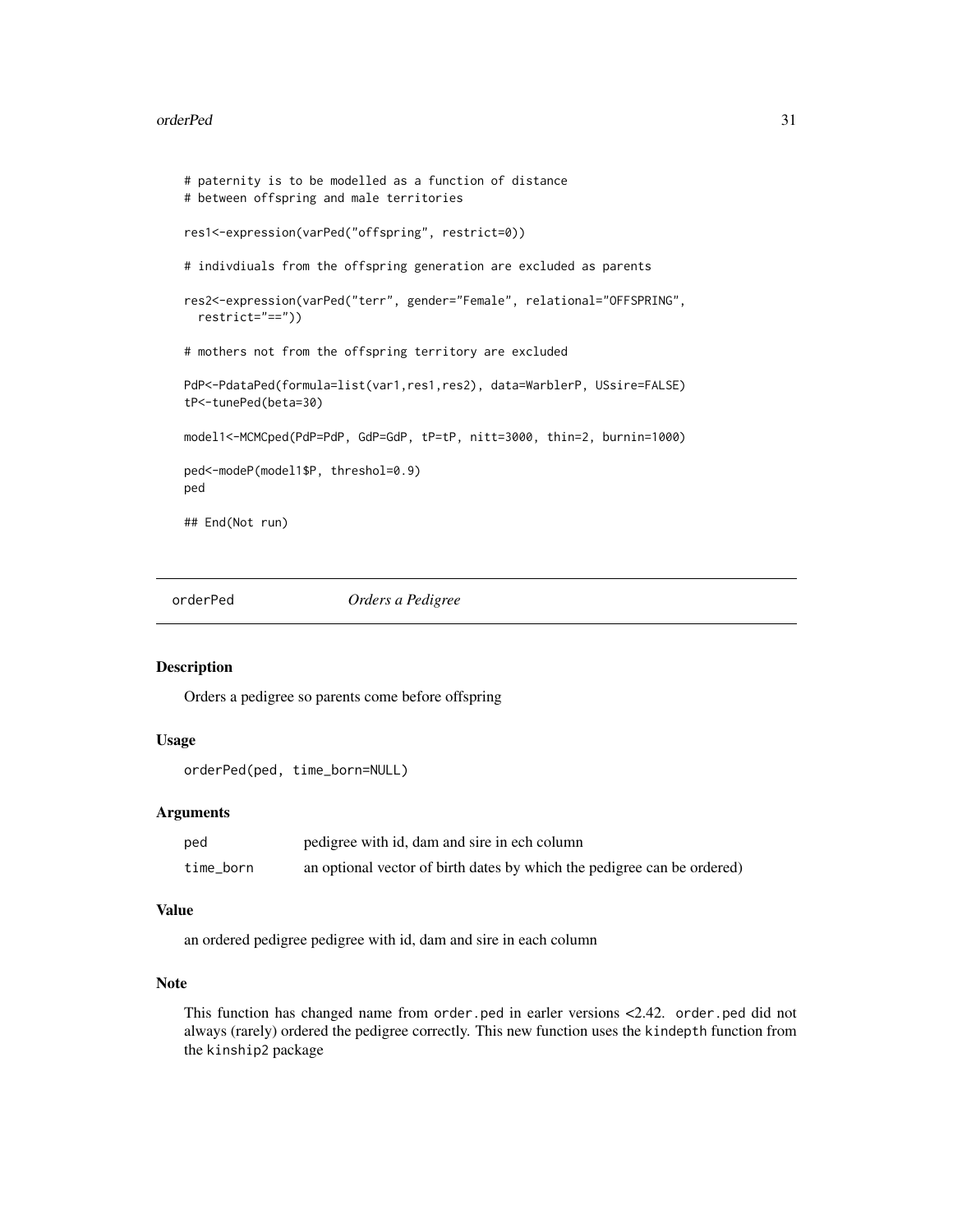32 **PdataPed Participal Control Properties** 

## Author(s)

Jarrod Hadfield <j.hadfield@ed.ac.uk>

#### See Also

**[MCMCped](#page-18-1)** 

# Examples

```
## Not run:
pedigree<-matrix(NA, 8,3)
pedigree[,1]<-1:8
pedigree[,2][5:8]<-c(1,1,2,2)
pedigree[,3][5:8]<-c(3,3,4,4)
pedigree<-pedigree[sample(1:8),]
pedigree2<-orderPed(pedigree)
## End(Not run)
```
<span id="page-31-1"></span>PdataPed *PdataPed Object*

## Description

PdataPed creates an object of class PdataPed, which typically contains the phenotype data to be passed to [MCMCped](#page-18-1) and the formula that defines the model to be fitted. is.PdataPed returns TRUE if x is of class PdataPed

## Usage

```
PdataPed(formula, data=NULL, id=data$id, sex=data$sex,
   offspring=data$offspring, timevar=data$timevar,
   USdam=FALSE, USsire=FALSE)
```
## Arguments

| formula   | list of model predictors of the form expression ( $varPed(\dots)$ )                                                                                         |
|-----------|-------------------------------------------------------------------------------------------------------------------------------------------------------------|
| data      | data frame containing the predictor variables                                                                                                               |
| id        | vector of individual identifiers. If not specified, data must have an id column                                                                             |
| sex       | vector of individual sexes (either 'Male' or 'Female' or NA). If not specified<br>individuals are assumed to be hermpahroditic unless data has a sex column |
| offspring | binary vector indicating whether records belong to offspring $(1)$ or not $(0)$                                                                             |
| timevar   | an optional vector indicating cohorts for multigenerational pedigree reconstruc-<br>tion                                                                    |

<span id="page-31-0"></span>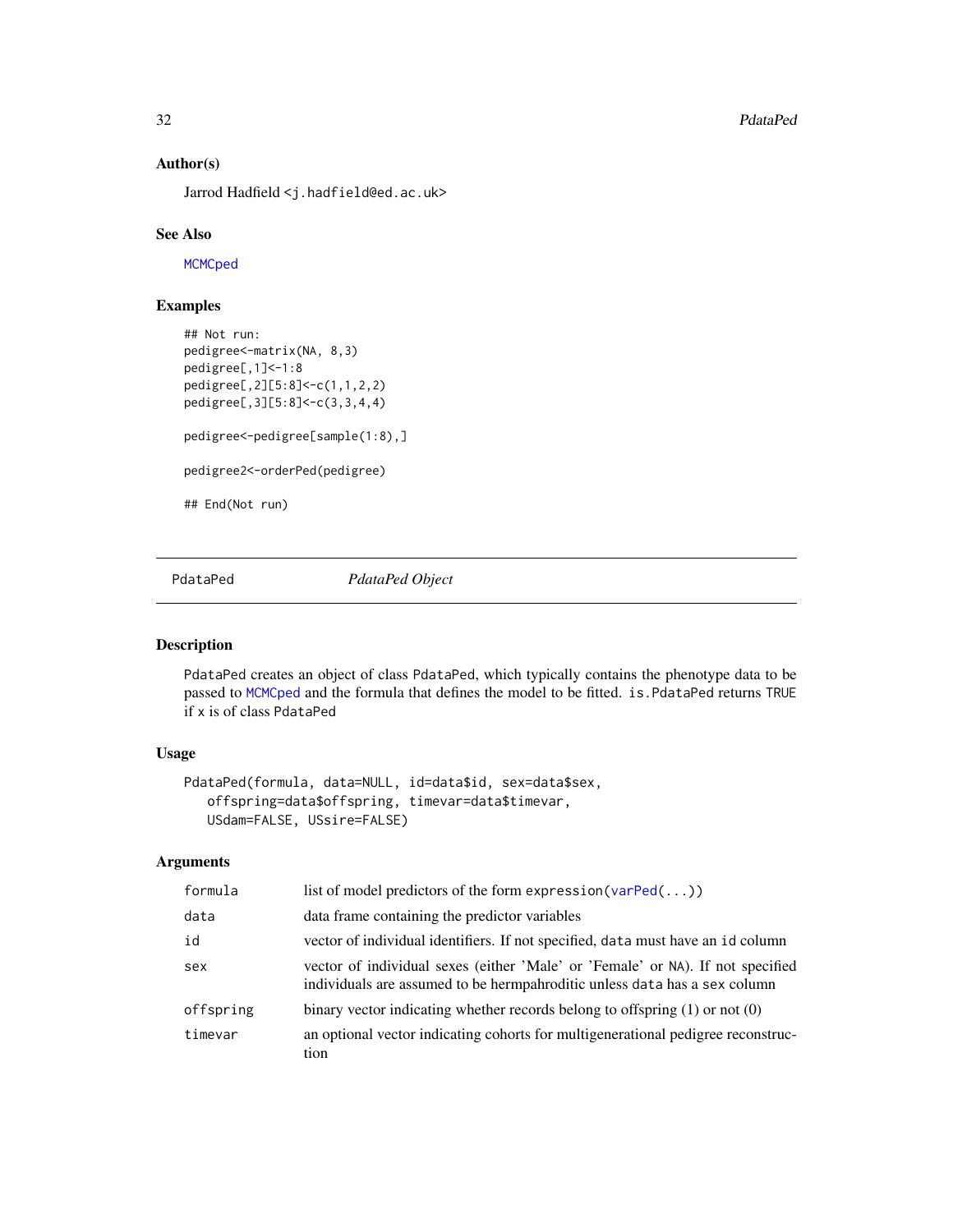#### <span id="page-32-0"></span>PdataPed 33

| <b>USdam</b> | logical or character; if TRUE a single undiferentaited population of unsampled<br>females exists. If USdam is a character vector it must have the same length as<br>id with factor levels representing sub-populations (in time or space) over which<br>the number of unsampled females vary. |
|--------------|-----------------------------------------------------------------------------------------------------------------------------------------------------------------------------------------------------------------------------------------------------------------------------------------------|
| USsire       | logical or character; if TRUE a single undiferentaited population of unsampled<br>males exists. If USsing is a character vector it must have the same length as id<br>with factor levels representing sub-populations (in time or space) over which the<br>number of unsampled males vary.    |
| $\ddotsc$    | further arguments to be passed                                                                                                                                                                                                                                                                |

## Details

If the number of unsampled individuals varies over subpopulations, and the parentage of an offspring is not restricted to ceratin subpopulations then the parameters will not be idenifiable. This can be resolved by using an informative prior (see [priorPed](#page-36-1)) for the number of unsampled individuals in each sub-population, or using the restrict argument in [varPed](#page-47-1).

## Value

list containing the arguments passed

#### Author(s)

Jarrod Hadfield <j.hadfield@ed.ac.uk>

## See Also

**[MCMCped](#page-18-1)** 

## Examples

```
id < -1:20sex<-sample(c("Male", "Female"),20, replace=TRUE)
offspring<-c(rep(0,18),1,1)
lat<-rnorm(20)
long<-rnorm(20)
matrix_type < -gl(2,10, label = c(" + " , " - "))test.data<-data.frame(id, offspring, lat, long, mating_type, sex)
res1<-expression(varPed("offspring", restrict=0))
var1<-expression(varPed(c("lat", "long"), gender="Male",
  relational="OFFSPRING"))
var2<-expression(varPed(c("mating_type"), gender="Female",
  relational="MATE"))
var3<-expression(varPed("mating_type", gender="Male"))
PdP<-PdataPed(formula=list(res1, var1, var2, var3), data=test.data)
```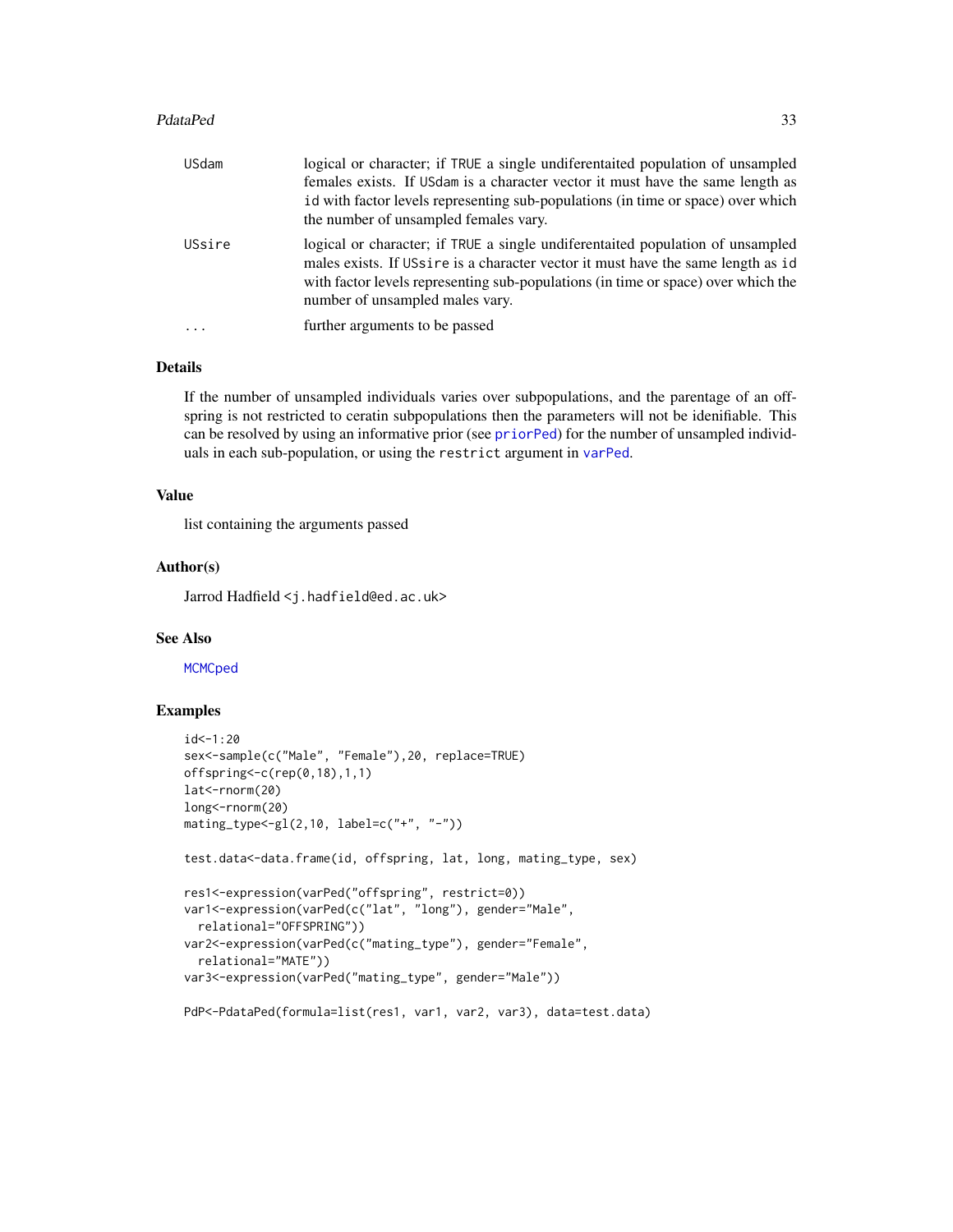<span id="page-33-1"></span><span id="page-33-0"></span>

## Description

Log-likelihood of the number of unsampled individuals given the genotypes of offspring and potential parents

## Usage

popsize.loglik(X, USdam=FALSE, USsire=FALSE, nUS=NULL, ped=NULL, USsiredam=FALSE)

# Arguments

| X            | list for each offspring with elements N and G. N is a vector conatining the number<br>of parental combinations in each of 4 classes. G is a vector conatining the sum of<br>the Mendelian transition probabilities over parental combinations in each class.<br>The 4 classes are parental combinations where a) both parents are sampled b)<br>only sires are sampled, c) only dams are sampled d) neither parent is sampled. |
|--------------|--------------------------------------------------------------------------------------------------------------------------------------------------------------------------------------------------------------------------------------------------------------------------------------------------------------------------------------------------------------------------------------------------------------------------------|
| <b>USdam</b> | logical or character; if TRUE a single undiferentiated population of unsampled<br>females exists. if USdam is a character vector it must have the same length as<br>id with factor levels representing sub-populations (in time or space) over which<br>the number of unsampled females vary.                                                                                                                                  |
| USsire       | logical or character; if TRUE a single undiferentiated population of unsampled<br>males exists. if USsire is a character vector it must have the same length as id<br>with factor levels representing sub-populations (in time or space) over which the<br>number of unsampled males vary.                                                                                                                                     |
| nUS          | vector for the size of the unsampled populations. Parmeters for the unsampled<br>female populations come before the male populations.                                                                                                                                                                                                                                                                                          |
| ped          | optional pedigree with id, dam and sire in ech column                                                                                                                                                                                                                                                                                                                                                                          |
| USsiredam    | logical; if TRUE male and female unsampled populations sizes are constrained to<br>be equal                                                                                                                                                                                                                                                                                                                                    |

## Value

log-likelihood of the number of unsampled individuals given the genotype data.

## Note

Intended to be used within [MLE.popsize](#page-26-1)

## Author(s)

Jarrod Hadfield <j.hadfield@ed.ac.uk>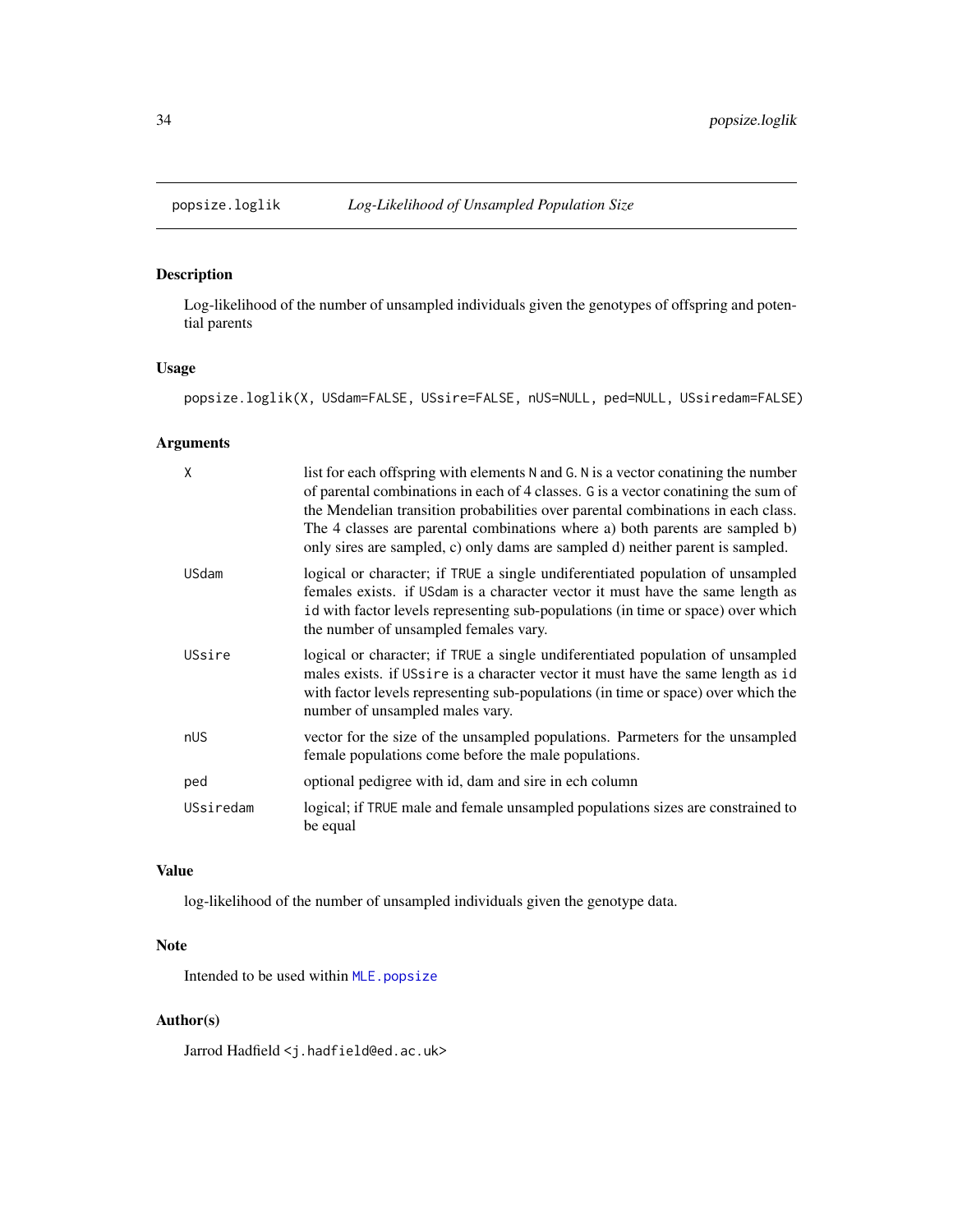## <span id="page-34-0"></span>popsize.loglik 35

## References

Nielsen. R. *et.al* Genetics (2001) 157 4 1673-1682

#### See Also

[MCMCped](#page-18-1), [MLE.popsize](#page-26-1)

## Examples

```
## Not run:
data(WarblerG)
A<-extractA(WarblerG)
sex<-c(rep("Male", 50), rep("Female", 100))
offspring<-c(rep(0,100), rep(1, 50))
terr<-as.factor(rep(1:50, 3))
id < -1:150res1<-expression(varPed(x="offspring", restrict=0))
res2<-expression(varPed(x="terr", gender="Female", relational="OFFSPRING",
  restrict="=="))
test.data<-data.frame(id, sex, offspring, terr)
PdP<-PdataPed(formula=list(res1, res2), data=test.data)
simped<-simpedigree(PdP)
G<-simgenotypes(A, E1=0, E2=0, ped=simped$ped, no_dup=1)
# remove 25 males at random, leaving 25
rm.males<-sample(1:50, 25, replace=FALSE)
data.rm<-test.data[-rm.males,]
GdPrm<-GdataPed(G=lapply(G$Gobs, function(x){x[-rm.males]}),
  id=G$id[-rm.males])
# delete genotype and phenotype records
PdPrm<-PdataPed(formula=list(res1, res2), data=data.rm, USsire=TRUE)
X.listrm<-getXlist(PdP=PdPrm, GdP=GdPrm, A=A, E2=0)
X<-lapply(X.listrm$X, function(x){list(N=c(25,0,1,0),
  G=c(sum(x$G[1:25]), 0, x$G[26], 0))})
# each offspring has 1 mother and 25 sampled fathers so the 4 classes are:
# a) 1*25 categories with both parents sampled, 0*25 categries with only
# sires sampled b) 1*1 categories with only dams sired and 0*0 categories
# with both sexes unsampled.
```

```
nUS<-seq(10,40, length=100)
```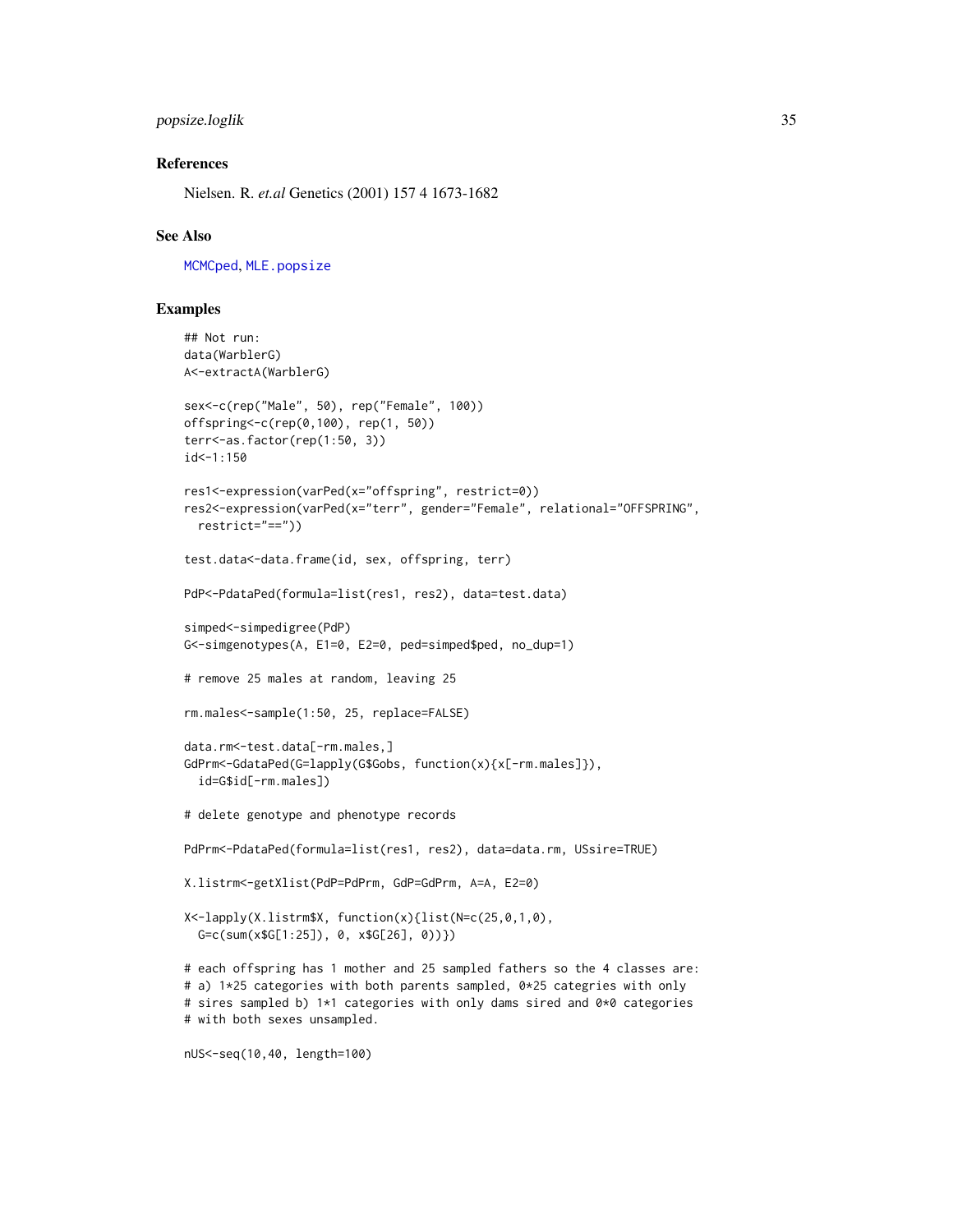#### <span id="page-35-0"></span>36 post.pairs

```
nUS_Loglik<-1:100
for(i in 1:100){
nUS_Loglik[i]<-popsize.loglik(X, USsire=TRUE, nUS=nUS[i])
}
plot(nUS_Loglik~nUS, type="l", main="Profile Log-likelihood
   for number of unsampled males")
## End(Not run)
```
post.pairs *Returns pairs of individuals that fall into specific relatedness categories*

## Description

Computes posterior probabilities of pairs of indiviuals falling into specific relatedness categories (parent-offsping, sibs, full-sibs, half-sibs). Returns those pairs that have a posterior probability greater than some threshold.

#### Usage

post.pairs(postP, threshold=0, rel="PO")

## Arguments

| postP     | joint posterior distribution of parentage                                                                                     |
|-----------|-------------------------------------------------------------------------------------------------------------------------------|
| threshold | threshold probability over which related pairs are returned                                                                   |
| rel       | relatedness category. Currently "PO" (Parent-Offspring), "S" (Sibs), "FS" (Full-<br>Sibs) and "HS" (Half-Sibs) are supported. |

#### Value

|      | pairs of indiviuals that fall into the rel category with posterior probability ><br>threshold |
|------|-----------------------------------------------------------------------------------------------|
| prob | posterior probability                                                                         |

## Author(s)

Jarrod Hadfield <j.hadfield@ed.ac.uk>

## See Also

[modeP](#page-28-1)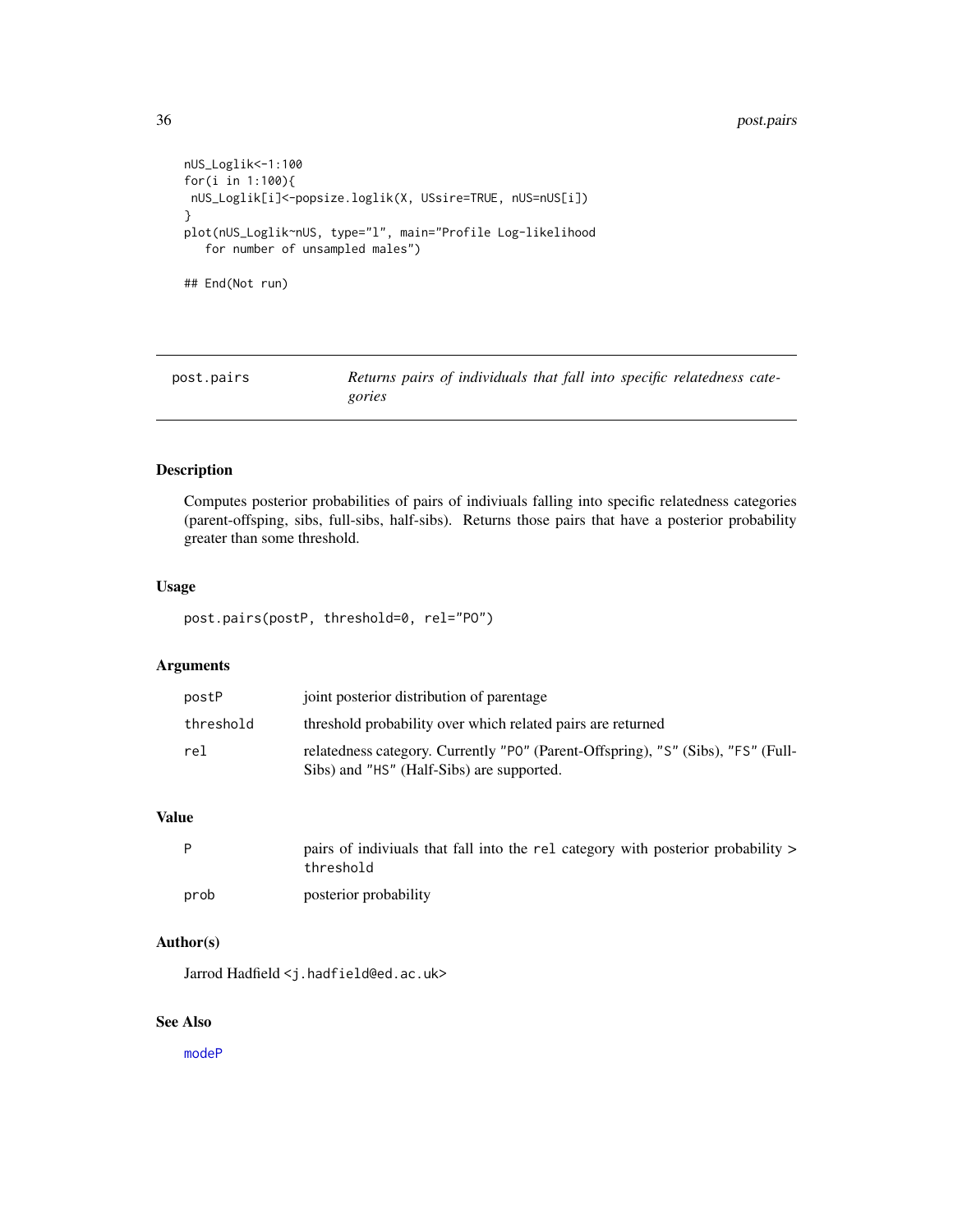#### <span id="page-36-0"></span>priorPed 37

#### Examples

```
## Not run:
data(WarblerP)
data(WarblerG)
GdP<-GdataPed(WarblerG)
var1<-expression(varPed(c("lat", "long"), gender="Male",
  relational="OFFSPRING"))
# paternity is to be modelled as a function of distance
# between offspring and male territories
res1<-expression(varPed("offspring", restrict=0))
# indivdiuals from the offspring generation are excluded as parents
res2<-expression(varPed("terr", gender="Female", relational="OFFSPRING",
  restrict="=="))
# mothers not from the offspring territory are excluded
PdP<-PdataPed(formula=list(var1,res1,res2), data=WarblerP, USsire=FALSE)
tP<-tunePed(beta=30)
model1<-MCMCped(PdP=PdP, GdP=GdP, tP=tP, nitt=3000, thin=2, burnin=1000, write_postP="JOINT")
fsib<-post.pairs(model1$P, threshol=0.9, rel="FS")
fsib$P
## End(Not run)
```
<span id="page-36-1"></span>priorPed *priorPed Object*

## Description

An object containing the prior specifiactions for a model fitted using [MCMCped](#page-18-1). If prior distributions are not specified then improper priors are used, and a proper posterior distribution cannot be gauranteed.

#### Usage

```
priorPed(E1=999, E2=999, beta=list(mu=999, sigma=999),
        USdam=list(mu=999, sigma=999),
         USsire=list(mu=999, sigma=999))
```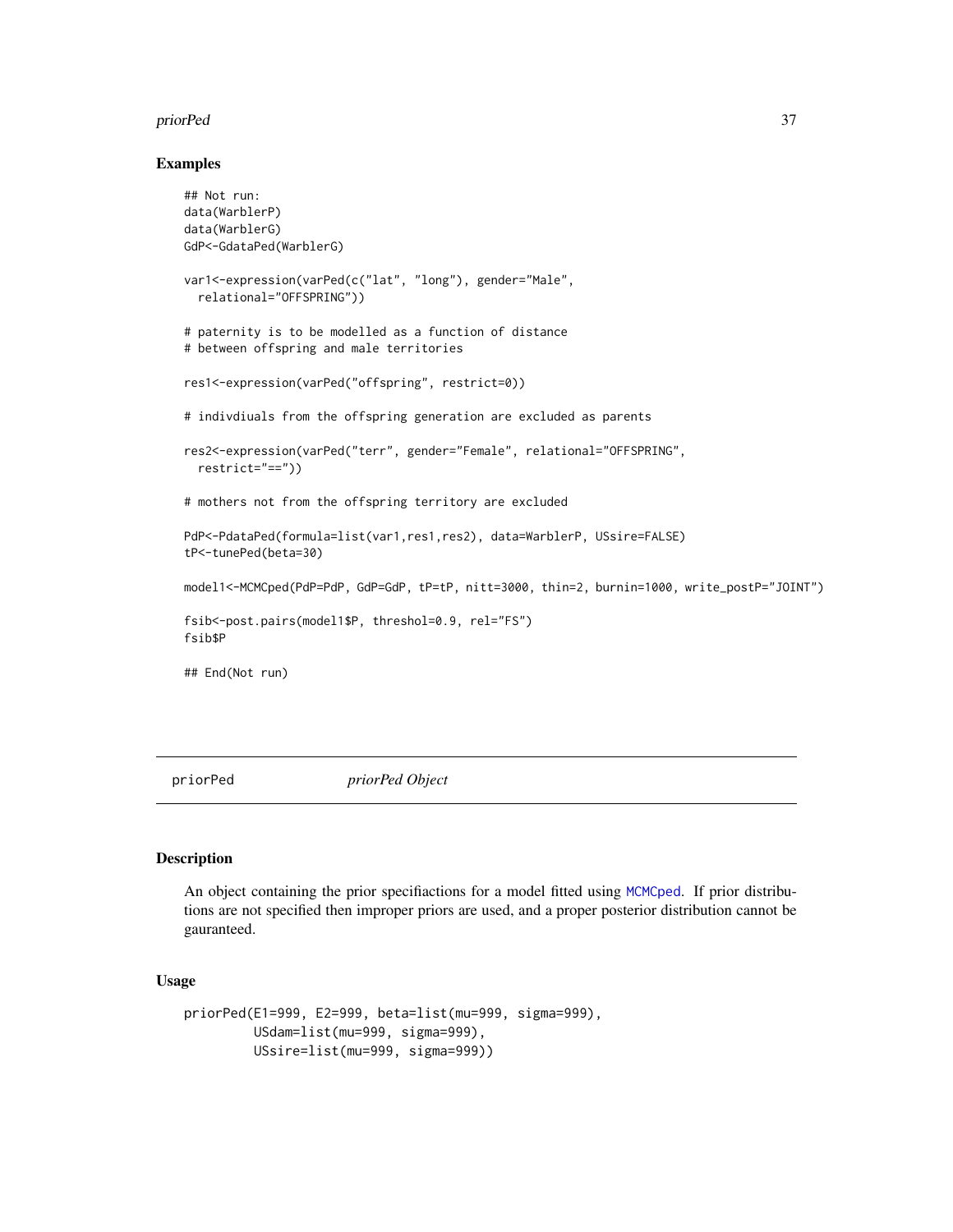# <span id="page-37-0"></span>Arguments

| ∍              |                                                                                                                                                                                                                                                                                                                                                                                                                                                                                                                                                                                                                                                                                                                                                                                                                                                                                                                                                                                                                                                                                      |
|----------------|--------------------------------------------------------------------------------------------------------------------------------------------------------------------------------------------------------------------------------------------------------------------------------------------------------------------------------------------------------------------------------------------------------------------------------------------------------------------------------------------------------------------------------------------------------------------------------------------------------------------------------------------------------------------------------------------------------------------------------------------------------------------------------------------------------------------------------------------------------------------------------------------------------------------------------------------------------------------------------------------------------------------------------------------------------------------------------------|
| E1             | matrix of parameters for the beta distribution specifying the prior distribution. If<br>Wang's (2004) model of genotyping error for co-dominant markers is used this<br>is the probability of an allele dropping out. If CERVUS's (Kalinowski, 2006;<br>Marshall, 1998) model of genotyping error for co-dominant markers is used<br>this parameter is not used. If Hadfield's (2009) model of genotyping error for<br>dominant markers is used this is the probability of a dominant allele being scored<br>as a recessive allele. Rows correspond to error rate categories, columns to the<br>beta shape parameters. The order of rows in E1 are the order in which the error<br>rate categories appear in the categories argument of GdataPed (see dbeta).<br>If perlocus=TRUE was passed to GdataPed, then the error rate categories are<br>replicated across loci                                                                                                                                                                                                               |
| E <sub>2</sub> | matrix of parameters for the beta distribution specifying the prior distribution.<br>If Wang's (2004) or CERVUS's (Kalinowski, 2006; Marshall, 1998) model of<br>genotyping error for co-dominant markers are used this is the probability of an<br>allele being miss-scored. In the CERVUS model errors are not independent for<br>the two alleles within a genotype and so if a genotyping error has occurred at<br>one allele then a genotyping error occurs at the other allele with probability<br>one. Accordingly, E2(2-E2) is the per-genotype rate defined in CERVUS. If<br>Hadfield's (2009) model of genotyping error for dominant markers is used this<br>is the probability of a recessive allele being scored as a dominant allele. Rows<br>correspond to error rate categories, columns to the beta shape parameters. The<br>order of rows in E1 are the order in which the error rate categories appear in the<br>categories argument of GdataPed (see dbeta). If perlocus=TRUE was passed<br>to GdataPed, then the error rate categories are replicated across loci |
| beta           | list containing a vector for the mean, and a matrix for the variance-covariances<br>of a multivariate normal distribution, that specifies the prior distribution for the<br>population level parameters. The order of beta is the order in which the param-<br>eters appear in the MCMC ouput.                                                                                                                                                                                                                                                                                                                                                                                                                                                                                                                                                                                                                                                                                                                                                                                       |
| USdam          | list containing vectors of means and standard deviations for log normal distri-<br>butions that specify the prior distribution for the number of unsampled females.<br>The order of USdam is the order in which the unsampled dam populations appear<br>in the USdam argument of PdataPed (see dlnorm)                                                                                                                                                                                                                                                                                                                                                                                                                                                                                                                                                                                                                                                                                                                                                                               |
| USsire         | list containing vectors of means and standard deviations for log normal distribu-<br>tions that specify the prior distribution for the number of unsampled males. The<br>order of USsire is the order in which the unsampled sire populations appear in<br>the USsire argument of PdataPed (see dlnorm)                                                                                                                                                                                                                                                                                                                                                                                                                                                                                                                                                                                                                                                                                                                                                                              |

# Value

list containing the arguments passed

# Author(s)

Jarrod Hadfield <j.hadfield@ed.ac.uk>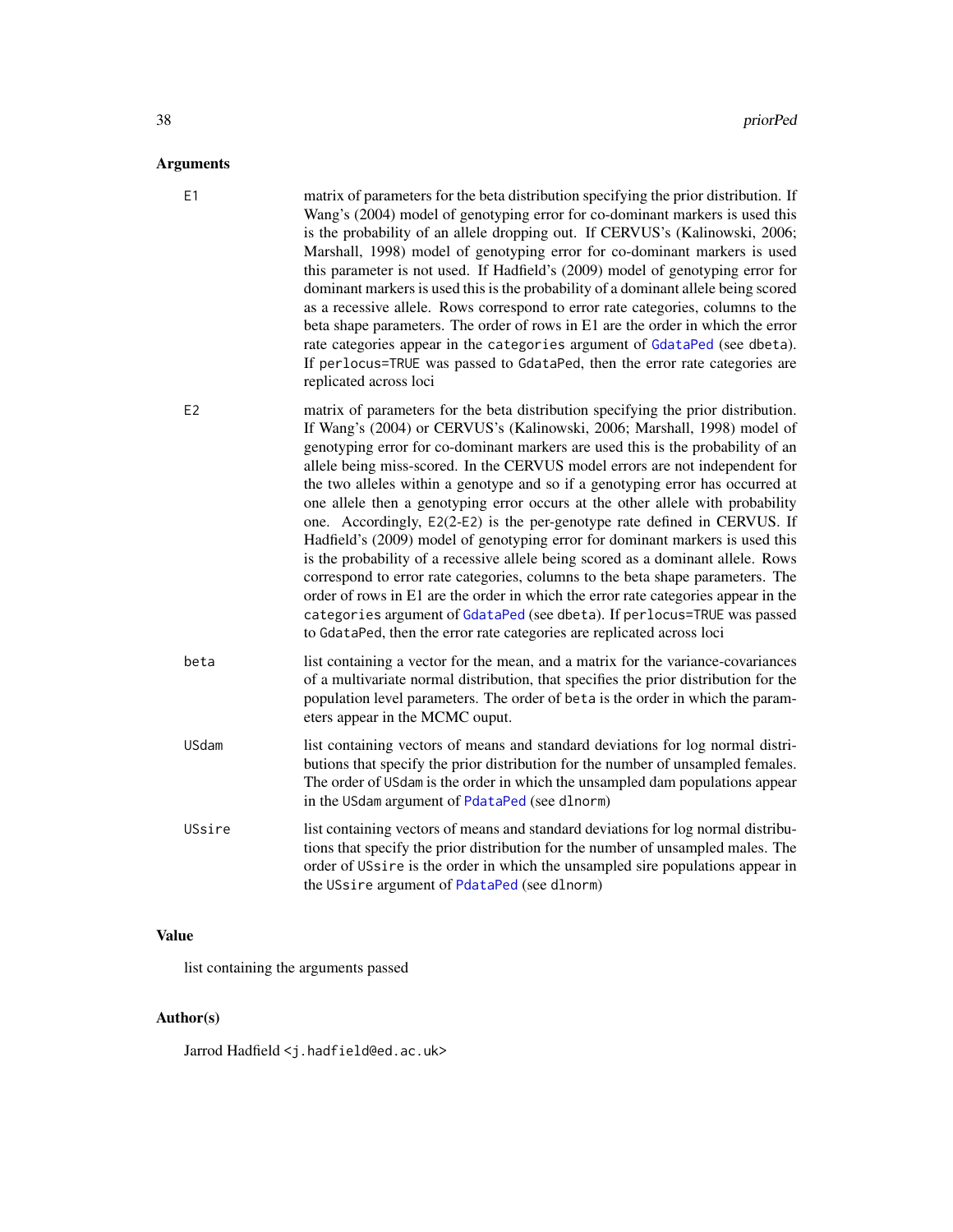#### <span id="page-38-0"></span>reordXlist 39

## See Also

**[MCMCped](#page-18-1)** 

#### Examples

```
## Not run:
# When each individual has only been genotyped once, and no pedigree
# information exists, there is virtually no information available
# to estimate error rates. The tiny amount of information comes
# (dangerously) from the assumption of Hardy-Weinburg equilibrium.
# The posterior distribution is similar to the prior:
data(WarblerG)
A<-extractA(WarblerG)
ped<-matrix(NA, 100,3)
ped[,1]<-1:100
G<-simgenotypes(A, E1=0.01, E2=0.01, ped=ped, no_dup=1)
GdP<-GdataPed(G=G$Gobs, id=G$id)
pP<-priorPed(E1=matrix(c(40,1600), nrow=1), E2=matrix(c(40,1600), nrow=1))
model1<-MCMCped(GdP=GdP, pP=pP)
#The posterior distribution recovers the prior distribution
summary(model1$E1)
quantile(rbeta(1000, 40, 1600), prob=c(0.025, 0.25, 0.5, 0.75, 0.975))
## End(Not run)
```
reordXlist *Reorders Design Matrices*

## Description

Reorders design matrices so excluded parents appear last, and high probability parents appear first, thus increasing computational efficiency.

#### Usage

```
reordXlist(X.list, marker.type="MSW")
```
#### Arguments

| X.list      | list of design matrices for each offspring derived using get Xlist. Mismatch |
|-------------|------------------------------------------------------------------------------|
|             | information must be present (see mismatches)                                 |
| marker.type | "MSW" or "MSC" for co-dominant markers with Wang's (2004) model of genotyp-  |
|             | ing error or CERVUS's model of genotyping error (Kalinowski, 2006; Marshall, |
|             | 1998) or "AFLP" for dominant markers (Hadfield, 2009).                       |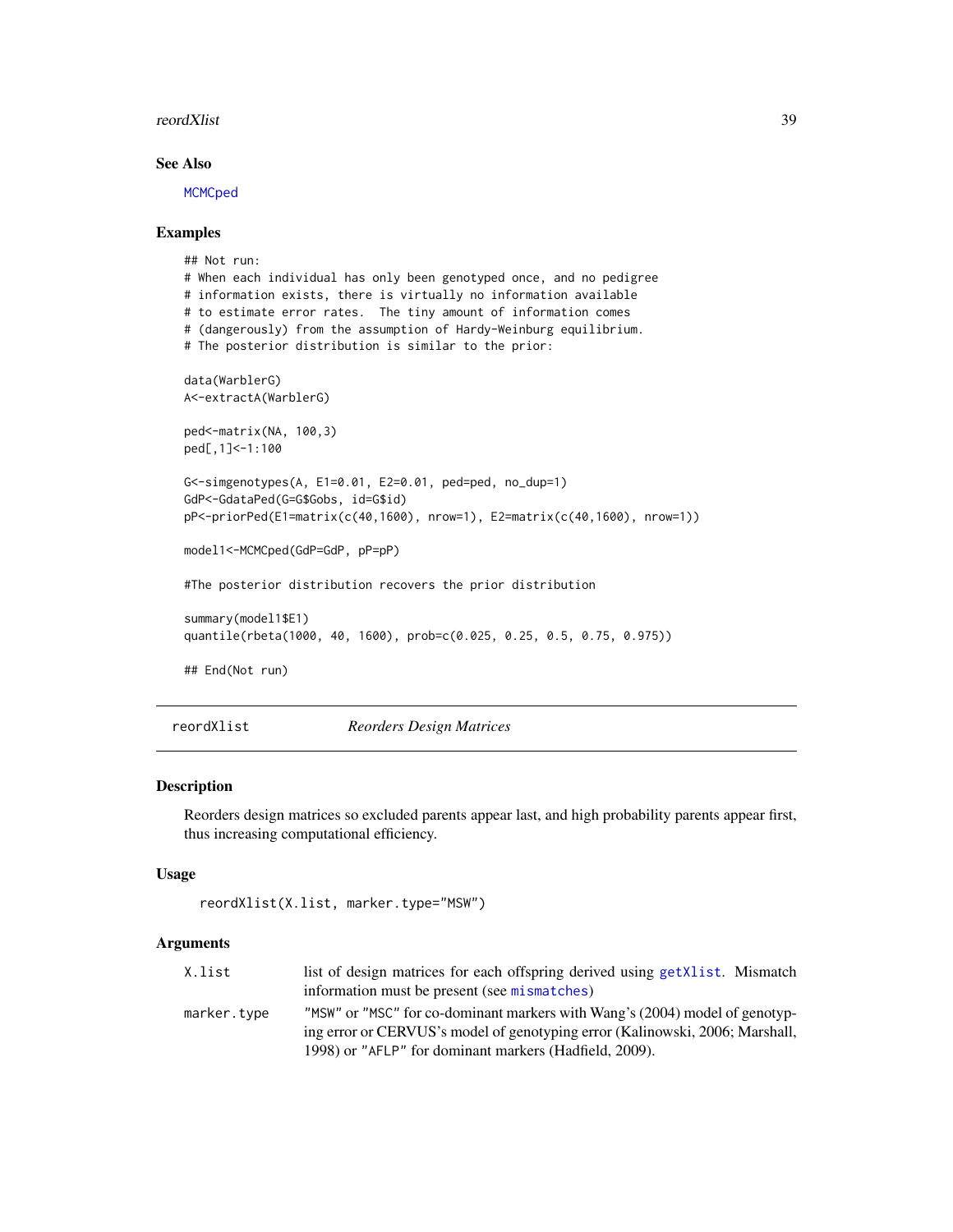## <span id="page-39-0"></span>Details

The design matrices are reordered by the number of mismatches between a parent and offspring for codominant markers, and by the probability of the offspring genotype conditional on parent genotype for dominant markers.

## Value

X.list for which parents are reordered

#### Note

If a [GdataPed](#page-8-1) object is passed to [getXlist](#page-11-1) then the design matrices will be reordered by default.

## Author(s)

Jarrod Hadfield <j.hadfield@ed.ac.uk>

#### See Also

**[MCMCped](#page-18-1)** 

## Examples

```
## Not run:
data(WarblerG)
A<-extractA(WarblerG)
ped<-matrix(NA, 5,3)
ped[,1]<-1:5
ped[,2]<-c(rep(NA, 4), 3)
ped[,3]<-c(rep(NA, 4), 4)
genotypes<-simgenotypes(A, ped=ped)
sex<-c("Female", "Male", "Female", "Male","Female")
offspring<-c(0,0,0,0,1)
data<-data.frame(id=ped[,1], sex, offspring)
var1<-expression(varPed(x="offspring", restrict=0))
PdP<-PdataPed(formula=list(var1), data=data)
X.list<-getXlist(PdP)
# creates design matrices for offspring (in this case indivdiual "5")
X.list<-mismatches(X.list, G=genotypes$Gobs)
X.list<-fillX.G(X.list, A=A, G=genotypes$Gobs)
X.list.reord<-reordXlist(X.list)
```
# The design matrices for the genetic likelihoods are reordered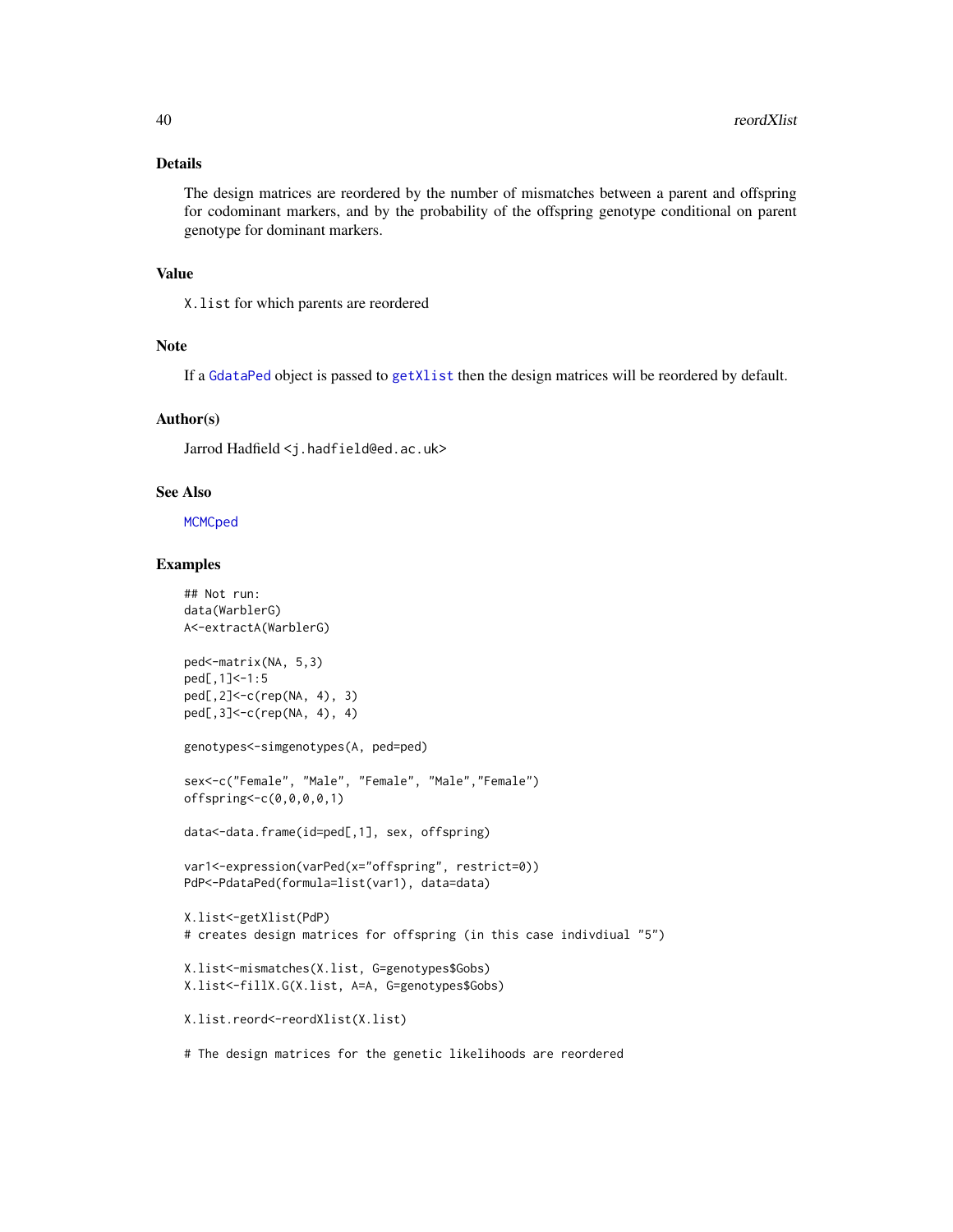## <span id="page-40-0"></span>simgenotypes 41

# by the number of mismatches. The true parental combination # now appears first rather than last. X.list\$X\$"5"\$G X.list.reord\$X\$"5"\$G ## End(Not run)

simgenotypes *Genotype and Genotyping Error Simulation*

## Description

Simulates genotypes given a pedigree and allele frequencies. Option exists to simulate observed genotypes given Wangs's (2004) or CERVUS's model (Marshall 1998) of genotyping error for codominat markers or an asymmetric allele based model for dominant markers (Hadfield, 2009).

## Usage

simgenotypes(A,  $E1 = 0$ ,  $E2 = 0$ , ped, no\_dup = 1, prop.missing=0, marker.type="MSW")

## Arguments

| A              | list of allele frequencies at each locus                                                                                                                                                                                                                                                                                                                                                                                                                                                                                                                                                                                                                     |
|----------------|--------------------------------------------------------------------------------------------------------------------------------------------------------------------------------------------------------------------------------------------------------------------------------------------------------------------------------------------------------------------------------------------------------------------------------------------------------------------------------------------------------------------------------------------------------------------------------------------------------------------------------------------------------------|
| E1             | if Wang's (2004) model of genotyping error for co-dominant markers is used<br>this is the probability of an allele dropping out. If CERVUS's (Kalinowski,<br>2006; Marshall, 1998) model of genotyping error for co-dominant markers is<br>used this parameter is not used. If Hadfield's (2009) model of genotyping error<br>for dominant markers is used this is the probability of a dominant allele being<br>scored as a recessive allele.                                                                                                                                                                                                               |
| E <sub>2</sub> | if Wang's (2004) or CERVUS's (Kalinowski, 2006; Marshall, 1998) model of<br>genotyping error for co-dominant markers are used this is the probability of an<br>allele being miss-scored. In the CERVUS model errors are not independent for<br>the two alleles within a genotype and so if a genotyping error has occurred at<br>one allele then a genotyping error occurs at the other allele with probability<br>one. Accordingly, E2(2-E2) is the per-genotype rate defined in CERVUS. If<br>Hadfield's (2009) model of genotyping error for dominant markers is used this<br>is the probability of a recessive allele being scored as a dominant allele. |
| ped            | pedigree in 3 columns: id, dam, sire. Base individuals have NA as parents. All<br>parents must be in id.                                                                                                                                                                                                                                                                                                                                                                                                                                                                                                                                                     |
| no_dup         | integer: number of times genotypes are to be observed                                                                                                                                                                                                                                                                                                                                                                                                                                                                                                                                                                                                        |
| prop.missing   | proportion of observed genotypes that are missing                                                                                                                                                                                                                                                                                                                                                                                                                                                                                                                                                                                                            |
| marker.type    | "MSW" or "MSC" for co-dominant markers with Wang's (2004) model of genotyp-<br>ing error or CERVUS's model of genotyping error (Kalinowski, 2006; Marshall,<br>1998) or "AFLP" for dominant markers (Hadfield, 2009).                                                                                                                                                                                                                                                                                                                                                                                                                                        |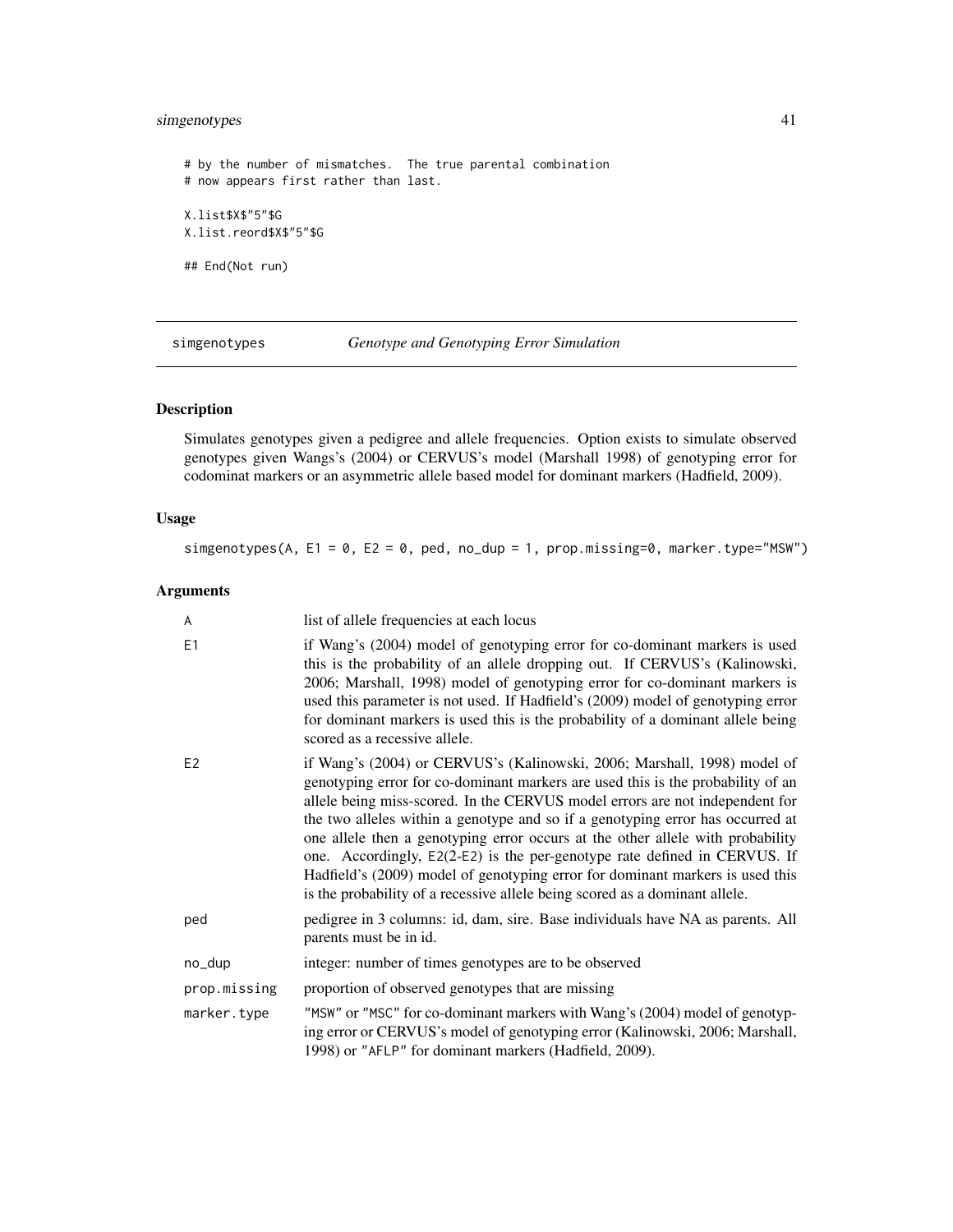<span id="page-41-0"></span>42 simpedigree

## Value

| G    | list of genotype objects; true genotypes for each locus     |
|------|-------------------------------------------------------------|
| Gid  | vector of id names indexing G                               |
| Gobs | list of genotype objects; observed genotypes for each locus |
| id   | vector of id names indexing Gobs                            |

# Author(s)

Jarrod Hadfield <j.hadfield@ed.ac.uk>

## References

Marshall, T. C. *et al* (1998) Molecular Ecology 7 5 639-655 Kalinowski S.T. *et al* (2007) Molecular Ecology 16 5 1099-1106 Hadfield J. D. *et al* (2009) *in prep*

## See Also

genotype

# Examples

pedigree<-cbind(1:10, rep(NA,10), rep(NA, 10))

```
gen_data<-simgenotypes(A=list(loc_1=c(0.5, 0.2, 0.1, 0.075, 0.025)),
E1=0.1, E2=0.1, ped=pedigree, no_dup=1)
```
summary(gen\_data\$G[[1]]) summary(gen\_data\$Gobs[[1]])

simpedigree *Simulates a Pedigree given a Log-Linear Model*

## Description

Given a [PdataPed](#page-31-1) object simulates a pedigree according to the linear model defined by formula and user specified parameter values for the given model.

## Usage

```
simpedigree(PdP, beta=NULL, nUS=NULL)
```
## Arguments

| PdP  | a PdataPed object                                                           |
|------|-----------------------------------------------------------------------------|
| beta | parameter vector for the model defined by the formula argument in PdataPed  |
| nUS  | vector for the size of the unsampled population(s) defined in the USdam and |
|      | USsire arguments passed to PdataPed. Parmeters for the unsampled female     |
|      | population come before the male population.                                 |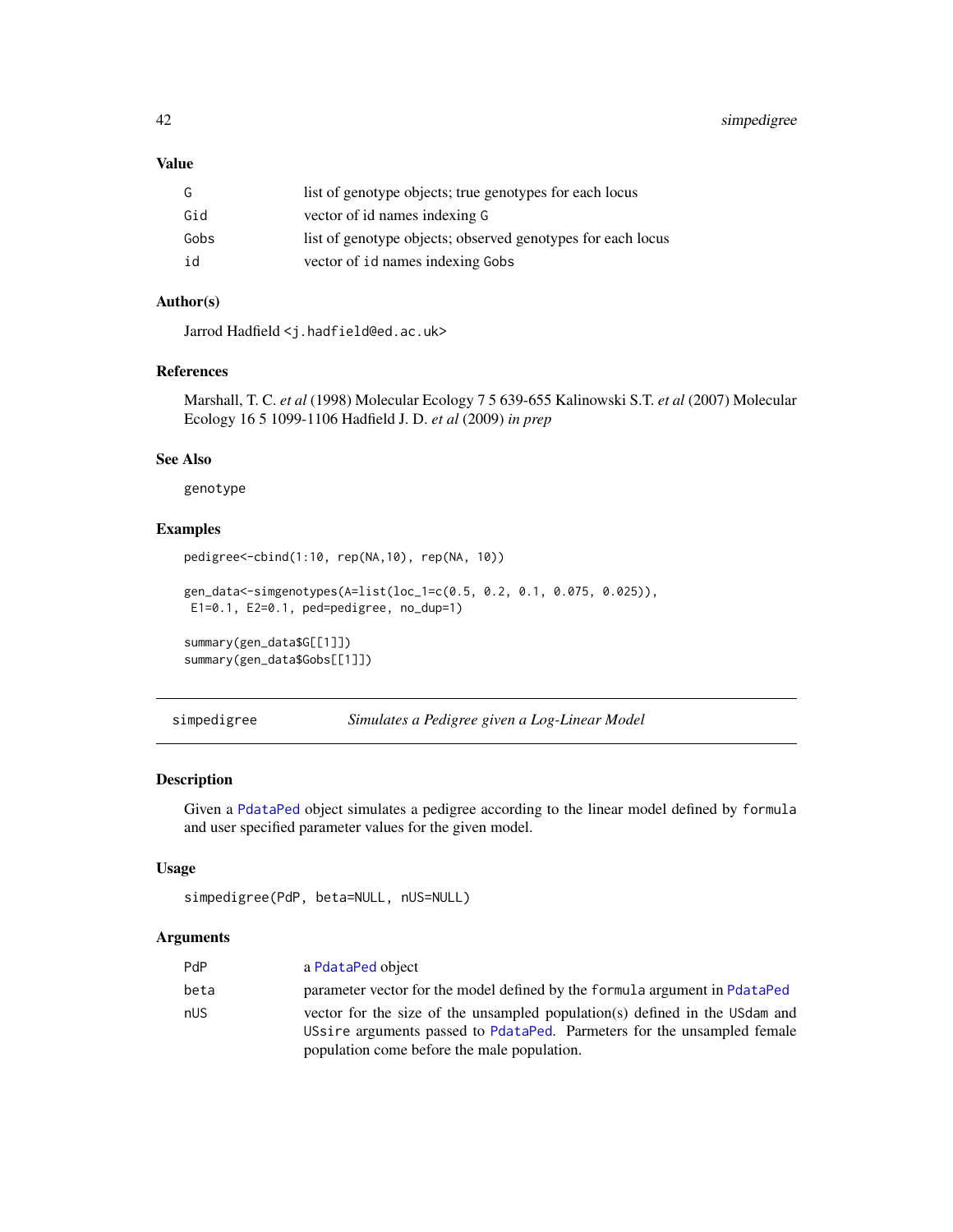#### <span id="page-42-0"></span>startPed 43

# Value

| ped           | pedigree in 3 columns: id, dam, sire. Base individuals have NA as parents                                                                                                      |
|---------------|--------------------------------------------------------------------------------------------------------------------------------------------------------------------------------|
| USsire.data   | binary vector indicating unsampled sire records (1)                                                                                                                            |
|               | USsire.formula variable of the form expression(varPed()) that can be included in the<br>formula argument of PdataPed so that unobserved male records are effectively<br>hidden |
| USdam.data    | binary vector indicating unsampled dam records (1)                                                                                                                             |
| USdam.formula | variable of the form expression(varPed()) that can be included in the<br>formula argument of PdataPed so that unobserved male records are effectively<br>hidden                |

## Author(s)

Jarrod Hadfield <j.hadfield@ed.ac.uk>

#### References

Hadfield J.D. *et al* (2006) Molecular Ecology 15 3715-31

## See Also

MCMCped

<span id="page-42-1"></span>startPed *startPed Object*

## Description

An object containing the starting parameterisation of a model, and logical variables indicating wether parameters should be estimated or fixed at the starting parameterisation. By default the starting parameterisation is obtained through a mixture of Maximum Likelihood and heuristic techniques.

## Usage

```
startPed(G=NULL, id=NULL, estG=TRUE, A=NULL, estA=TRUE, E1=NULL,
  estE1=TRUE, E2=NULL, estE2=TRUE, ped=NULL, estP=TRUE,
  beta=NULL, estbeta=TRUE, USdam=NULL, estUSdam=TRUE,
  USsire=NULL, estUSsire=TRUE)
```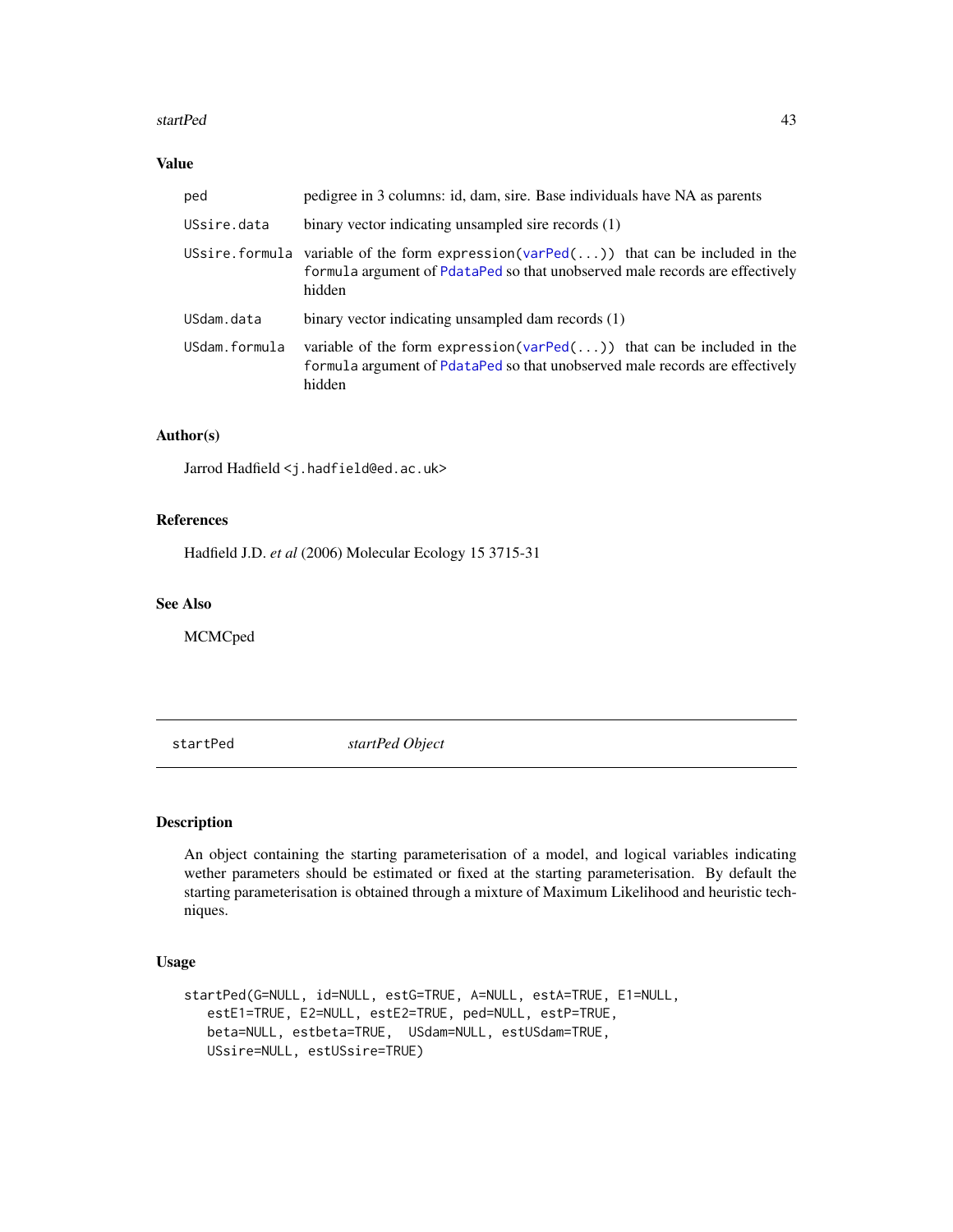<span id="page-43-0"></span>44 startPed

#### Arguments

| G              | list of genotype objects                                                                                                                                                                                                                                                                                                                                                                                                                                                                                                                                                                                                                                                                               |
|----------------|--------------------------------------------------------------------------------------------------------------------------------------------------------------------------------------------------------------------------------------------------------------------------------------------------------------------------------------------------------------------------------------------------------------------------------------------------------------------------------------------------------------------------------------------------------------------------------------------------------------------------------------------------------------------------------------------------------|
| id             | vector of indivual id's for G                                                                                                                                                                                                                                                                                                                                                                                                                                                                                                                                                                                                                                                                          |
| estG           | logical; should genotypes be estimated?                                                                                                                                                                                                                                                                                                                                                                                                                                                                                                                                                                                                                                                                |
| A              | list of allele frequencies                                                                                                                                                                                                                                                                                                                                                                                                                                                                                                                                                                                                                                                                             |
| estA           | logical; should base-population allele frequencies be estimated?                                                                                                                                                                                                                                                                                                                                                                                                                                                                                                                                                                                                                                       |
| E1             | if Wang's (2004) model of genotyping error for co-dominant markers is used this<br>is a vector of probabilities of an allele dropping out. If CERVUS's (Kalinowski,<br>2006; Marshall, 1998) model of genotyping error for co-dominant markers is<br>used this parameter is not used. If Hadfield's (2009) model of genotyping error<br>for dominant markers is used this is a vector of probabilities of a dominant allele<br>being scored as a recessive allele. Default=0.005.                                                                                                                                                                                                                      |
| estE1          | logical; should E1 estimated?                                                                                                                                                                                                                                                                                                                                                                                                                                                                                                                                                                                                                                                                          |
| E <sub>2</sub> | if Wang's (2004) or CERVUS's (Kalinowski, 2006; Marshall, 1998) model of<br>genotyping error for co-dominant markers are used this is a vector of proba-<br>bilities of an allele being miss-scored. In the CERVUS model errors are not<br>independent for the two alleles within a genotype and so if a genotyping er-<br>ror has occurred at one allele then a genotyping error occurs at the other allele<br>with probability one. Accordingly, E2(2-E2) is the per-genotype rate defined in<br>CERVUS. If Hadfield's (2009) model of genotyping error for dominant markers<br>is used this is a vector of probabilities of a recessive allele being scored as a<br>dominant allele. Default=0.005. |
| estE2          | logical; should E2 be estimated?                                                                                                                                                                                                                                                                                                                                                                                                                                                                                                                                                                                                                                                                       |
| ped            | pedigree in 3 columns: id, dam, sire. Base individuals have NA as parents.                                                                                                                                                                                                                                                                                                                                                                                                                                                                                                                                                                                                                             |
| estP           | logical; should the pedigree be estimated?                                                                                                                                                                                                                                                                                                                                                                                                                                                                                                                                                                                                                                                             |
| beta           | vector of population-level parameters                                                                                                                                                                                                                                                                                                                                                                                                                                                                                                                                                                                                                                                                  |
| estbeta        | logical; should the population-level parameters be estimated?                                                                                                                                                                                                                                                                                                                                                                                                                                                                                                                                                                                                                                          |
| USdam          | vector of unsampled female population sizes                                                                                                                                                                                                                                                                                                                                                                                                                                                                                                                                                                                                                                                            |
| estUSdam       | logical; should the female population sizes be estimated?                                                                                                                                                                                                                                                                                                                                                                                                                                                                                                                                                                                                                                              |
| USsire         | vector of unsampled male population sizes                                                                                                                                                                                                                                                                                                                                                                                                                                                                                                                                                                                                                                                              |
| estUSsire      | logical or character; if TRUE the male population size is estimated separately<br>from the female population size, if "USdam" male and female population sizes<br>are constrained to be the same.                                                                                                                                                                                                                                                                                                                                                                                                                                                                                                      |

#### Details

If estG=FALSE an approximation is used for genotyping error. In this case error rates and allele frequencies are not estimated but fixed at the starting parameterisation. If indivdiuals have been typed more than once, then the approxiamtion only uses the genotype that first appears in the GdP\$G object passed to [MCMCped](#page-18-1). If A is not specified estimates are taken directly from GdP\$G using [extractA](#page-5-1). If E1 and E2 are not specified they are set to 0.005. Note that if the approximation for genotyping error is used with codominant markers, Wang's (2005) model is not used, and the CEVUS model (Marshall 1998) is adopted. In this case E2 is the per-allele error rate and E2(2-E2) is the per-genotype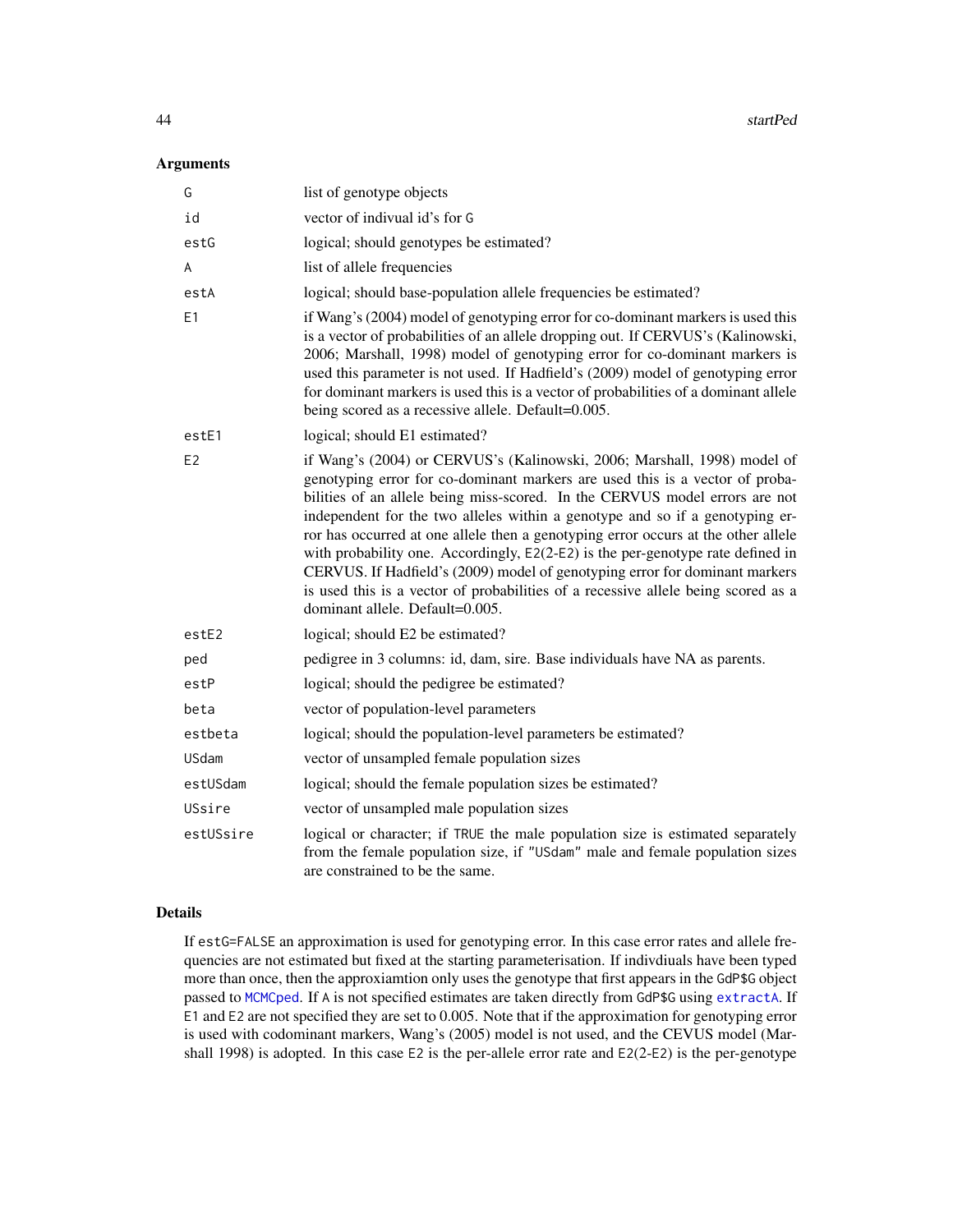#### <span id="page-44-0"></span>startPed 45

error rate used by CERVUS. If dam and sire are not specified the most likely set of parents given the genetic data are used (see [MLE.ped](#page-24-1)). The starting value of beta, if not given, is the MLE of beta given the starting pedigree (see MLE, beta). The starting values of USdam and USsire, if not given, are the MLE based on the genotype data (see [MLE.popsize](#page-26-1)).

#### Value

list containing the arguments passed

#### Author(s)

Jarrod Hadfield <j.hadfield@ed.ac.uk>

#### See Also

**[MCMCped](#page-18-1)** 

#### Examples

```
## Not run:
# In this example we simulate a pedigree and then fix the
# pedigree and estimate the population level paarmeters
data(WarblerP)
var1<-expression(varPed(c("lat", "long"), gender="Male",
 relational="OFFSPRING"))
# paternity is to be modelled as a function of distance
# between offspring and male territories
res1<-expression(varPed("offspring", restrict=0))
# indivdiuals from the offspring generation are excluded as parents
res2<-expression(varPed("terr", gender="Female", relational="OFFSPRING",
 restrict="=="))
# mothers not from the offspring territory are excluded
PdP<-PdataPed(formula=list(var1,res1,res2), data=WarblerP, USsire=FALSE)
simped<-simpedigree(PdP, beta=-0.25)
# simulate a pedigree where paternity drops with distance (beta=-0.25)
sP<-startPed(ped=simped$ped, estP=FALSE)
model1<-MCMCped(PdP=PdP, sP=sP, nitt=3000, thin=2, burnin=1000)
plot(model1$beta)
# The true underlying value is -0.25
## End(Not run)
```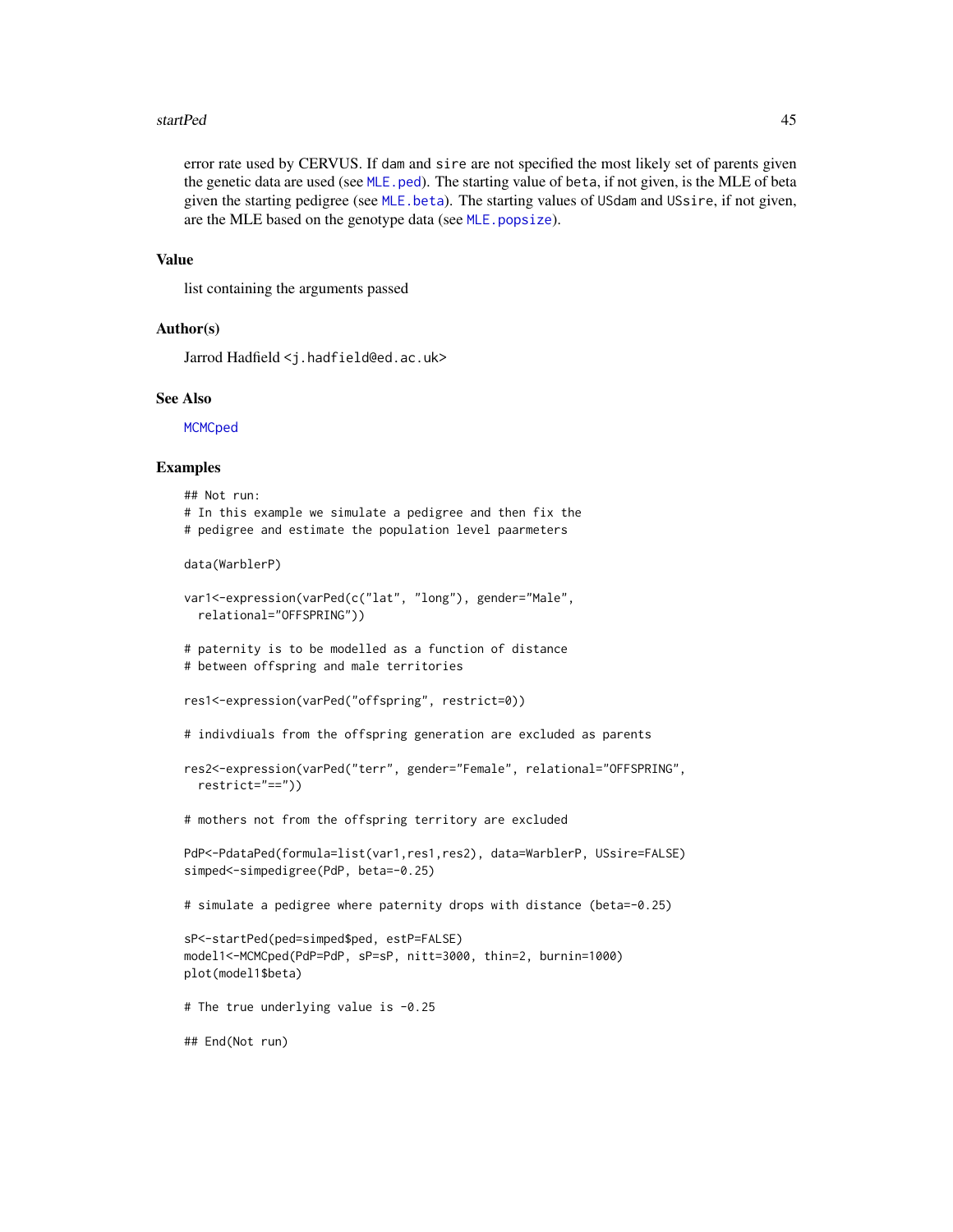<span id="page-45-0"></span>summary.genotypeD *genotypeD Object*

## Description

creates and object containing allele and genotype frequency for genotypeD objects

# Usage

## S3 method for class 'genotypeD' summary(object, ...)

## Arguments

| object   | genotypeD object             |
|----------|------------------------------|
| $\cdots$ | other arguments to be passed |

## Value

| locus         | locus information field (if present)                                                          |
|---------------|-----------------------------------------------------------------------------------------------|
| allele.names  | vector of allele names: 0 and 1                                                               |
| allele.freq   | estimated allele frequencies with finite sample size correction (Lynch \& Milli-<br>gan 1994) |
| genotype.freq | frequencies of observed genotypes (phenotypes)                                                |

## Author(s)

Jarrod Hadfield <j.hadfield@ed.ac.uk>

## References

Lynch M. \& Milligan B.G. (1994) Molecular Ecology 3 91-99

# See Also

genotype, summary.genotypeD

## Examples

```
## Not run:
l1<-rbinom(100,1,0.5)
l1<-genotypeD(l1)
summary(l1)
```
## End(Not run)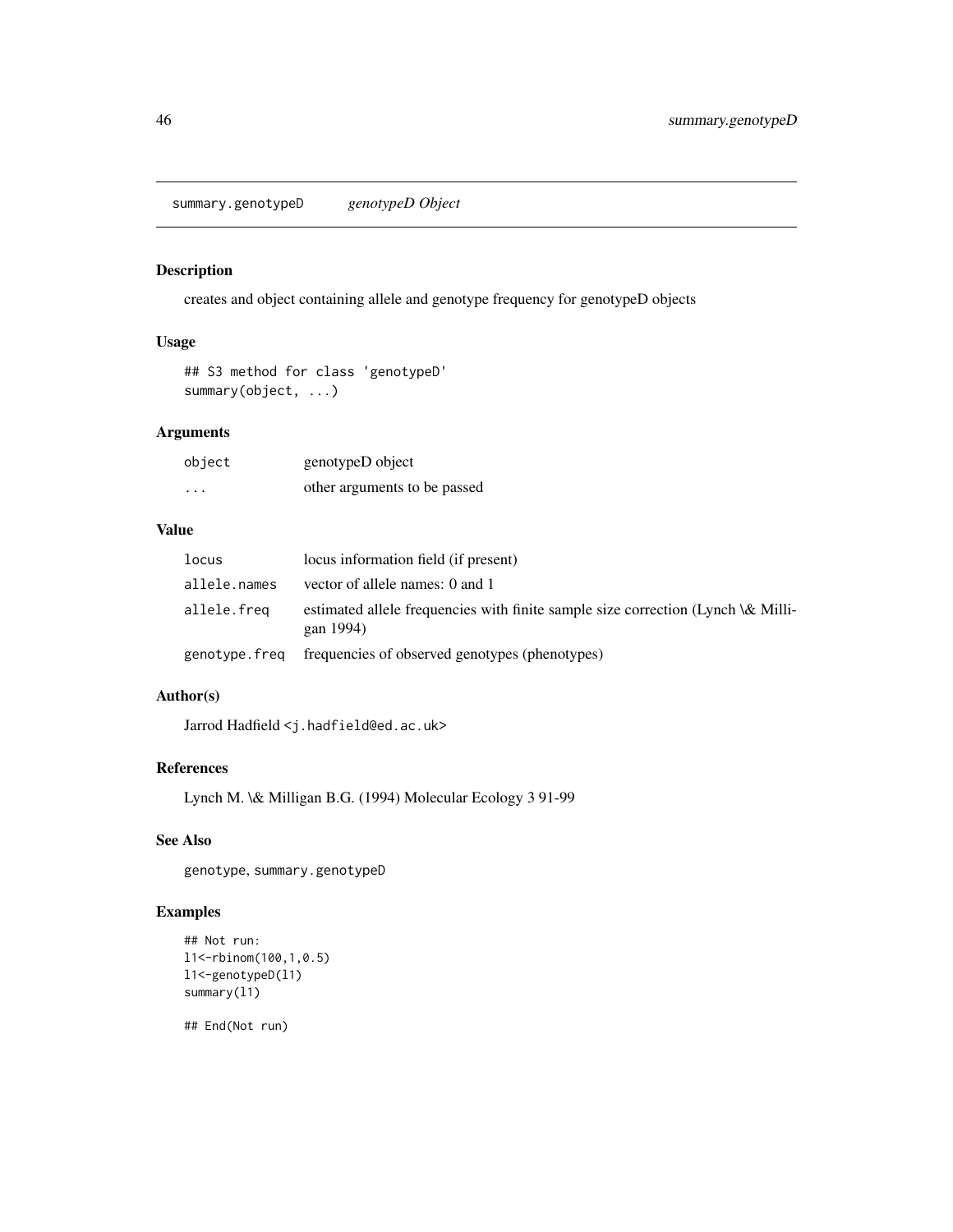<span id="page-46-1"></span><span id="page-46-0"></span>

#### Description

An object containing scaling constants for the tuning parameters used in the Metropolis-Hastings updates. The tuning parameters should be set so that the Metropolis-Hastings acceptance rates lie between 0.2 and 0.5. Initial tuning parameters for beta and the unsampled population size are obtained from the large sample variance-covariances of the Maximum Likelihood estimates.

#### Usage

```
tunePed(E1 = NULL, E2 = NULL, beta = NULL, USAam = NULL,USsire = NULL)
```
#### Arguments

| E1     | vector of scaling parameters for E1                                                               |
|--------|---------------------------------------------------------------------------------------------------|
| E2     | vector of scaling parameters for E2                                                               |
| beta   | vector which is multiplied by sqrt(10) to get scaling parameters for beta                         |
| USdam  | vector which is multiplied by 10 to get scaling parameters for the number of<br>unsampled females |
| USsire | vector which is multiplied by 10 to get scaling parameters for the number of<br>unsampled males   |

#### Details

The proposal distribution for all parameters is the multivariate normal, the variances of which are the large sample variance covariances of the Maximum Likelihood estimates multiplied by the scaling constants. For all parameters except beta, the covariance matrix for the proposal distribution has all off-diagonal elements set to zero. These parameters must be positive and so the proposal distribution is reflected at zero. A diagonal covariance matrices ensures that the proposal distribution remains symetric. For beta the covariances are not constrained at zero, and so the matrices are multiplied by the scaling constants in a way that preserves the correlational structure. The tuning parameters for the error rates are the scaling constants multiplied by 3e-5.

#### Value

list containing the arguments passed

#### Author(s)

Jarrod Hadfield <j.hadfield@ed.ac.uk>

#### See Also

**[MCMCped](#page-18-1)**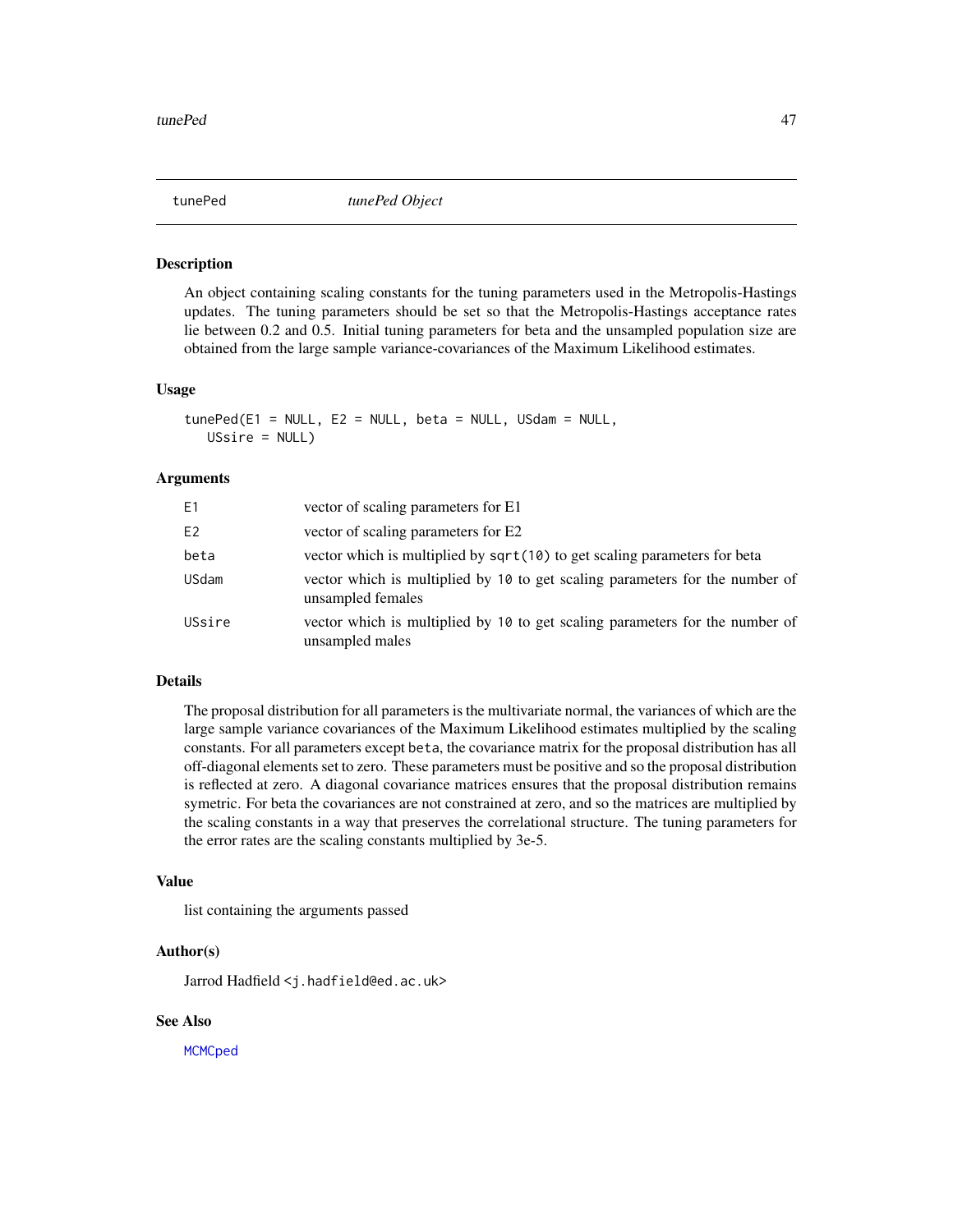## Examples

```
## Not run:
data(WarblerG)
A<-extractA(WarblerG)
ped<-matrix(NA, 100,3)
ped[,1]<-1:100
G<-simgenotypes(A, ped=ped, E1=0.1, E2=0.001, no_dup=2)
GdP<-GdataPed(G=G$Gobs, id=G$id)
model1<-MCMCped(GdP=GdP, nitt=1500, thin=1, burnin=500)
# The proposal distribution is to conservative for E1
# and the update is accepted about 70% of the time
plot(model1$E1)
autocorr(model1$E1)
# Succesive samples from the posterior distribution are
# strongly autocorrelated. Should of course run the chain
# for longer with a larger thinning interval, but a greater
# tuning parameter helps (now 3e-4, rather than 3e-5):
model2<-MCMCped(GdP=GdP, tP=tunePed(E1=10), nitt=1500,
 thin=1, burnin=500)
plot(model2$E1)
autocorr(model2$E1)
## End(Not run)
```
<span id="page-47-1"></span>varPed *Transforms Variables for a Multinomial Log-Linear Model*

#### Description

Creates offspring specific design matrices the columns of which refer to the explanatory variables of the liner model.

#### Usage

```
varPed(x, gender=NULL, lag=c(0,0), relational=FALSE,
  lag_relational=c(0,0), restrict=NULL, keep=FALSE,
  USvar=NULL, merge=FALSE, NAvar=NULL)
```
<span id="page-47-0"></span>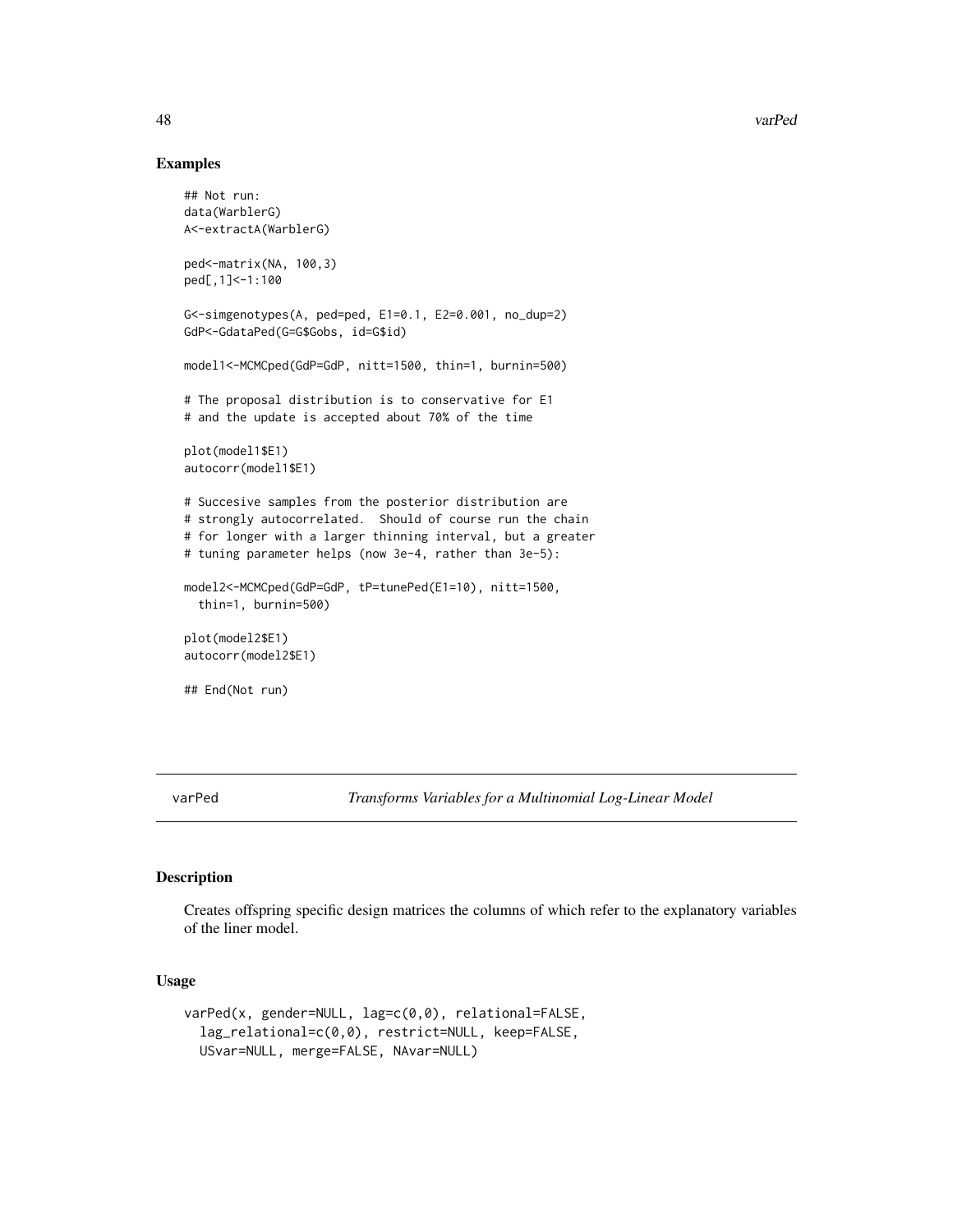#### varPed 29 and 2012 12:00 the contract of the contract of the contract of the contract of the contract of the contract of the contract of the contract of the contract of the contract of the contract of the contract of the c

# Arguments

| х          | predictor variable; numeric or factor                                                                                                                                                                                                                                                                                                                                                                                                                                                                                                                                                                                                                                                                                                                                                                                                                                |
|------------|----------------------------------------------------------------------------------------------------------------------------------------------------------------------------------------------------------------------------------------------------------------------------------------------------------------------------------------------------------------------------------------------------------------------------------------------------------------------------------------------------------------------------------------------------------------------------------------------------------------------------------------------------------------------------------------------------------------------------------------------------------------------------------------------------------------------------------------------------------------------|
| gender     | the gender of the parent to which x applies                                                                                                                                                                                                                                                                                                                                                                                                                                                                                                                                                                                                                                                                                                                                                                                                                          |
| lag        | numeric vector of length 2. The time interval over which x is evaluated relative<br>to a record of the offspring.                                                                                                                                                                                                                                                                                                                                                                                                                                                                                                                                                                                                                                                                                                                                                    |
| relational | a character string. If "OFFSPRING", the Euclidean distance between x in the<br>parents and x in the offspring is calculated. If "MATE", the Euclidean distance<br>between x in the two parental sexes is calculated. Specifying "OFFSPRINGV"<br>and "MATEV" is similar, although the signed vector is calculated rather than<br>the Euclidean distance. The signed vector is calculated by substracting offspring<br>phenotype from parental phenotype in the case of "OFFSPRINGV", and by sub-<br>stacting the phenotype of the sex NOT specified in gender from the phenotype<br>of the sex specified in gender, in the case of "MATEV". If x is a factor then<br>both the Euclidean distance and the signed vector are 1 if the factor levels for<br>offspring and parent (or the two parental sexes) match, and zero otherwise. If<br>FALSE, x is untransformed. |
|            | lag_relational numeric vector of length 2. If relational is not FALSE then the time inter-<br>val over which x is evaluated in the relational category relative to the offspring<br>record.                                                                                                                                                                                                                                                                                                                                                                                                                                                                                                                                                                                                                                                                          |
| restrict   | character string designating parents with a zero prior probability of parentage.<br>Only parents for which x matches restrict have non-zero probabilities of<br>parentage. When relational="OFFSPRING" is specified, then restrict can<br>take on the inequalities "==", "!=", ">", ">=", "<" and "<=". Parents for which<br>the inequalities are satisfied have non-zero probabilities of parentage, with the<br>parental value of x on the left hand side of the inequality and the offspring<br>value on the right hand side. If a number appears on the right hand side of<br>the inequality (e.g. $\leq$ =10") then the distance between parent and offspring ap-<br>pears on the left-hand side of the inequality. Restrict is not implemented when<br>relational="MATE"                                                                                       |
| keep       | logical; if TRUE then the design matrices for parents excluded using the argument<br>restrict are retained in the estimation of beta                                                                                                                                                                                                                                                                                                                                                                                                                                                                                                                                                                                                                                                                                                                                 |
| USvar      | if NULL, the phenotypes of unsampled parents are assumed to be drawn from the<br>same statistaical population as the sampled parents. If x is a factor then USvar<br>can be a level of that factor to which unsampled parents belong. If x is numeric<br>then USvar can be the value for unsampled parents. Sampled individuals for<br>which there are missing covariate data will also take on US var if specified.                                                                                                                                                                                                                                                                                                                                                                                                                                                 |
| merge      | logical; if TRUE then beta is the log odds ratio of an offspring's parent belong-<br>ing to category $A$ compared to category $B$ , where $A$ and $B$ are levels of $x$ .<br>If FALSE then beta is the log odds ratio of an individual belonging to category<br>A being the parent of an offspring compared to an individual of category $B$ .<br>When relational=="MATE", relational=="MATEV" or male and female vari-<br>ables are interacted keep must be FALSE.                                                                                                                                                                                                                                                                                                                                                                                                  |
| NAvar      | numeric; replacement for missing values in the predictors.                                                                                                                                                                                                                                                                                                                                                                                                                                                                                                                                                                                                                                                                                                                                                                                                           |
| .          | further arguments to be passed                                                                                                                                                                                                                                                                                                                                                                                                                                                                                                                                                                                                                                                                                                                                                                                                                                       |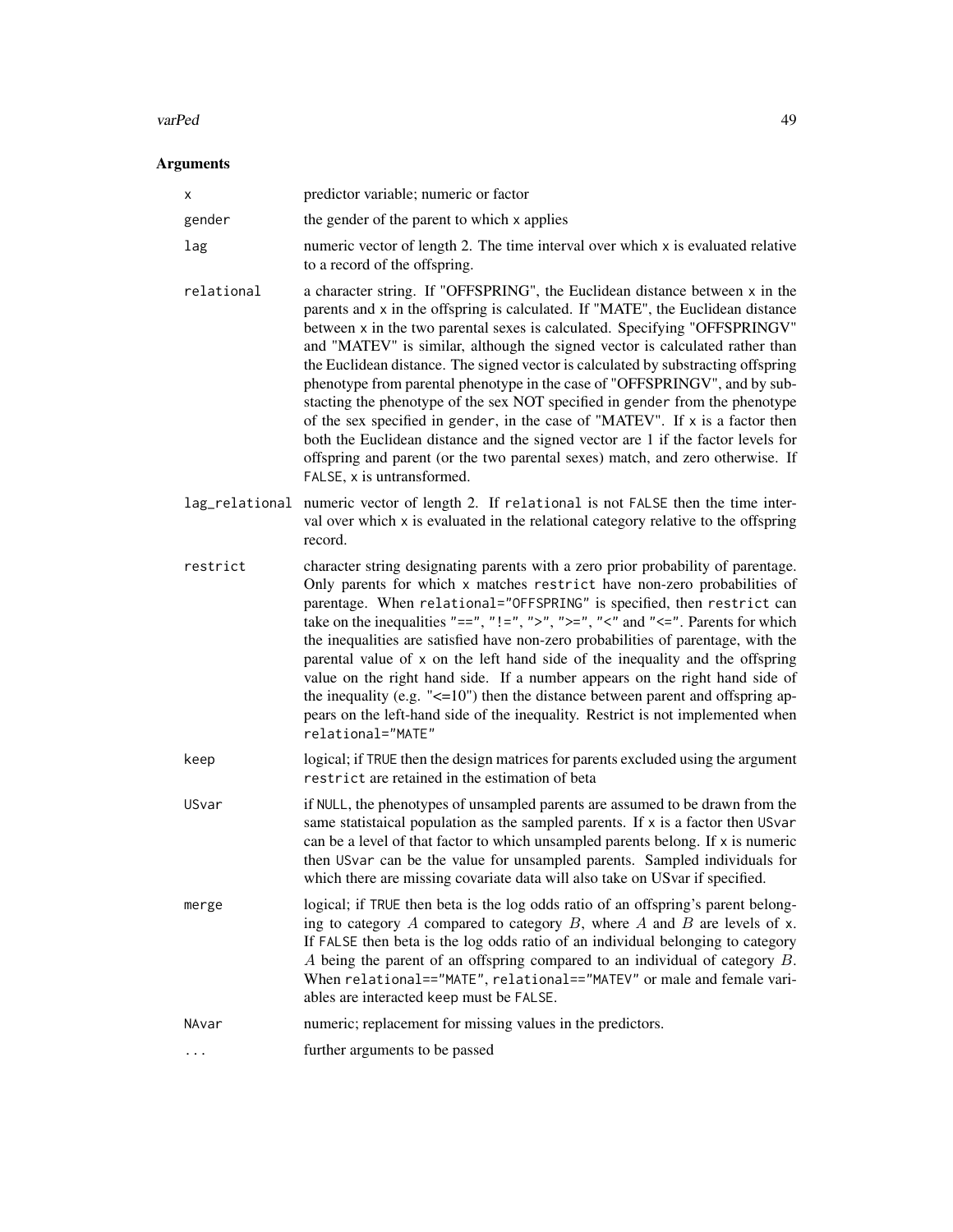#### Details

The design matrix for each offspring represents the state of each parental (dam/sire) combination for each explanatory variable. The number of rows in the design matrix (the number of parental combinations) is free to vary across offspring, but the number of explanatory variables remain the same. As with standard generalised linear modelling the columns of the design matrices take on numerical values or inidicator values for continuous and categorical variables, respectively. When relational=FALSE, elements of the design matrices refering to specific parental combinations will not vary across offspring (unless longitudinal data are being used) and the associated vector of parameters will relate the explanatory variables to overall fecundity. For these variables the model is essentially the multinomial analogue of the more familiar Poisson model often used to analyse such data. However, the counts of the multinomial are not known with certainty because uncertainty exists around the maternity and/or paternity of each offspring.

Additional variables can be fitted that relate specific parental combinations to specific offspring, or specific dams to specific sires. Elements of the design matrices refering to specific parental combinations are then free to vary across offspring. The most obvious variable of this type is the mendelian transition probability obtained from the genetic data themsleves. However, by specifying relational="OFFSPRING", relational="OFFSPRINGV", relational="MATE" or relational="MATEV", non-genetic variables are free to vary across offspring. When x is numeric the Euclidean distances between parents and offspring, or between mates enter into the design matrix, when relational="OFFSPRING" or relational="MATE" respectively. When relational="OFFSPRINGV" or relational="MATEV" are specified a signed vector is calculated rather than a distance. When  $x$  is a factor then an indicator variable is set up indicating whether parent and offspring, or mate, factor levels match. Often, each offspring will have a variable number of candidate parents as some parents may be excluded *a priori*. When x is a factor and both relational="OFFSPRING" and restrict="==", only those potential parents that have factor levels matching the offspring factor level are retained. When relational=FALSE, restrict can take on factor levels which exclude parents that have non-matching factor levels.

If a time variable (timevar) is not passed to PdataPed the data are assumed to be cross-sectional and each indivdiual only respresented once. If a time variable (timevar) is passed to PdataPed then lag and lag\_relational can be set so that time specific covariates are used. lag designates time units relative to the offspring record when relational=FALSE; for example, if  $lag=c(\theta,\theta)$ the value of x is taken for that parent during the same time period as the offspring record. If relational="OFFSPRING" or relational="MATE" then lag determines the time units relative to the record of the offspring or mate to which the focal inidvidual is being compared. This record can be specified by using lag\_relational, which is always relative to the offspring record. Negative lags refer to previous time intervals (e.g.  $lag=c(-1,-1)$  takes x from the previous time step), and if the elements of lag or lag\_relational differ then the average value of x during this period is taken (e.g lag=c(-1,0) averages x in the record matching and preceding the offspring record). This is not applicable when x is a factor unless restrict takes one of the logical values (e.g." $==$ ") in which case parents are retained when the logical value is TRUE at least once in the specified interval.

Below are models that can be fitted using varPed, where x is a univariate continuous variable:

varPed(x, gender="Female")

$$
p_{i,j}^{(o)} \propto \exp(\beta_1 x_i...)
$$

varPed(x, gender="Male")

 $p_{i,j}^{(o)} \propto \exp(\beta_1 x_j...)$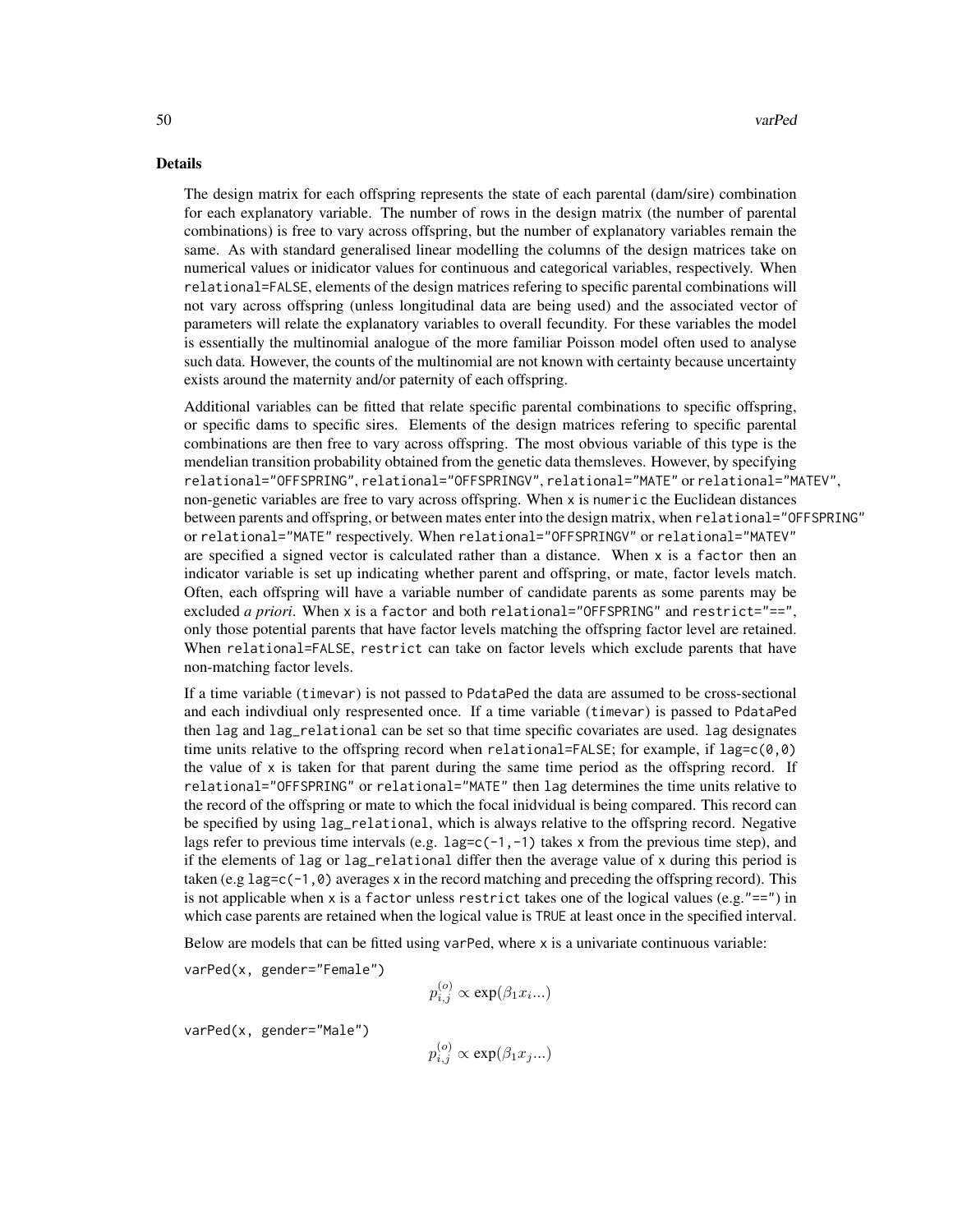varPed(x)

$$
p_{i,j}^{(o)} \propto \exp(\beta_1(x_i + x_j)...)
$$

varPed(x, gender="Female", relational="OFFSPRING")

$$
p_{i,j}^{(o)} \propto \exp(\beta_1(|x_i - x_o|)...)
$$

varPed(x, gender="Female", relational="OFFSPRINGV")

$$
p_{i,j}^{(o)} \propto \exp(\beta_1(x_i - x_o)...)
$$

varPed(x, gender="Female", relational="MATE")

$$
p_{i,j}^{(o)} \propto \exp(\beta_1(|x_i - x_j|)...)
$$

varPed(x, gender="Female", relational="MATEV")

$$
p_{i,j}^{(o)} \propto \exp(\beta_1 (x_i - x_j)...)
$$

varPed(x, gender="Female", lag=c(-1,-1))

$$
p_{i,j}^{(o)} \propto \exp(\beta_1 x_{i,t-1}...)
$$

varPed(x, gender="Female", lag=c(-1,-1), relational="OFFSPRING")

$$
p_{i,j}^{(o)} \propto \exp(\beta_1(|x_{i,t-1} - x_{o,t}|)...)
$$

varPed(x, gender="Female", lag=c(-2,-2), relational="MATE",

lag\_relational=c(-1,-1))

$$
p_{i,j}^{(o)} \propto \exp(\beta_1(|x_{i,t-2} - x_{j,t-1}|)...)
$$

varPed(x, gender="Male", lag=c(-2,-2), relational="OFFSPRING",

lag\_relational=c(-1,-1))

$$
p_{i,j}^{(o)} \propto \exp(\beta_1(|x_{j,t-2}-x_{o,t-1}|)...)
$$

Where  $p_{i,j}^{(o)}$  is the probability that dam i and sire j are the parents of an offspring o. x and  $\beta$  are the variable of interest and the associated parameter, and  $t$  is the time period to which the offspring record belongs.

For a categorical variable with two levels (A and B) the model specified by varPed(x, gender="Female") takes on the form

$$
p_{i,j}^{(o)} \propto \exp(\beta_1 \delta_{i...})
$$

where  $\delta_i$  is an indicator variable taking the value 1 if  $x_i$  is equal to the first level of x and zero otherwise.  $\beta_1$  is then the log odds ratio of the two levels of x with respect to maternity. If merge=TRUE is specified then  $\beta_1$  may vary across offspring, and  $\beta_m$  is estimated.  $\beta_m$  is related to  $\beta_1$ :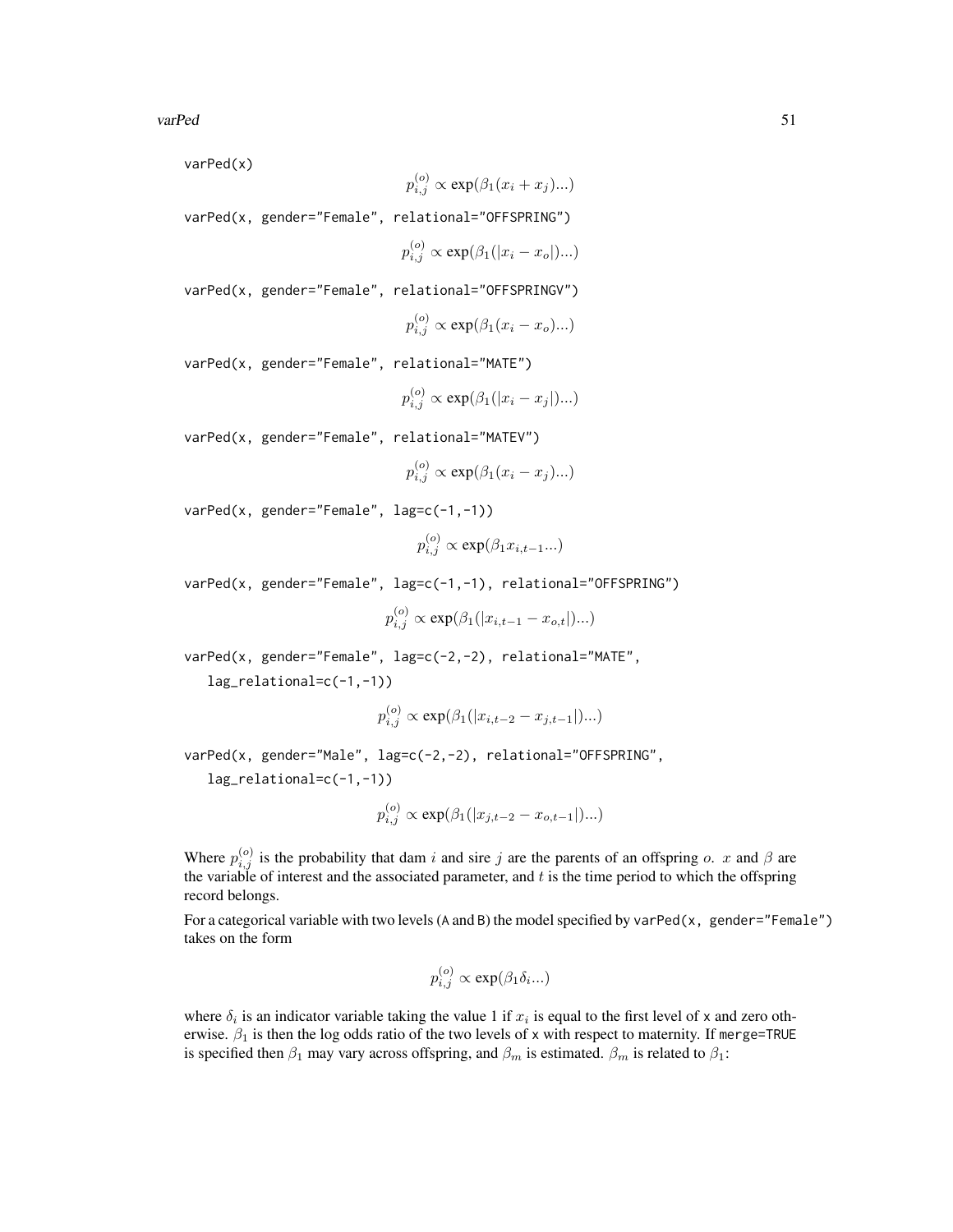$$
\beta_m = \text{logit}\left[\frac{\theta N_A}{\theta N_A + (1-\theta)N_B}\right]
$$

where  $\theta$  is the inverse logit transformation of  $\beta_1$ , and  $N_A$  and  $N_B$  are the number of potential mothers that have level A and B for x. If  $N_A$  and  $N_B$  are invariant over offspring the models are functionally equivalent.

The denominator of the multinomial likelihood is the summed linear predictors of all possible parents (after setting up a contrast with the baseline parents). Designating the first set of parents as baseline, the contrast for each set of parents is simply:

$$
\eta_{i,j}^{(o)}=\log\left[\frac{p_{i,j}^{(o)}}{p_{1,1}^{(o)}}\right]
$$

and the likelihood of  $\beta$  is

$$
Pr(x|\boldsymbol{\beta}) = \prod_{o}^{n_o} \left[ \frac{\exp(\eta_{d,s}^{(o)})}{\sum_{i=1}^{n_i^{(o)}} \sum_{j=1}^{n_j^{(o)}} \exp(\eta_{i,j}^{(o)})} \right]
$$

where  $n_o$ ,  $n_i^{(o)}$  and  $n_j^{(o)}$  are the number of offspring, the number of potential mothers for offspring  $o$ , and the number of potential fathers for offspring  $o$ , respectively.  $d$  and  $s$  are the actual parents of offspring o. The set of possible parents in the denominator of the multinomial likelihood are those that are not excluded using the argument restrict. However, if the argument keep=TRUE is used then the denominator of the likelihood will include excluded parents depsite the fact that  $d \neq i$  and  $s \neq j$ .

In version 2.31-2.42 DSapprox=TRUE can be passed to MCMCped which approximates the likelihood of  $\beta$  when a variable specifies the distance between mates (i.e relational="MATE"). This approximation reduces the computational burden by fixing  $i = d$  or  $j = s$  in the denominator of the multinomial likelihood. The parent defined as the "MATE" is fixed, so that a varPed expression with gender="Male" has the approximated likelihood:

$$
Pr(x|\boldsymbol{\beta}) \approx \prod_{o}^{n_o} \left[ \frac{\exp(\eta_{d,s}^{(o)})}{\sum_{j=1}^{n_j^{(o)}} \exp(\eta_{d,j}^{(o)})} \right]
$$

For certain types of problem this approximation does not work well. In version 2.43 and after, another approximation is used which seems to work better:

$$
Pr(x|\boldsymbol{\beta}) \approx \prod_{o}^{n_o} \left[ \frac{\exp(\eta_{d,s}^{(o)})}{\sum_{i=1}^{n_i^{(o)}} \exp(\eta_{i,s}^{(o)}) + \sum_{j=1}^{n_j^{(o)}} \exp(\eta_{d,j}^{(o)}) - \exp(\eta_{d,s}^{(o)})} \right]
$$

Value

list containing the design matrix for variable x, the identity of retained parents and the gender of the parents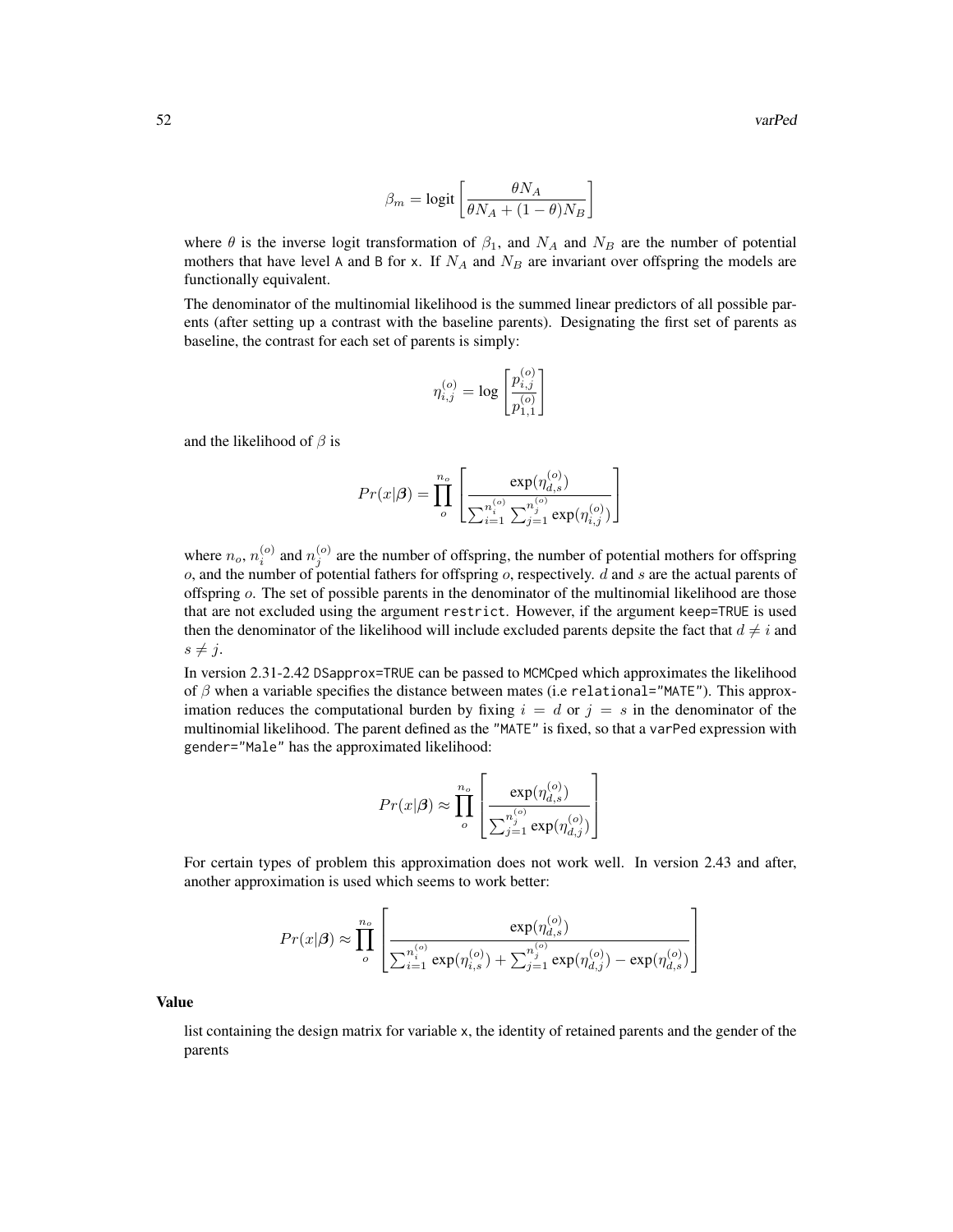#### <span id="page-52-0"></span>WarblerG 53

## Note

Versions >=2.1 accept different arguments for restrict than earlier versions. When relational="OFFSPRING", earlier versions accepted restrict=TRUE and restrict=FALSE, but these have now been replaced with restrict="==" and restrict="!=", respectively. In addition, restrict now also accepts ">", ">=", "<" and "<=" with parental values on the LHS and offspring values on the RHS.

Also, versions >=2.1 also accept "OFFSPRINGV" and "MATEV" for relational in addition to "OFFSPRING" and "MATE". "V" specifies that the signed vector should be used rather than the Euclidean distance.

#### Author(s)

Jarrod Hadfield <j.hadfield@ed.ac.uk>

## References

Hadfield J.D. *et al* (2006) Molecular Ecology 15 3715-31

#### See Also

**[MCMCped](#page-18-1)** 

WarblerG *Seychelles Warbler Genotypes*

#### Description

Genetype data collected by David Richardson from Cousin Island in 1999.

#### Usage

WarblerG

#### Format

a data frame with 307 rows and 29 columns. The first column are the unique idenitifiers for each bird, and the following columns are genotype data. Adjacent columns beolng to the same locus.

## Source

Richardson D.S.

## References

Richardson *et.al.* (2001) Molecular Ecology 10 2263-2273 Hadfield J.D. *et al* (2006) Molecular Ecology 15 3715-31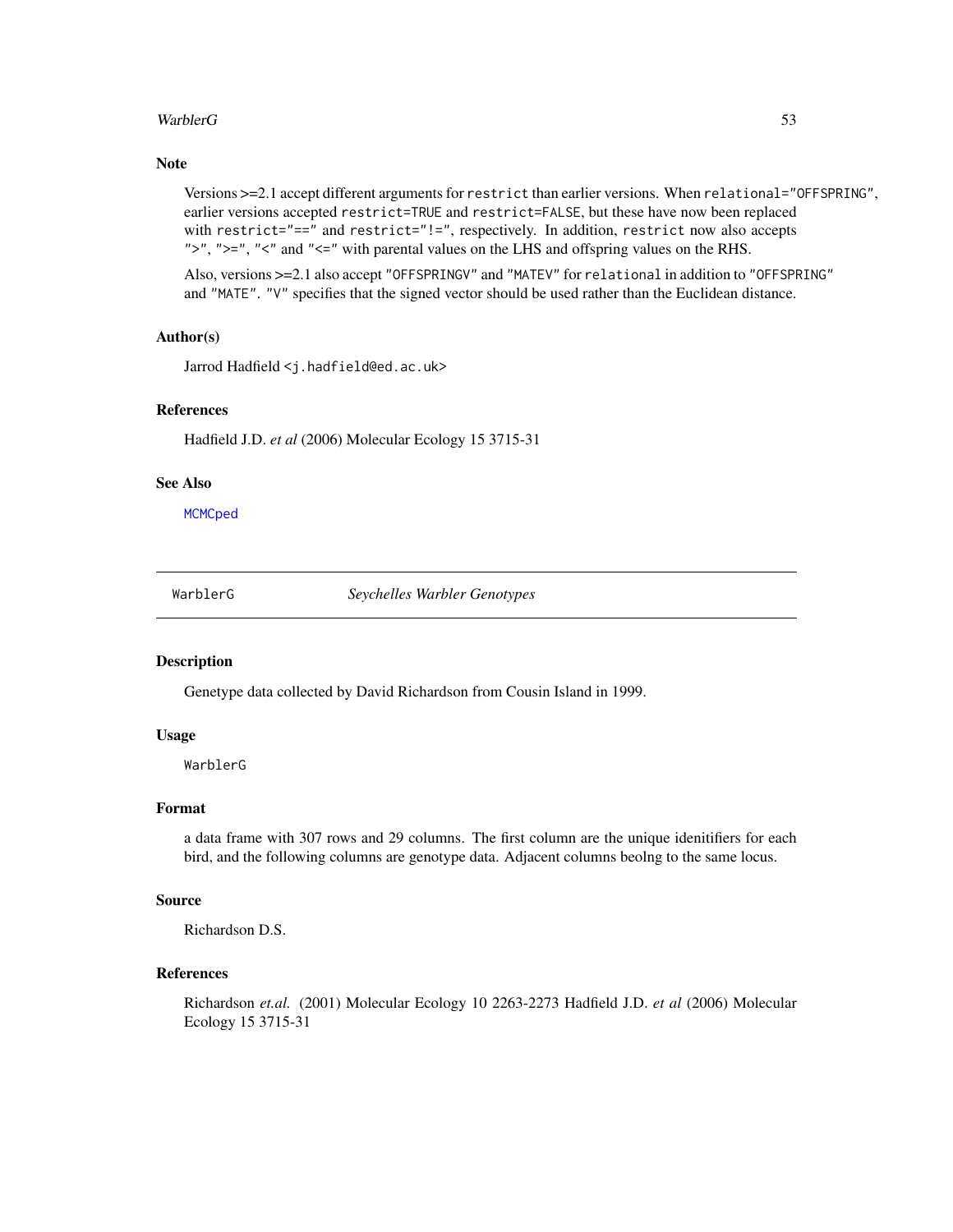<span id="page-53-0"></span>

# Description

Phenotypic data collected by David Richardson from Cousin Island in 1999. The data are almost a complete sample of those birds that existed in the population at that time.

#### Usage

WarblerP

## Format

a table with 307 rows and 7 columns. The columns, from left to right are: 1) a unique identifier for each bird; 2) a binary variable inbdicating whether the record belongs to an offspring; 3) the sex of each bird; 4) the territory on which the bird was recorded; 5 and 6) the latitude and longitude of that territory; 7) the behavioural status of each bird (Dominant or Subordinate)

#### Source

Richardson D.S.

#### References

Richardson *et.al.* (2001) Molecular Ecology 10 2263-2273 Hadfield J.D. *et al* (2006) Molecular Ecology 15 3715-31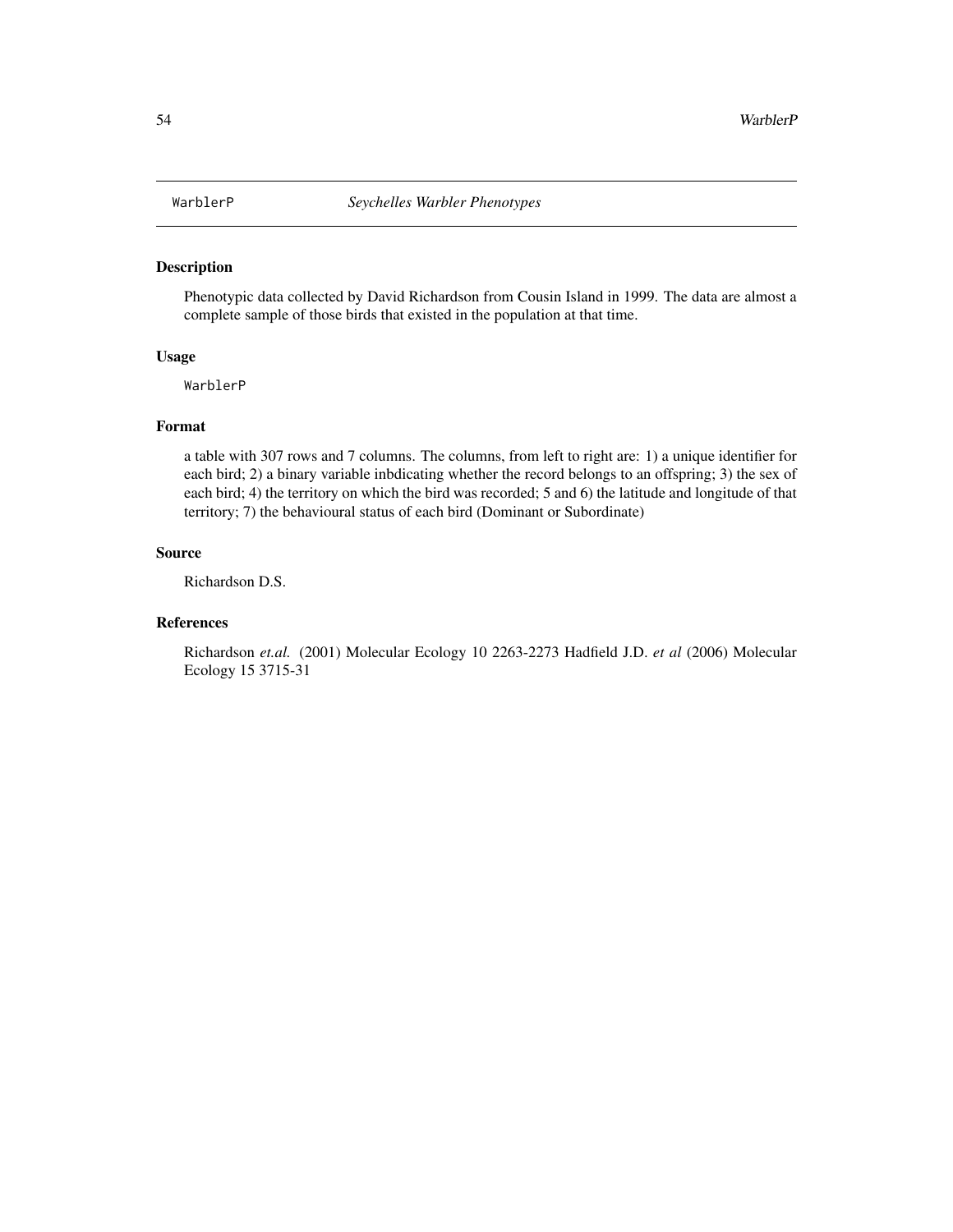# <span id="page-54-0"></span>Index

∗Topic classes GdataPed, [9](#page-8-0) genotypeD , [11](#page-10-0) PdataPed, [32](#page-31-0) priorPed , [37](#page-36-0) startPed , [43](#page-42-0) tunePed , [47](#page-46-0) ∗Topic datagen simgenotypes , [41](#page-40-0) simpedigree , [42](#page-41-0) ∗Topic datasets WarblerG , [53](#page-52-0) WarblerP, [54](#page-53-0) ∗Topic distribution autocorrP , [2](#page-1-0) modeG, [28](#page-27-0) modeP , [29](#page-28-0) ∗Topic manip consensusG , [5](#page-4-0) extractA, [6](#page-5-0) fillX.G, [7](#page-6-0) genotype.list, [10](#page-9-0) getXlist , [12](#page-11-0) insertPed , [14](#page-13-0) legalG , [15](#page-14-0) mismatches , [22](#page-21-0) orderPed , [31](#page-30-0) post.pairs , [36](#page-35-0) reordXlist , [39](#page-38-0) varPed, [48](#page-47-0) ∗Topic misc summary.genotypeD, [46](#page-45-0) ∗Topic models beta.loglik , [3](#page-2-0) consensusG , [5](#page-4-0) getXlist , [12](#page-11-0) legalG , [15](#page-14-0) MCMCped, [19](#page-18-0) MLE.beta, [23](#page-22-0)

MLE.ped, [25](#page-24-0) MLE.popsize, [27](#page-26-0) popsize.loglik , [34](#page-33-0) post.pairs , [36](#page-35-0) varPed, [48](#page-47-0) ∗Topic optimize MLE.beta, [23](#page-22-0) MLE.ped, [25](#page-24-0) MLE.popsize, [27](#page-26-0) ∗Topic package MasterBayes, [17](#page-16-0) autocorrP , [2](#page-1-0) beta.loglik , [3](#page-2-0) , *[24](#page-23-0)* consensusG, [5](#page-4-0) extractA , [6](#page-5-0) , *[44](#page-43-0)* fillX.G , [7](#page-6-0) , *[12](#page-11-0)* GdataPed , *[6](#page-5-0)* , *[8](#page-7-0)* , [9](#page-8-0) , *[12](#page-11-0)* , *[20](#page-19-0)* , *[22](#page-21-0)* , *[38](#page-37-0)* , *[40](#page-39-0)* genotype.list, [6](#page-5-0), [9](#page-8-0), [10](#page-9-0) genotypeD , [11](#page-10-0) getXlist , *[4](#page-3-0)* , *[7,](#page-6-0) [8](#page-7-0)* , [12](#page-11-0) , *[21](#page-20-0) , [22](#page-21-0)* , *[24](#page-23-0) , [25](#page-24-0)* , *[27](#page-26-0)* , *[39](#page-38-0) , [40](#page-39-0)* insertPed , [14](#page-13-0) is.GdataPed *(*GdataPed *)* , [9](#page-8-0) is.genotypeD *(*genotypeD *)* , [11](#page-10-0) is.PdataPed *(*PdataPed *)* , [32](#page-31-0) is.priorPed *(*priorPed *)* , [37](#page-36-0) is.startPed *(*startPed *)* , [43](#page-42-0) is.tunePed *(*tunePed *)* , [47](#page-46-0) legalG, [15](#page-14-0) MasterBayes , [17](#page-16-0) MCMCped , *[3](#page-2-0) , [4](#page-3-0)* , *[9](#page-8-0)* , *[14](#page-13-0) [–16](#page-15-0)* , *[19](#page-18-0)* , [19](#page-18-0) , *[22](#page-21-0)* , *[24](#page-23-0)* , *[26](#page-25-0)[–30](#page-29-0)* , *[32](#page-31-0) , [33](#page-32-0)* , *[35](#page-34-0)* , *[37](#page-36-0)* , *[39](#page-38-0) , [40](#page-39-0)* , *[44](#page-43-0) , [45](#page-44-0)* , *[47](#page-46-0)* , *[53](#page-52-0)* mismatches , *[12](#page-11-0)* , [22](#page-21-0) , *[39](#page-38-0)*